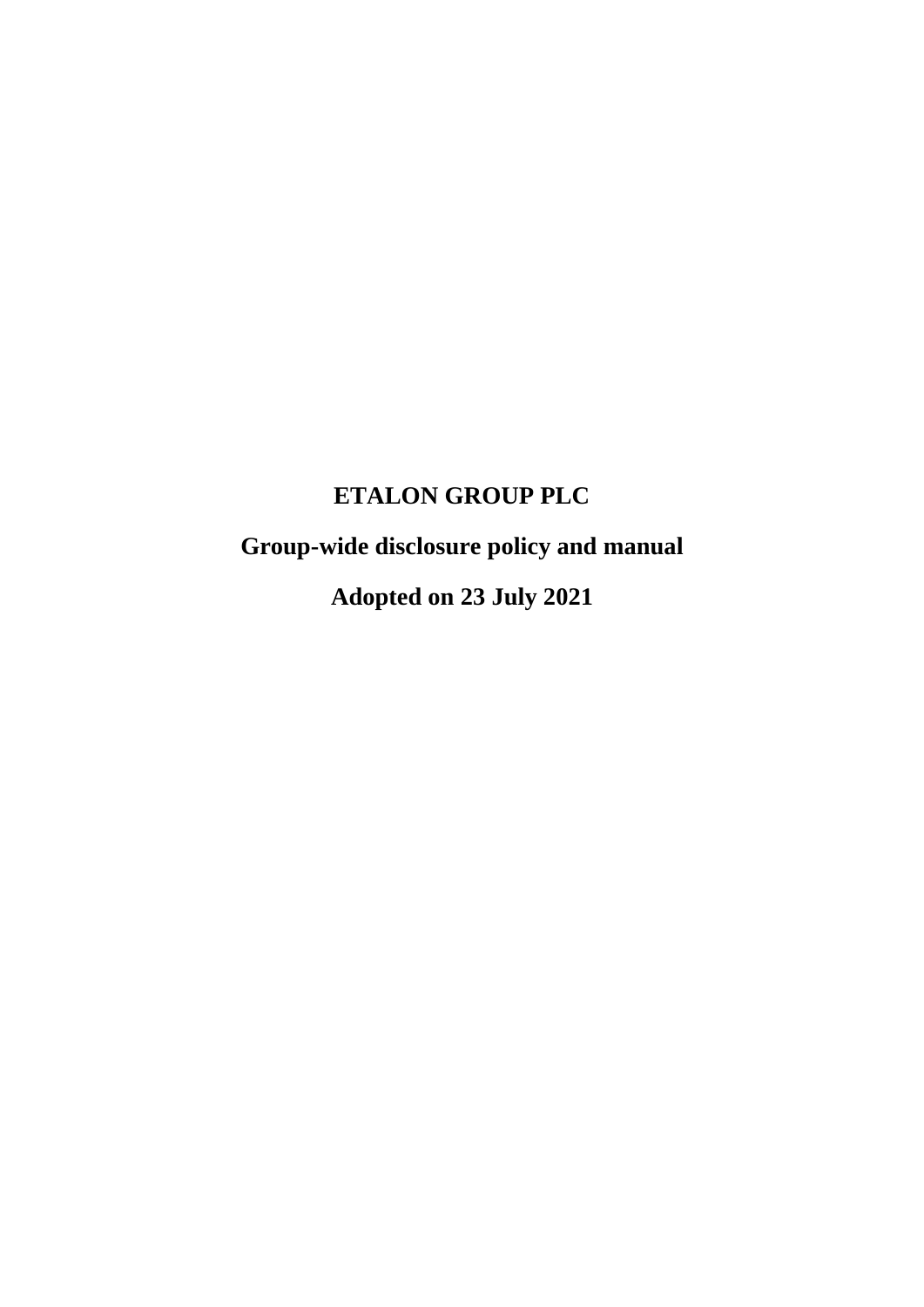# **ETALON GROUP PLC**

#### **Group-wide disclosure policy and manual**

This manual sets out the key internal procedures, systems and controls of Etalon Group plc (the **Company**) to assist it and key personnel of the Company and its subsidiaries (hereinafter referred to as "the Group") to comply with its disclosure obligations under the EU Market Abuse Regulation (EU 596/2014) as it forms part of UK law by virtue of the European Union (Withdrawal) Act 2018 (**UK MAR**) and related rules relating to:

- (i) the announcement, disclosure and control of inside information (see Part 1); and
- (ii) insider lists (see Part 2).

Each section indicates the parties to whom the guidance given in that section is relevant.

Under UK MAR, the Company is obliged to inform the public as soon as possible of inside information which directly concerns the Company unless disclosure can be legitimately delayed. The Company is also required to maintain an insider list being those persons working for the Company with access to inside information concerning the Company.

If you have any queries on the policies and procedures set out in this manual, you should contact [disclosure@etalongroup.com.](mailto:disclosure@etalongroup.com)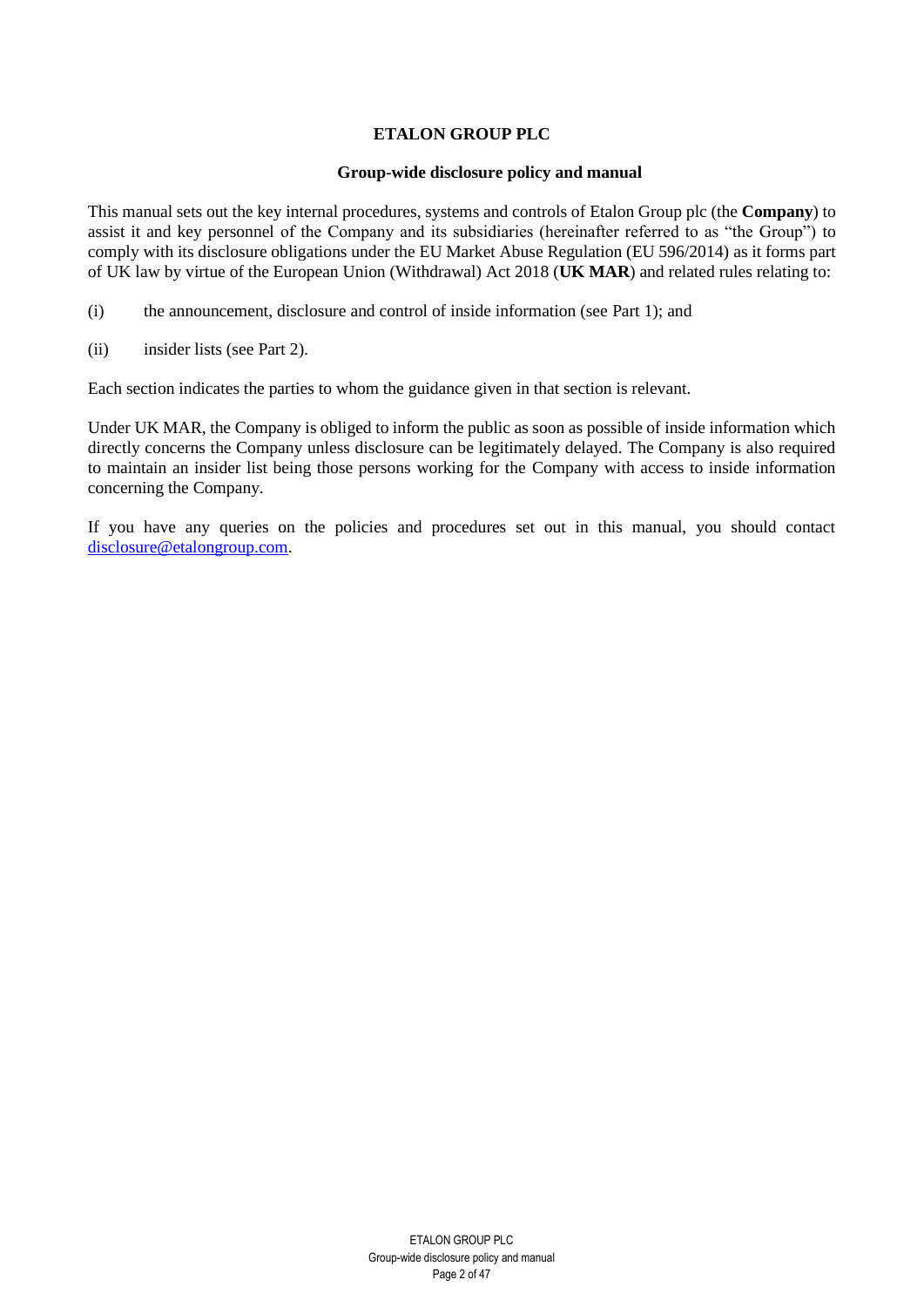# **Table of Contents**

| Part 1 |                                                                                              |  |
|--------|----------------------------------------------------------------------------------------------|--|
|        |                                                                                              |  |
| 1.     |                                                                                              |  |
| 2.     |                                                                                              |  |
| 3.     |                                                                                              |  |
| 4.     |                                                                                              |  |
| 5.     | FCA Portal and form for notification advising of delay in disclosure of inside information32 |  |
| Part 2 |                                                                                              |  |
|        |                                                                                              |  |
| 1.     |                                                                                              |  |
| 2.     |                                                                                              |  |
| 3.     |                                                                                              |  |

# **Appendix**

|  |  |  |  |  | Pro forma minutes and record of Decision to Delay the Disclosure of Inside Information 42 |
|--|--|--|--|--|-------------------------------------------------------------------------------------------|
|  |  |  |  |  |                                                                                           |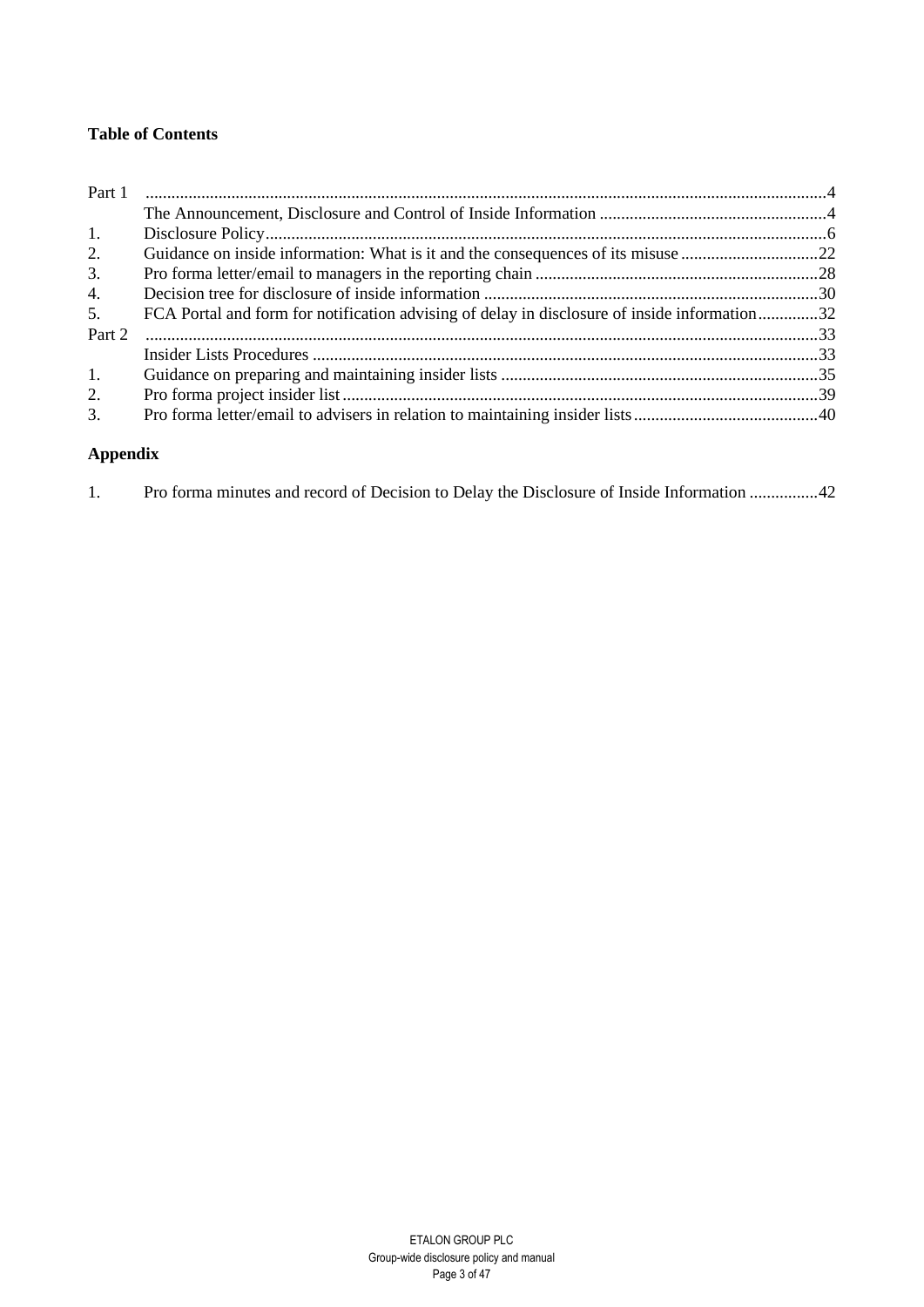## PART 1

# <span id="page-3-1"></span><span id="page-3-0"></span>**THE ANNOUNCEMENT, DISCLOSURE AND CONTROL OF INSIDE INFORMATION**

# **SUMMARY**

- *Under UK MAR, the Company is required to disclose publicly as soon as possible inside information which directly concerns the Company unless disclosure can be legitimately delayed.*
- *As a listed company Etalon Group plc is required to have in place systems and controls, including internal procedures, to monitor for and to identify inside information, to restrict access to inside information to those who need to know it, and for disclosing inside information to the market when required and to ensure it complies with its obligations under the Market Abuse Regulation (EU 596/2014) as it forms part of UK law by virtue of the European Union (Withdrawal) Act 2018 (UK MAR).*
- *The Board of Directors has responsibility for ensuring the Company has such systems and controls in place and also for monitoring whether changes in the circumstances of the Company give rise to an announcement obligation under UK MAR.*
- *The Investor Relations and Information Disclosure Committee (hereinafter – the Disclosure Committee) has been established to assist and inform the Directors in the identification of inside information and allow for a timely response to such circumstances. Its members comprise three members, at least one of which shall be an independent non-executive Director. Members of the Disclosure Committee shall be appointed by the Board. The Disclosure Committee is subject to a separate terms of reference adopted by the Company.*
- *Specific individuals at an operational level are identified and given responsibility for ensuring that business critical information is communicated to the board of the Company or the Disclosure Committee to enable the board of the Company or the Disclosure Committee to decide whether the Company is in possession of inside information and, if so, whether any announcement obligation has arisen.*
- *All relevant officers and employees are required to understand and adhere to the Company's internal controls on inside information and understand the consequences of the unlawful disclosure of inside information.*

This section is structured as follows:

## **(a) Disclosure Policy**

The Disclosure Policy is an overview of the Company's procedures and policies relating to inside information. It should be distributed to and read by officers and employees of the Company and Group companies who may have access to inside information. It is also intended to ensure that, if they have any inside information or become aware of any developments that may amount to inside information, that information is passed up the chain to the board of the Company or the Disclosure Committee for assessment. The Disclosure Policy is intended to underpin a culture of information sharing.

## **(b) Guidance on inside information: what is it and consequences of its misuse**

This guidance is also intended to be given to all officers and employees of the Company and its group companies who may have access to inside information, in order to give them a more detailed overview of what constitutes inside information and the legal consequences of misusing inside information.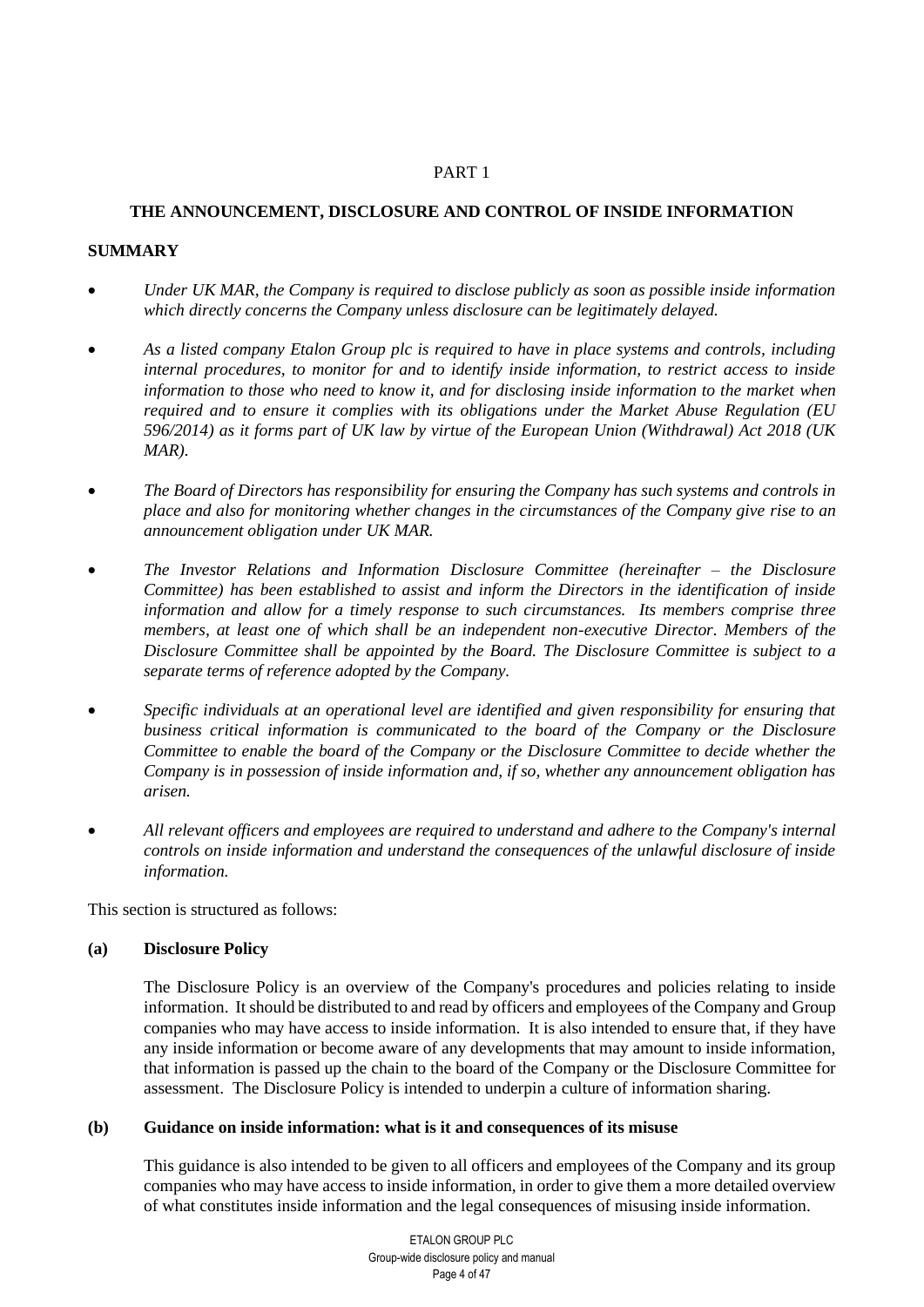The directors of the Company (and the members of the Disclosure Committee) may require more detailed training on (a) and/or (b) above.

## **(c) Form of letter to managers in the reporting chain about the requirement to disclose inside information to the board of the Company or the Disclosure Committee**

The Company should identify who, at an operational level, is responsible for identifying information which may be inside information and escalating that information up the reporting chain as necessary. This letter is designed to be given to managers who are given such responsibility.

#### **(iii) What is inside information and when does it need to be disclosed?**

This is a quick reference guide which summarises what inside information is and includes a decision tree to assist in deciding whether information has to be disclosed to the market.

# **(iv) Form of private notification by issuer advising the FCA of delay in disclosure of inside information**

If the disclosure of inside information is delayed, the Company is required to notify the UK Financial Conduct Authority (**FCA**) of the delay at the point it announces the inside information to the market. This section contains pro forma minutes and a template form for the purposes of notification by the issuer to the FCA of any delay in disclosure of inside information.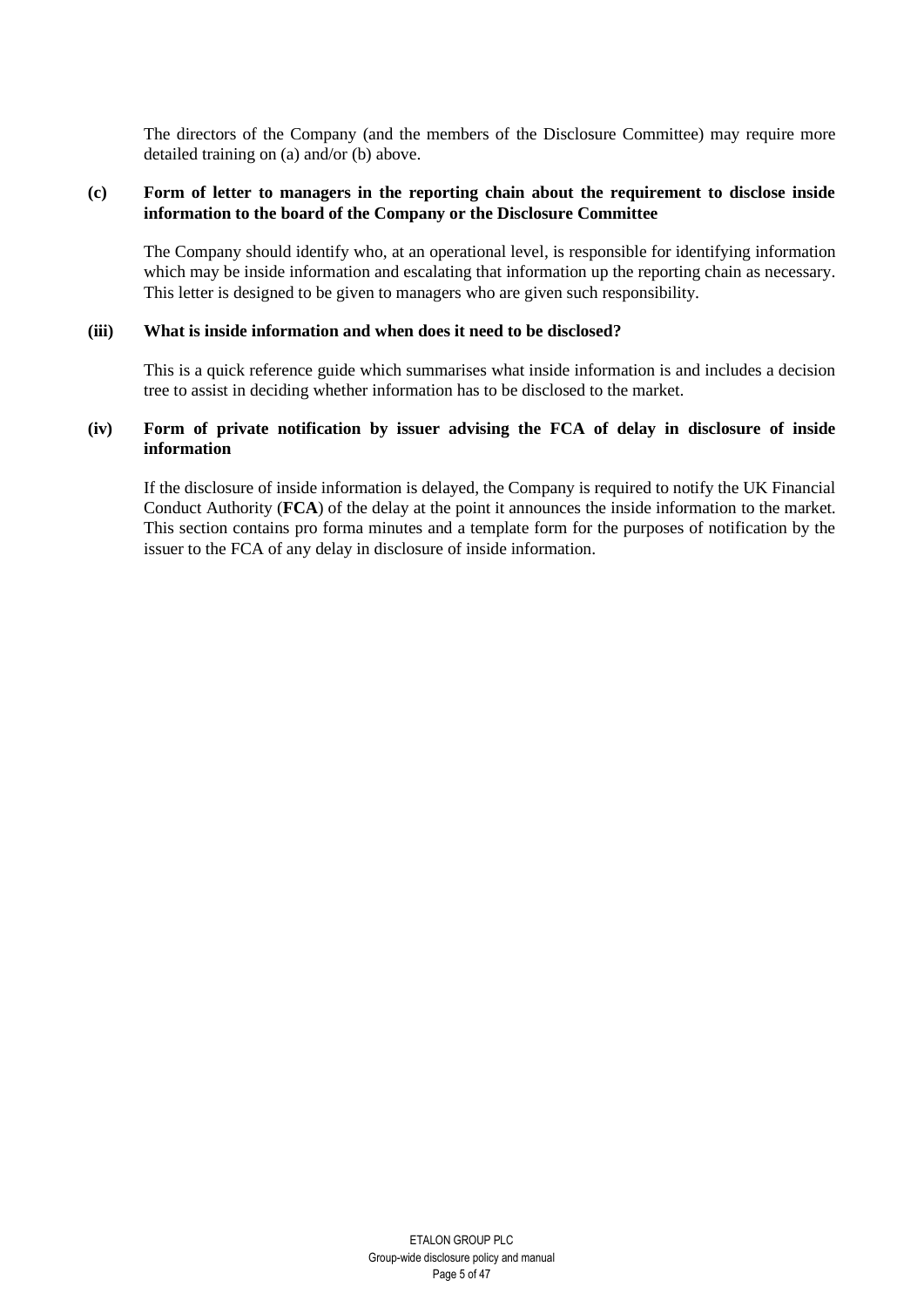# <span id="page-5-0"></span>**1. DISCLOSURE POLICY**

# **Adopted on 23 July 2021**

# **Introduction**

This Disclosure Policy (the **Disclosure Policy**) sets out the key internal procedures, systems and controls of Etalon Group Plc (the **Company**) and its subsidiaries (together, the **Group**) to ensure that the Group complies with its obligations relating to inside information under the EU Market Abuse Regulation (EU 596/2014) as it forms part of UK law by virtue of the European Union (Withdrawal) Act 2018 (**UK MAR**), the Listing Rules and the Disclosure Guidance and Transparency Rules of the UK Financial Conduct Authority (the **FCA**) (together, the **Rules**).

# **What this policy does**

As a listed company, the Company must disclose "inside information" as soon as possible to the market via a Regulatory Information Service (a **RIS**). The Company may only delay the disclosure of inside information if each of the following conditions are met:

- the delay is required to protect the Company's legitimate interests;
- delaying disclosure is not likely to mislead the public; and
- the Company can ensure that the information is kept confidential.

This Disclosure Policy outlines the procedures:

- **Identify**: to identify inside information;
- **Control**: to restrict access to inside information to those who need to know it; and
- **Disclose:** for disclosing inside information to the market as and when required.

## **Who does this policy apply to?**

This Disclosure Policy, which has been adopted by the Company's board of directors (the **Board**), applies to the Company and all other Group companies and to their officers and employees.

Any amendment to this Disclosure Policy must be approved by the Board.

## **What happens if you breach this policy?**

It is very important that the requirements of the Rules are strictly complied with and the policies and procedures set out in this Disclosure Policy are designed to achieve that. Any breach of the Rules may have serious consequences for the Company and/or its directors. The FCA may impose sanctions on the Company and its directors, which could include financial penalties or public censure. If you do not follow the procedures, you may also commit a criminal and/or civil offence. Therefore, any material breach of this Disclosure Policy will be taken seriously and may lead to disciplinary action being taken against the individual(s) concerned.

Please read this Disclosure Policy carefully to ensure that you are aware of your responsibilities with regard to the treatment of the Company's inside information. You should also familiarise yourself with the following documents:

• Guidance on inside information: What is it and the consequences of its misuse; and

ETALON GROUP PLC Group-wide disclosure policy and manual Page 6 of 47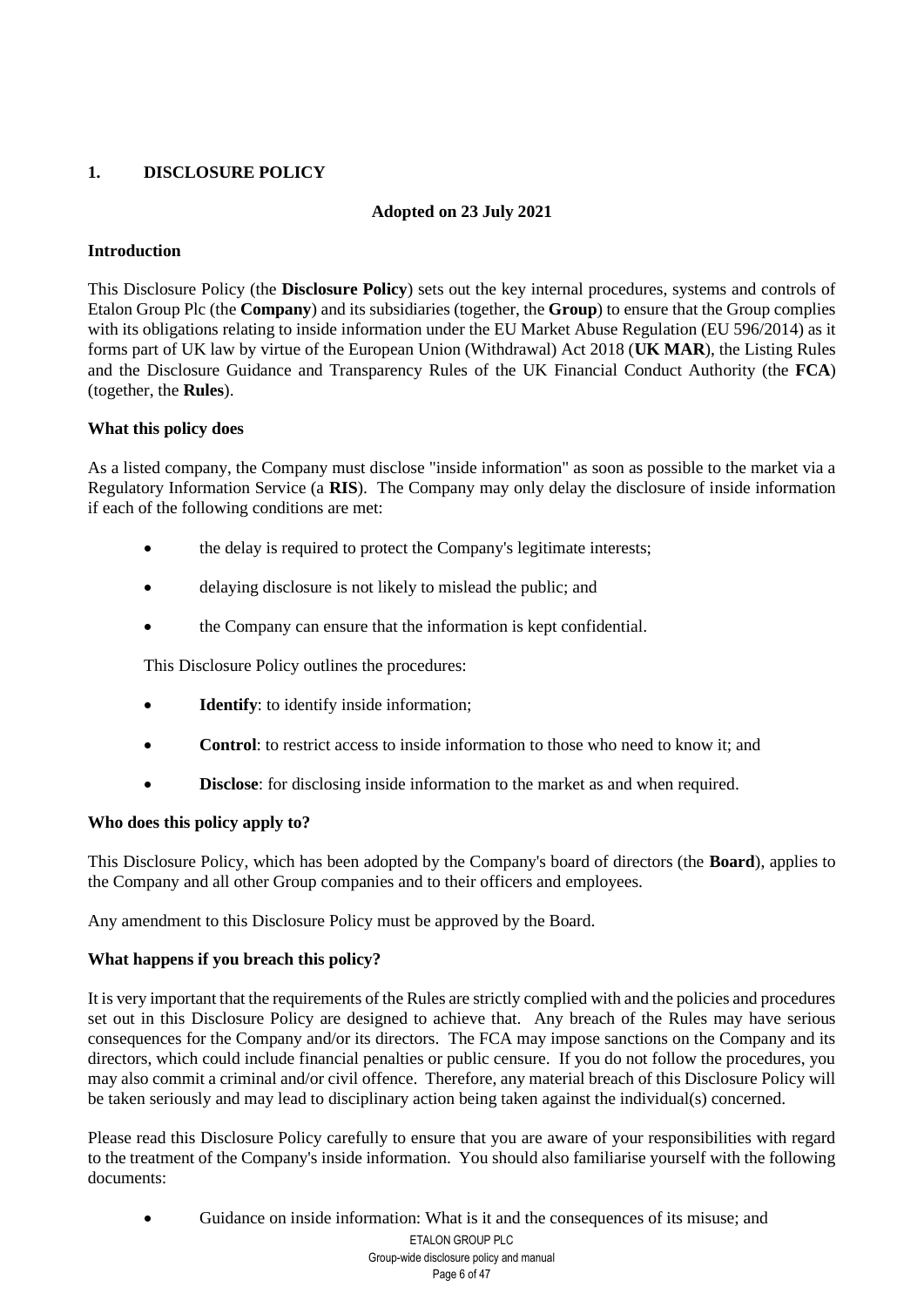• the Company's Securities Dealing Code,

each of which is available at etalongroup.com

## **Queries and more information**

If you have any queries on the Disclosure Policy please contact [disclosure@etalongroup.com](mailto:disclosure@etalongroup.com) as soon as possible.

#### **The Company's obligations under the Rules**

The Company must:

- restrict access to inside information or to information which may become inside information to those who need to access it within the Group;
- not disclose inside information selectively, except in very limited circumstances;
- not leak inside information; and
- inform the public as soon as possible of inside information which directly concerns the Company, except in certain very limited circumstances that justify a delay in making that disclosure (these circumstances are explained below).

The Group must also have procedures in place:

- to identify information that may be inside information;
- to report potential inside information to the Disclosure Committee or the Company's board promptly so a decision can be taken about whether an announcement is needed; and
- to make sure any announcements are correct and complete.

Where the Company has delayed the disclosure of inside information, it must:

- keep an internal record of specified information in relation to the inside information disclosure of which has been delayed;
- as soon as it announces the information following the period of delay, inform the FCA that there was a delay in disclosure; and
- if requested by the FCA, as soon as possible provide the FCA with a written explanation of how the conditions for delay were met.

These requirements come from the Rules.

## **1.1 What is inside information?**

#### **(a) Overview**

The terms of the Disclosure Policy apply to all disclosures of "inside information" by the Group and/or officers or employees of the Group. Inside information is information which:

- (i) is precise;
- (ii) has not been made public;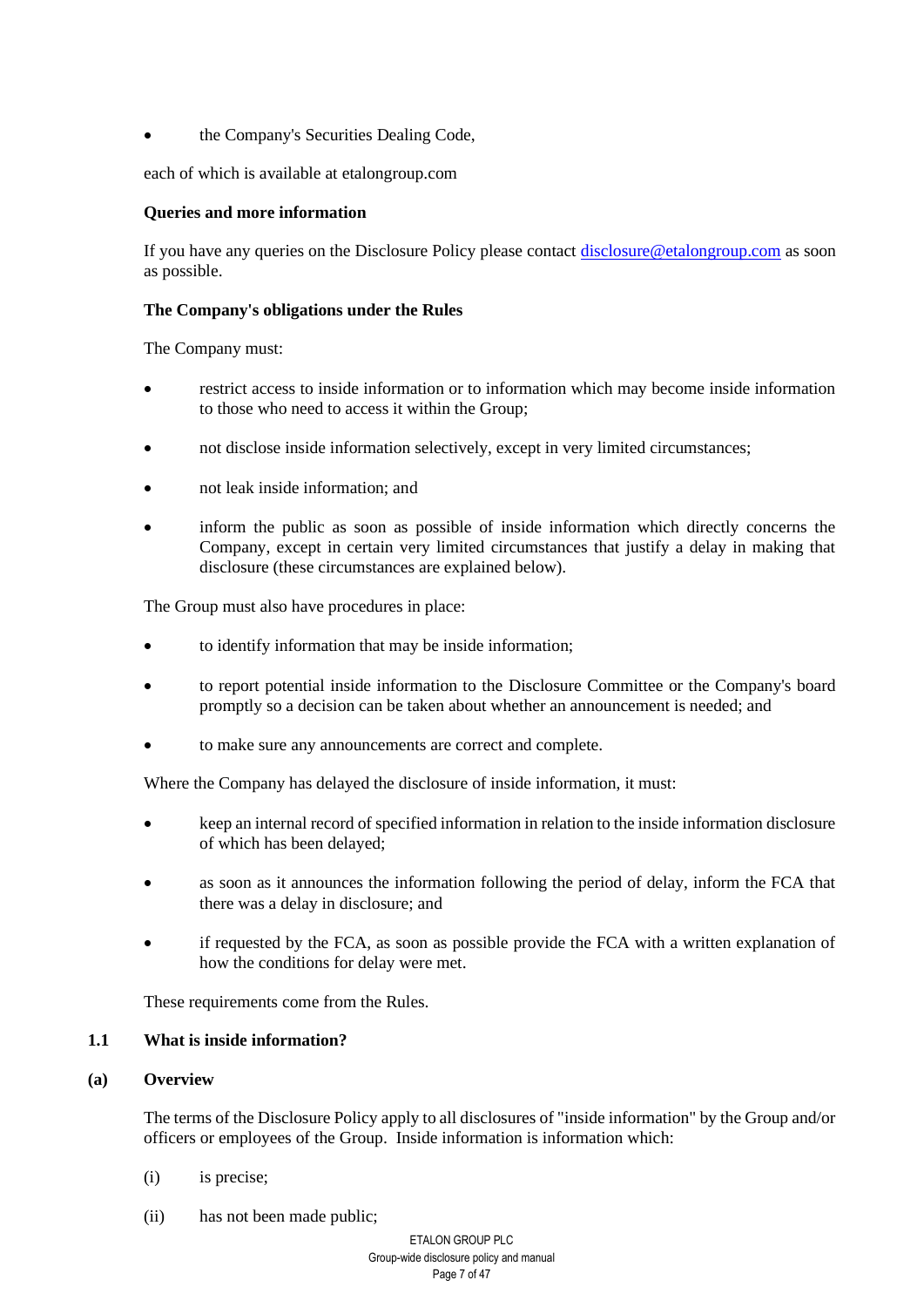- (iii) relates directly or indirectly to the Company or to its shares or other financial instruments; and
- (iv) would, if it were made public, be likely to have a significant effect on the price of the Company's financial instruments (e.g. the Company's share price or the price of any bonds) or on the price of related derivative financial instruments (ie those the price or value of which depends on, or is affected by, the price or value of the Company's shares or other financial instruments).

## **(b) Meaning of "precise"**

Information will be considered to be precise if it satisfies the following two limbs:

- (i) it indicates circumstances that exist or may reasonably be expected to come into existence (or an event that has occurred or may reasonably be expected to occur); and
- (ii) it is specific enough to enable a conclusion to be drawn as to the possible effect of those circumstances or that event on the price of the Company's financial instruments or related derivative financial instruments.

For the first limb of the test to be satisfied, there needs to be a more than fanciful prospect that the event or circumstance will occur. It does not need to be more likely than not that it will do so. The Company cannot, therefore, wait for a likely future event to become highly probable or actually happen before concluding that it is sufficiently precise to be inside information.

Regarding the second limb of the test, the information needs to indicate the direction of movement in the price which would or might occur if the information were to be made public (ie would the share price increase or decrease) but not the extent of such movement.

Caution is needed because it is not necessary for a company to know all of the facts before having to make an announcement – information is capable of being sufficiently precise to be inside information if, despite the potential for inaccuracy in some of the detail, it nevertheless indicates that the relevant circumstances may exist, or may come into existence, or that an event has occurred or may reasonably be expected to occur.

## *How does this test apply when there are a number of steps in a process?*

Where an event occurs in stages, each stage of the process can itself amount to information of a precise nature and can, therefore, itself constitute inside information. For example, the fact that a company has received an approach about a possible takeover could be inside information, even though the takeover is not certain to happen (although in this circumstance a company is likely to be able to delay disclosure of such an event). An intermediate step in a protracted process will be deemed to be inside information if, by itself, it satisfies the criteria of inside information referred to above.

# **(c) Meaning of "significant effect on price" – the reasonable investor test**

Information would be deemed to be likely to have a significant effect on price if it is information of a kind which a reasonable investor would be likely to use as part of the basis of his or her investment decisions. There is no strict percentage change that defines a significant effect; however, a reasonable investor would not be expected to take into account information having no, or a trivial, effect on price. Whilst actual price movement after the information is actually announced may be evidence of the price sensitivity of the information, it is not the test to be applied.

Information should be considered to be 'likely' to have a significant effect on price if there is a more than fanciful prospect of the information having such an effect. It is not necessary for a potential future event to be more likely than not to happen to meet this test.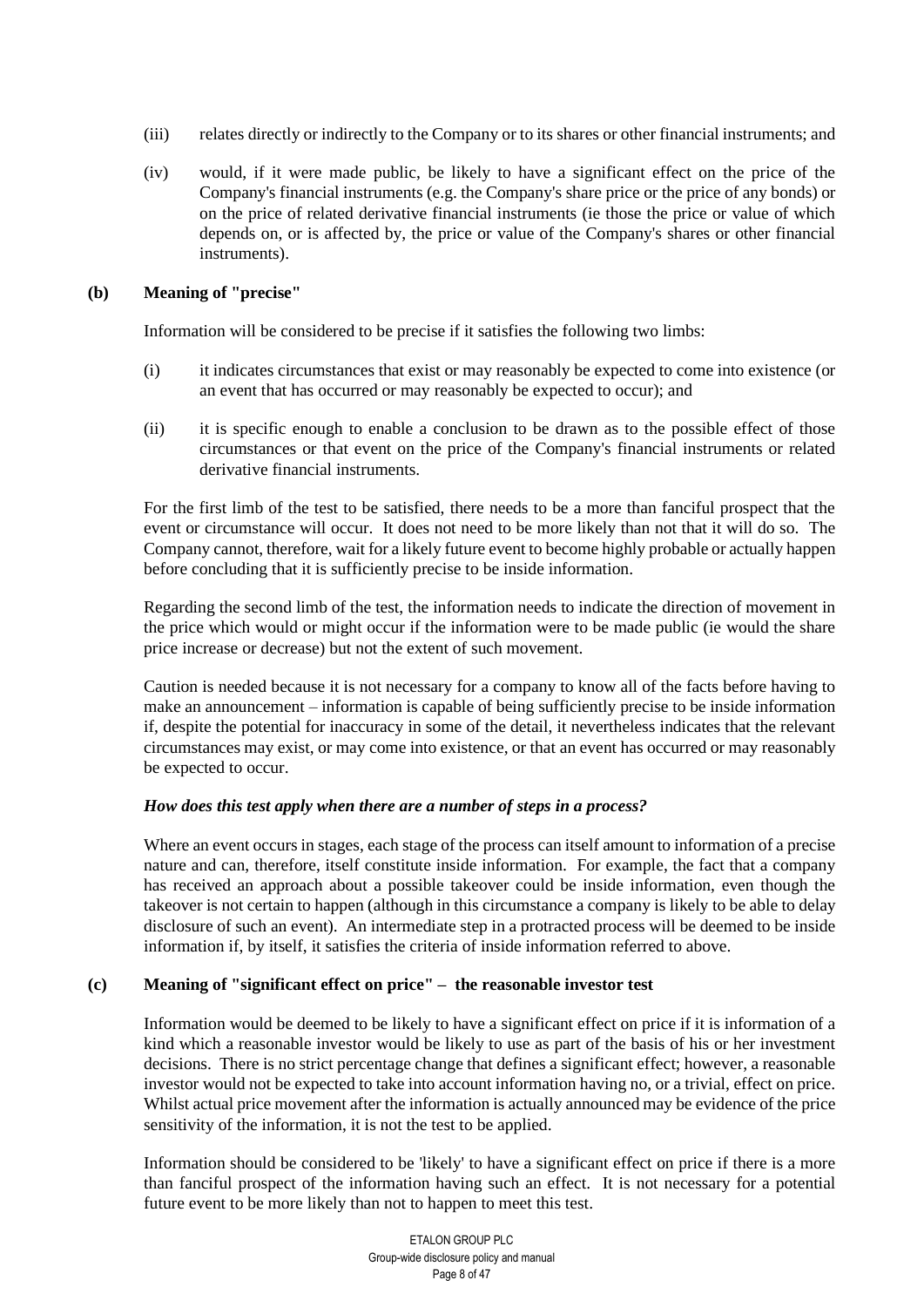Information which is likely to be classified as inside information relating to the Company includes (but is not limited to) information which may affect:

- (i) the value of the assets and liabilities of the Group;
- (ii) the performance or expectation of the performance of the Group's business;
- (iii) the financial condition of the Group;
- (iv) the course of the Group's business;
- (v) any major developments in the Group's business; or
- (vi) the accuracy of information previously disclosed to the market,

provided that, if the information in question were to be made public, it would be likely to have a significant effect on the price of the Company's shares, other financial instruments or related derivative instruments (i.e. a reasonable investor would be likely to use the information as part of the basis of his or her investment decision).

#### *Common forms of inside information*

The following information should generally be treated with particular caution, as it may likely include inside information:

- (i) any information relating to corporate transactions, regardless of their nature or size;
- (ii) information relating to the financial performance of the business (before being disclosed to the market in the interim and preliminary results announcements and trading updates) and information about changes in the expectations of the Company regarding its future performance;
- (iii) changes in information previously disclosed to the market; and
- (iv) information relating to new developments in the business (such as commencing or terminating a business activity).

If you are in any doubt about the potential impact of a particular item of information on the Company's share price or price of other financial instruments of the Company, or whether information is inside information generally, you should refer it to a member of the Disclosure Committee without delay. The Disclosure Committee may take advice from the Company's brokers or other advisers.

#### **1.2 Disclosure obligation**

The Company must disclose inside information to the market as soon as possible (unless its delay is permitted under the relevant rules). This disclosure obligation applies in respect of all inside information regardless of its perceived "positive" or "negative" impact on the prospects of the Company.

The Board has overall responsibility for monitoring the development of inside information and its disclosure to the market (as appropriate).

The Disclosure Committee will assist the Board to undertake the following:

monitor compliance with the Company's disclosure controls and procedures;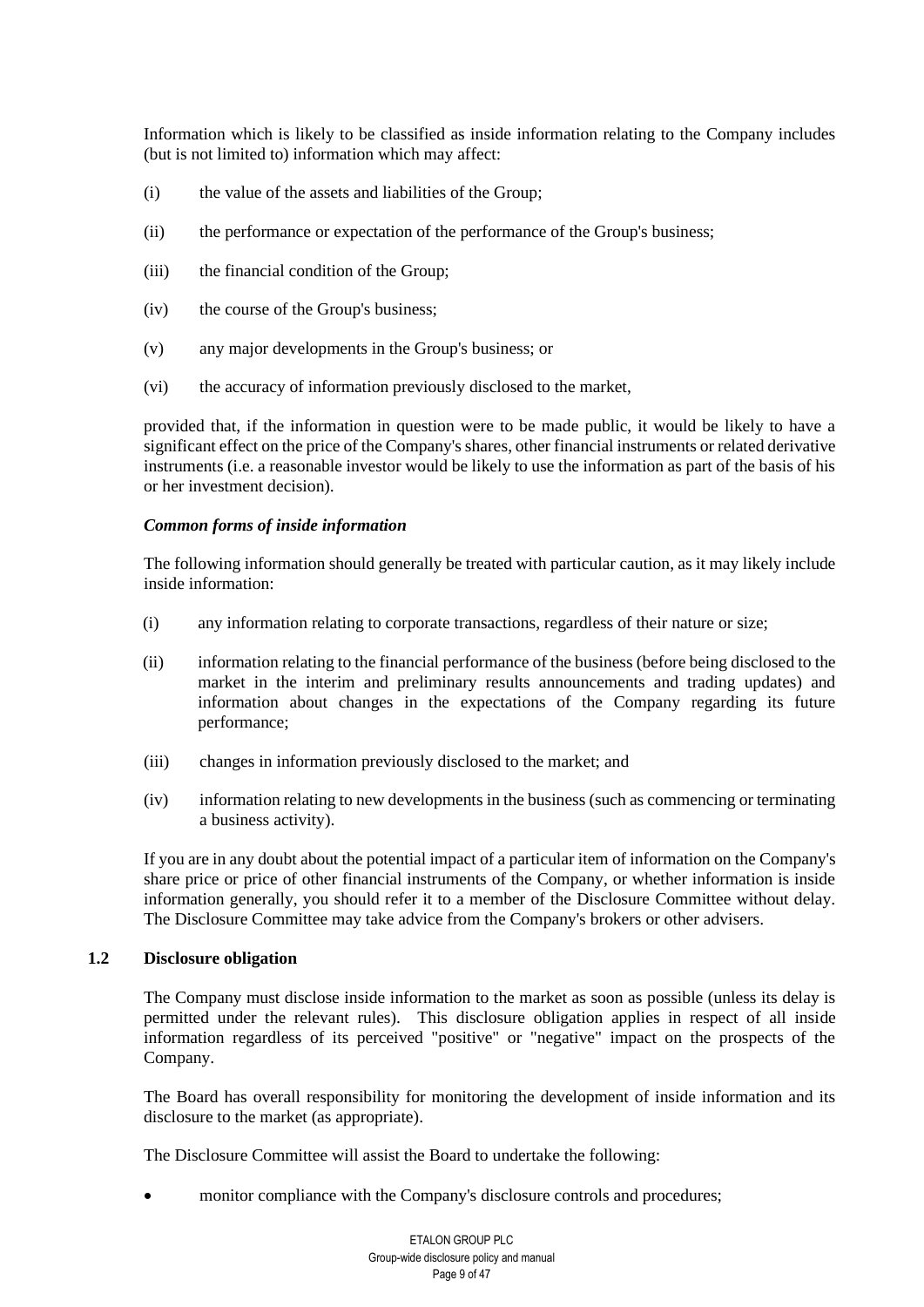- determine whether information is inside information:
- determine whether inside information is to be announced as soon as possible or whether a delay is justified;
- review the scope, content and accuracy of disclosure;
- review and approve announcements dealing with significant developments in the Company's business; and
- consider if an announcement is needed if there are rumours about the Company or a leak of inside information and if a holding announcement is needed.

The Disclosure Committee may further allocate reporting responsibility at different departmental levels such as acquisitions, asset management and finance and across jurisdictions, if necessary, for certain members of staff to monitor developments (for example, material changes during a period of a material acquisition or a closed period).

## **1.3 The Disclosure Committee**

The Investor Relations and Information Disclosure Committee has been established, among other things, to monitor the existence or development of inside information and to decide whether an announcement to the market is required (as appropriate). The contacts of the members of the Disclosure Committee are available at etalongroup.com.

# **(a) Reporting obligations of officers and employees to the Disclosure Committee**

To enable the Disclosure Committee to discharge its disclosure obligations, officers and employees of the Group are required to keep the Disclosure Committee fully informed about any developments in the business of the Group which may constitute inside information and should immediately report such developments to the Chairman of the Disclosure Committee. If the Chairman of the Disclosure Committee is unavailable, such developments should be reported, orally, to a member of the Disclosure Committee without delay.

## **(b) Role of the Disclosure Committee**

The Disclosure Committee is required, on an ongoing and prudent basis, to consider whether recent developments in the Group's business are such that a disclosure obligation has (or may have) arisen as a result of such developments. The members of the Disclosure Committee (in consultation with the Company's advisers, where appropriate) therefore need to reach an informed decision as to whether information is inside information and, if so, whether disclosure can be delayed. In doing so, the Disclosure Committee needs to have regard to information previously disclosed by the Company.

## **1.4 Employees' role in reporting inside information**

To ensure compliance with this Disclosure Policy, officers and employees of the Group are required to report immediately any developments or events or issues in the business of the Group which may constitute inside information to either the head of their team or relevant deal leader or project leader who must report it immediately to the Chairman of the Disclosure Committee without delay. Alternatively, if such person is unavailable, officers and employees of the Group should directly report such developments to any member of the Disclosure Committee.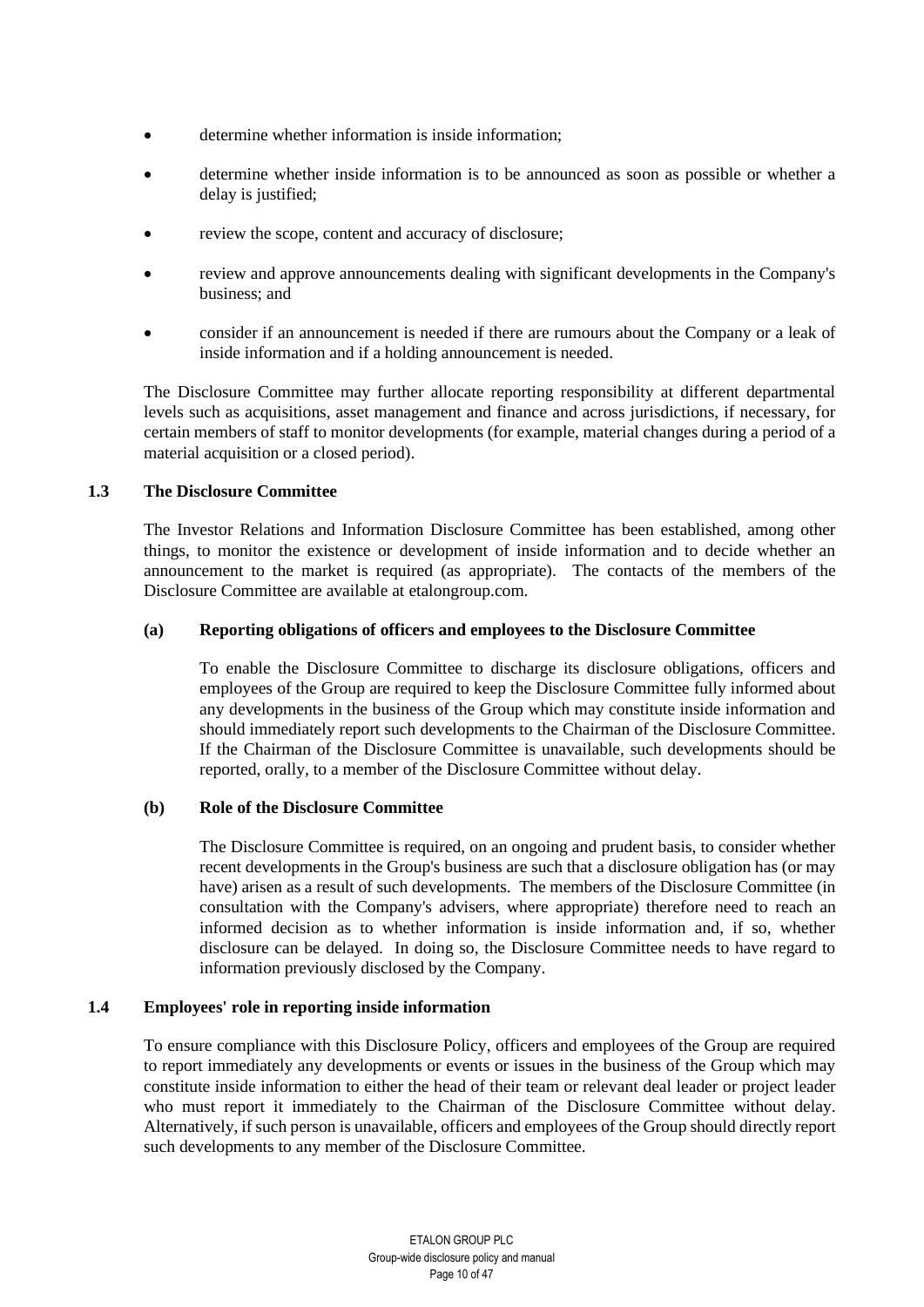The fact that it may not be easy to work out whether the information will have a significant effect on the Company's share price, or that the information is uncertain (e.g. because events are changing or developing or are unclear), should not delay this notification.

In certain circumstances, a proposal to enter into an arrangement may constitute inside information which means that any new initiatives or projects, the agreement of which may require disclosure, should be reported to the Disclosure Committee. Examples include proposed acquisitions, disposals, joint ventures, financings and entry into or termination of significant commercial agreements.

Where there is any element of doubt, the member of staff should tell a member of the Disclosure Committee. A member of staff is only required to inform one member of the Disclosure Committee, who has responsibility for contacting other members of the Disclosure Committee when appropriate.

Officers and employees of the Group should not, however, assume that someone else will make a report to the Disclosure Committee and should contact a member of the Disclosure Committee directly if they believe they have information that may constitute inside information.

The obligation to inform the Disclosure Committee exists at all times, regardless of normal working hours.

**Officers and employees of the Group are not expected to make a judgement as to whether information is actually inside information. They are only required to report it. Any such notification must include sufficient information to enable the Disclosure Committee to determine the significance of the event or issue and whether or not an announcement is required to be made. Where the information provided is uncertain or unclear, as much information as possible should be provided to help the Disclosure Committee reach a view on it and updates should be provided promptly as more information becomes available.**

The Chairman of the Disclosure Committee*:* to whom disclosure is made shall inform the other members of the Disclosure Committee, and will work together with the Board to assess whether an announcement to a RIS is required.

*The Board:* the Disclosure Committee and, if the Disclosure Committee considers it appropriate, the Board as a whole will decide the appropriate treatment in each case. Each event or issue must be referred to the Disclosure Committee to ensure that it is managed appropriately and escalated to the Board where relevant.

## **1.5 Control of inside information**

The Company will take such steps as may be required from time to time (as directed by the Disclosure Committee, or otherwise) to ensure that effective arrangements are in place to deny access to inside information to persons other than those who require it for the exercise of their function within the Group. Those persons with access to inside information within the Group must ensure that such information is properly stored and managed to ensure no unauthorised access to the inside information.

#### **1.6 Best practice procedures**

The Company adopts the following procedures to control access to inside information and avoid inadvertent disclosure of inside information:

- there should be no discussions of relevant information in public areas (even within the office);
- sealed non-transparent envelopes should be used for internal circulation of hard copy documents;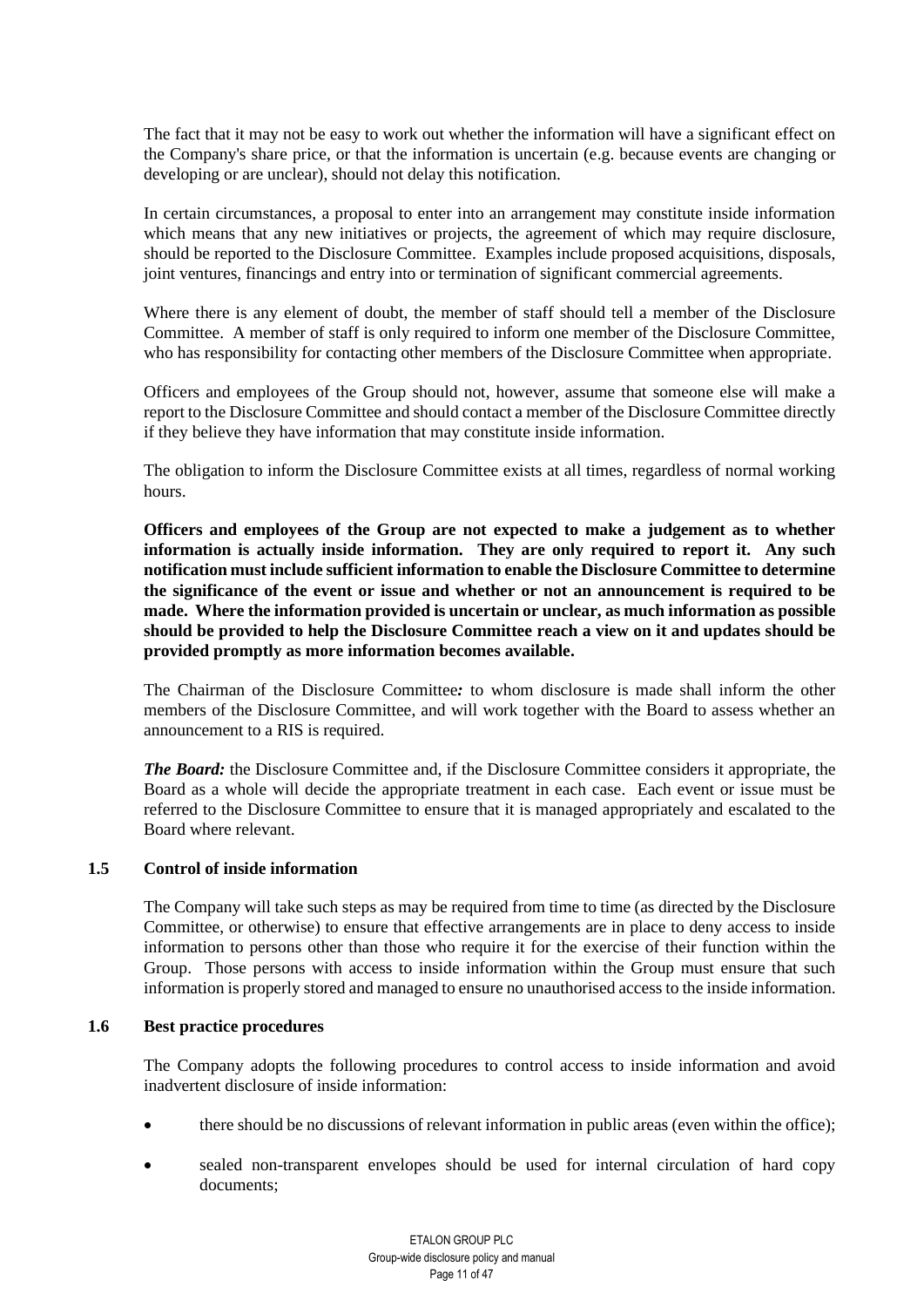- documents containing inside information should not be read or worked on where they can be read by others and should only be taken off site when absolutely necessary;
- wherever practical, relevant documents should be kept in locked cabinets and IT access to emails/documents should be restricted only to those to whom access should be granted;
- passwords and/or restricted access should be used for key documents;
- code names should be used where possible in all documents, correspondence (including emails) and discussions that relate to individual projects that constitute inside information;
- access to computers and other electronic devices used by those with access to inside information should be restricted through the use of passwords; and
- access to inside information should be limited to those who need to see it, including when sending emails.

## **1.7 Insider lists process**

The Company must at all times when inside information is in existence maintain a list of officers, employees and other persons working for the Company (under a contract of employment or otherwise) with access to inside information relating to the Company (an **Insider List**). The Insider List will include a section of deal-specific or event-based insiders. It includes a section of "permanent insiders".

Any event or issue that the Disclosure Committee or the Board considers for disclosure purposes will also be reviewed to determine whether the Company needs to create a new section of the Insider List in relation to the event or issue.

In order to enable the Company to generate an Insider List on short notice, the Company may voluntarily maintain confidential information or confidential project lists, being lists of those persons working on a matter or project (even if the information in relation to that matter or project does not at that time amount to inside information). This means that if the information does become inside information, the Company can quickly turn it into a formal insider list. By way of example, a "confidential information list" may include the kinds of developments, contracts and events which do not amount to inside information but that might in due course become inside information and therefore require an immediate disclosure to the market (unless disclosure may be delayed).

The Company must also ensure that its advisers and other persons acting on its behalf who have access to inside information relating to the Company maintain lists of persons (e.g. their employees) with access to such inside information. However, it is the Company's responsibility under UK MAR to maintain a single Insider List and comply with the insider list requirements, including to send the Insider List to the FCA, promptly upon request.

Corporate secretary (as related to "permanent insiders") and the Chairman of the Disclosure Committee (as related to "event-based insiders") are responsible for maintaining the Insider List on a regular basis and monitoring which persons within the Group should be included on the Insider List. The Insider List must be promptly updated after someone gains or ceases to have access to inside information or there is a change in the reason someone has access. Updates to the Insider List must include the date and time the trigger event occurred.

In order to ensure that those people with access to inside information are aware of: (i) their legal and regulatory duties; and (ii) the sanctions for insider dealing or unlawful disclosure of inside information, the Company shall circulate a memorandum on inside information to all officers and employees of the Group who may have access to inside information. Any such officers and employees must sign an acknowledgment slip in the memorandum on inside information and return it as instructed thereon.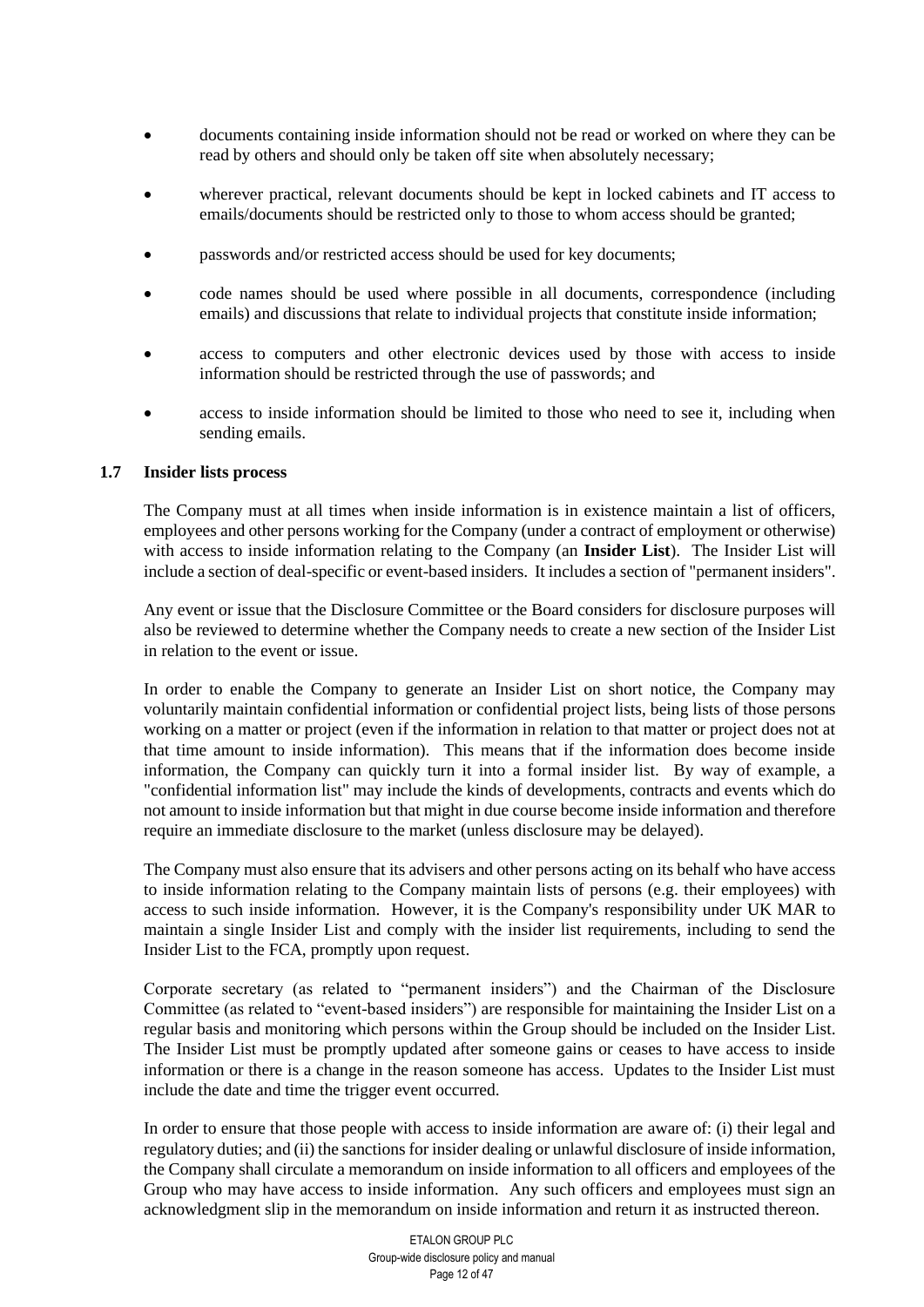The Insider List must be kept for a period of five years from the date on which it was drawn up or, if later, amended.

#### <span id="page-12-0"></span>**1.8 Procedures for disclosing inside information**

#### **(a) Significant announcements**

A significant announcement (hereinafter referred to as a "Significant Announcement ") is a message about issues of high importance for the Company and its Group that are of significant value. The publication of a message having the nature of a Significant Announcement must be approved by the Board of Directors. Significant Announcement include, among other things, messages containing the following information:

- (i) financial information (for example, the Company's financial results for the year and half-year, or other statements containing financial information that require approval by the Board of Directors in accordance with applicable law;
- (ii) a significant change (both positive and negative) in the results of the Company's and Group`s activities in relation to previously published preliminary estimates and forecasts (namely, a deviation of more than 10%), or any event that may lead to a significant change in them;
- (iii) acquisition or disposal of any companies belonging to the Company's Group or assets in the amount of at least 10% of the total assets of the Company and its Group, the total amount of liabilities, cash income or net profit, as well as any acquisition or disposal of a significant structural unit;
- (iv) any material reorganization affecting the Company and its Group;
- (v) material claims or an investigation by authorized bodies that could potentially entail the obligation of the Company and its Group to pay a large sum of money or have a material negative impact on the reputation of the Company and its Group or their ability to conduct business;
- (vi) raising capital or other financing, in the amount of more than 10% of cash income or net profit (hereinafter referred to as "Significant Capital Raising"); and
- (vii) any other matter that, in the opinion of the Disclosure Committee, is of significant importance to the Company and its Group or could potentially have a significant impact on their reputation.

# **(b) Standard Announcements**

Communications containing information of the following nature, as a rule, do not require consideration and approval by the Board of Directors:

- (i) changes in the composition of the Company's directors or top management;
- (ii) change of the Company's auditors;
- (iii) any capital raising or other financing program provided for in the annual financing plan of the Company and/or the Group (provided that they are not Significant Capital Raising);
- (iv) communications related to changes in the number of shares owned by directors, PDMRs or their closely related persons;
- (v) communications related to changes in the number of shares or votes held by major shareholders;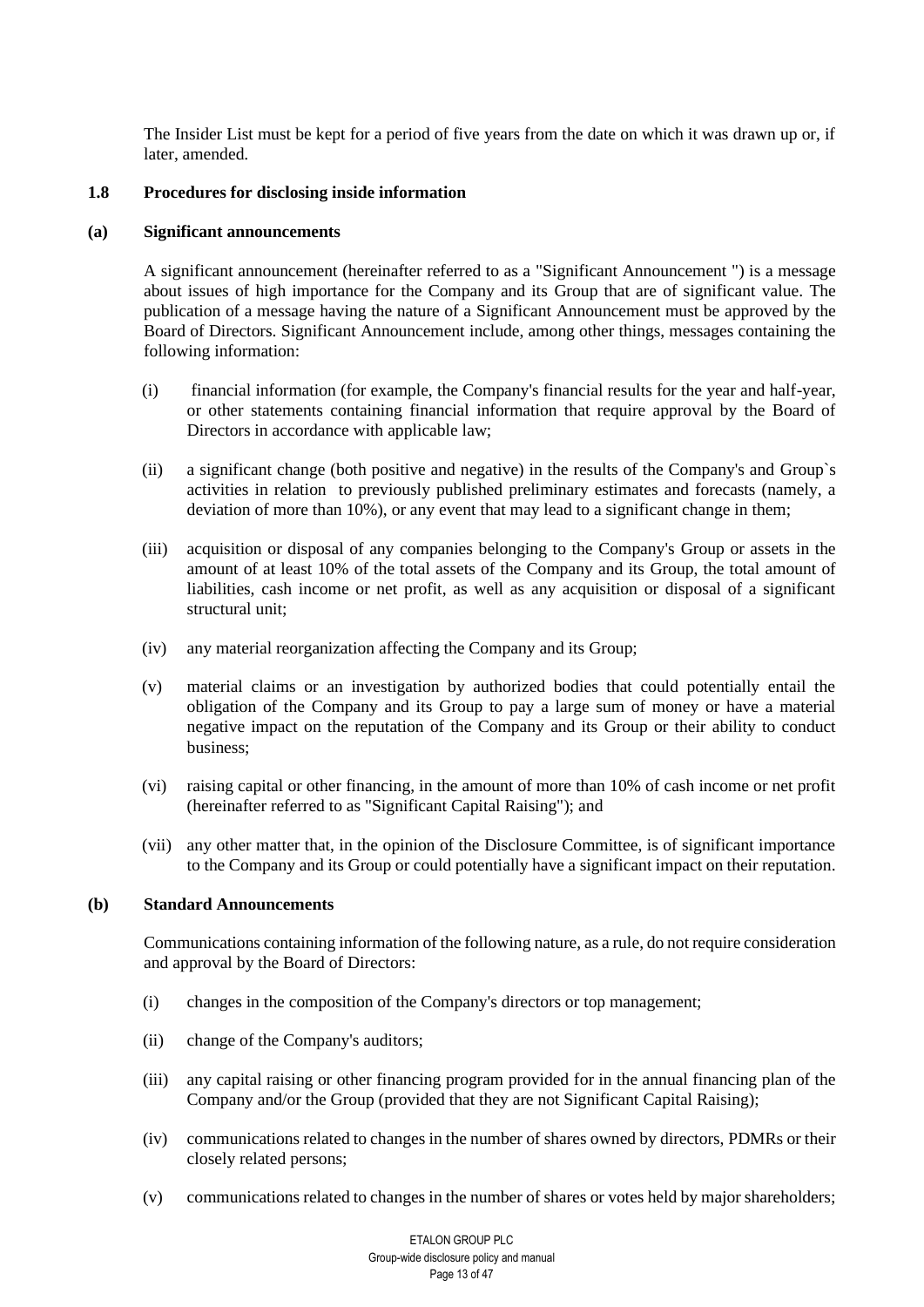- (vi) monthly reports of total number of voting rights attached to shares in compliance with applicable laws and including information about the total number of shares of the Company of a class and the total number of own shares of the Company; and
- (vii) any other reports, the publication of which is required in accordance with applicable law, which are not Significant Announcements.

#### **(c) Announcements**

Where the Disclosure Committee is uncertain about the need for an announcement or its timing, the Disclosure Committee should seek advice from the Company's brokers or legal or financial or PR advisers, to the extent appropriate. Wherever practicable, the Company will involve these advisers at an early stage in its planning for regular and special announcements and when the Company considers whether a particular announcement has to be made. Where appropriate, a record should be kept of the advice and reasons for the conclusion.

The FCA expects there to be minimal delay between inside information being identified and an announcement being made (unless a delay is permissible). Any announcement should be correct and complete and should not be combined with marketing. It should give the full story and not omit any material fact or anything likely to affect the import of what is said.

The Chairman of the Disclosure Committee or another member of the Disclosure Committee will coordinate the drafting of any relevant announcement.

All announcements potentially containing inside information must be approved and verified in advance of their release by the Disclosure Committee. Members of the Disclosure Committee or the Board, where the issue has been escalated to the Board, are typically the only persons permitted to approve disclosures (other than regular business communications) on behalf of the Company. The Company may be liable to pay fines or penalties for announcements which are inaccurate or misleading.

No other officer or employee is permitted to make communications (other than regular business communications), whether to shareholders, analysts, the media or otherwise, unless specifically authorised to do so by the Disclosure Committee. The Chairman of the Disclosure Committee is responsible for making sure this process is followed.

## *Content*

The following points should be kept in mind when drafting a RIS announcement:

- (i) it should clearly identify that the information communicated is inside information;
- (ii) regulatory announcements should be written so that the key content of the message is given due prominence  $-$  i.e. clearly visible (not relegated to the final paragraphs) and readily understandable by the reasonable investor;
- (iii) the announcement headline should reflect the information that has greatest significance;
- (iv) announcements should not combine a RIS announcement of inside information with the marketing of the Company's activities;
- (v) announcements should not be false or misleading (particular care should be taken to ensure that they are not misleading by omission); and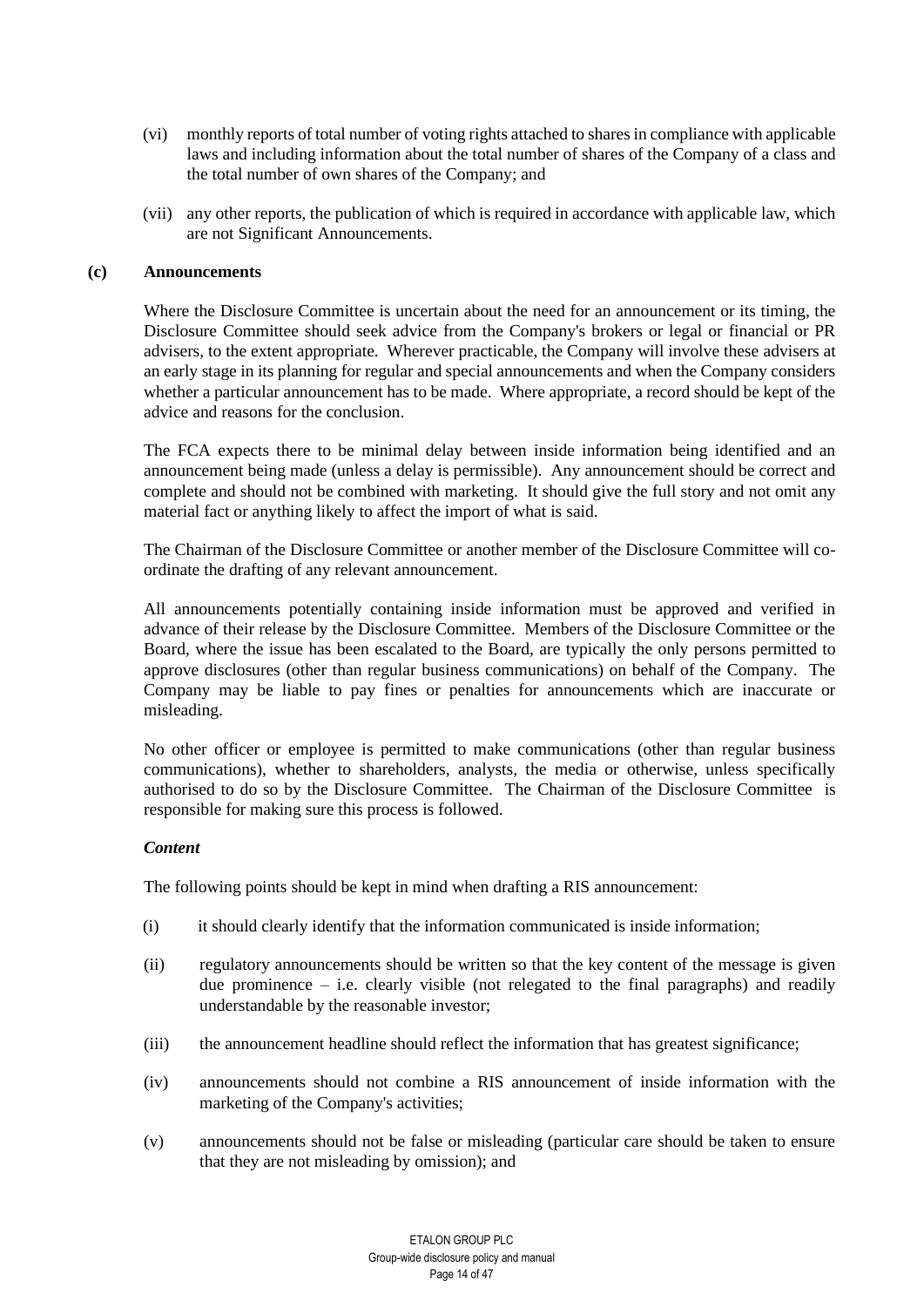(vi) it must include the identity of the Company, the identity of the person making the notification (including name, surname and job title) and the date and time.

#### **(d) Timing of announcements**

Subject to compliance with paragraph [\(a\) above](#page-12-0) and to any right to delay disclosure (see paragraph [\(e\)](#page-14-0)  [below\)](#page-14-0), information must be published via a RIS as soon as possible. This means that disclosure is required within a matter of hours rather than a matter of days. Civil liability may arise if there is "dishonest delay" in disclosing information.

#### <span id="page-14-0"></span>**(e) Delaying disclosure**

The Company may only delay disclosure of inside information if each of the following conditions is met:

(i) if the delay is required to protect the Company's legitimate interests.

Examples of when the Company's legitimate interests might be prejudiced by immediate disclosure include the following:

- (A) the Company is conducting negotiations, where the outcome of such negotiations would likely be jeopardised by immediate public disclosure of that information;
- (B) the Company has developed a product or an invention and the immediate public disclosure of that information is likely to jeopardise the intellectual property rights of the Company; and
- (C) the Company is planning to buy or sell a major holding in another entity and the disclosure of such information would jeopardise the conclusion of the transaction.
- <span id="page-14-1"></span>(ii) delay of disclosure is not likely to mislead the public.

This condition will not likely be satisfied if one of the following applies to the Company:

- (A) the information is materially different from a previous public announcement of the Company on the matter to which the information refers to;
- (B) the information concerns the fact that the Company's financial objectives are likely not to be met, where such objectives were previously publicly announced; and
- (C) the information is in contrast with the market's expectations, where such expectations are based on signals that the Company has previously set (for example, in previous announcements, press releases or in an interview). In assessing the market's expectations, the Company should take into account market sentiment (for example, any consensus that may exist among financial analysts on the issue).

For example, if the information the Company intends to delay is in contrast with the content of an interview released by the Company's Chief Executive Officer (**CEO**), or with the information conveyed by the management of the Company during a road-show, then the delay is likely to mislead the public.

The situations listed above are examples of where immediate disclosure is always necessary. There may, however, be other situations when delay is likely to mislead the public; and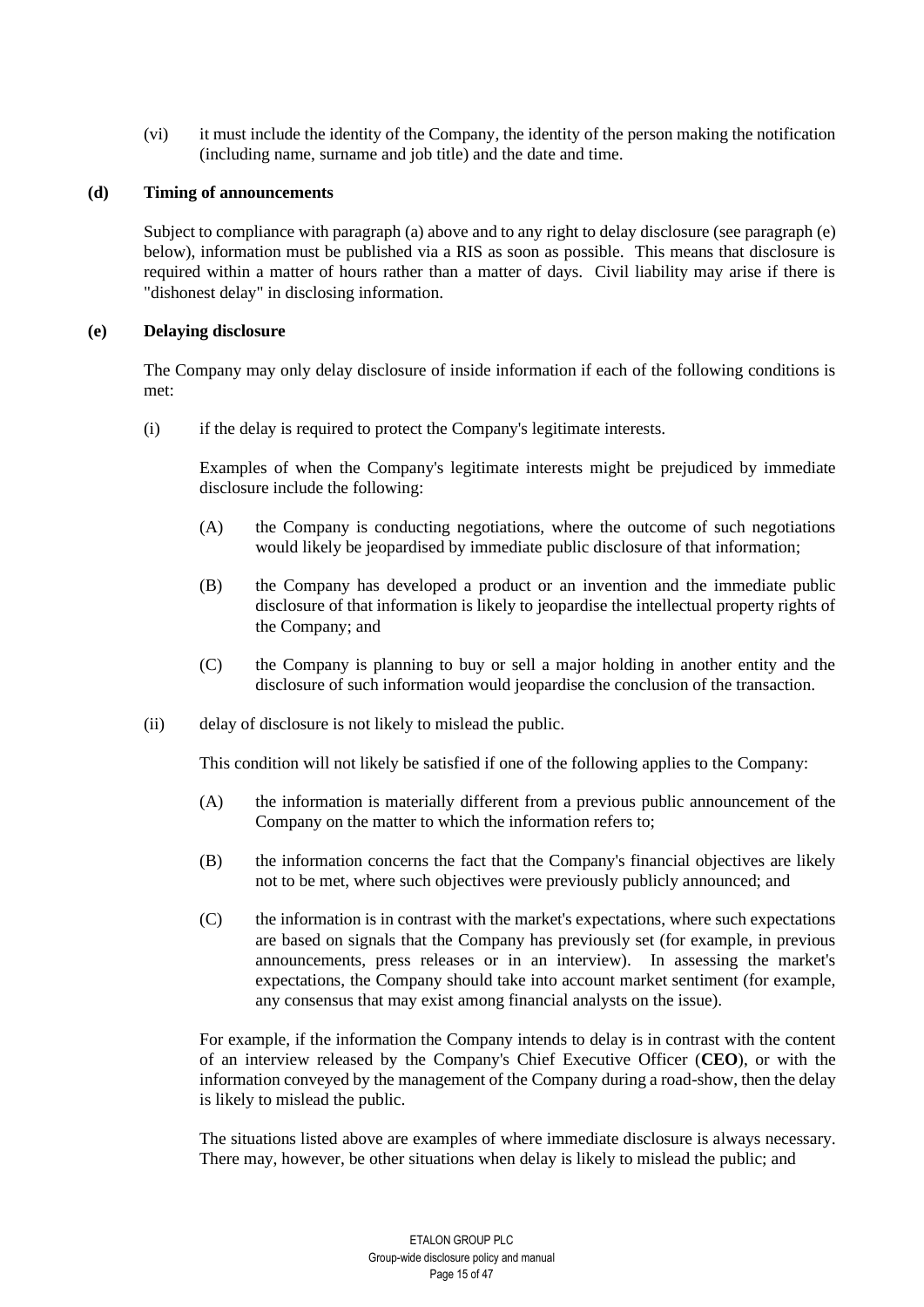<span id="page-15-0"></span>(iii) the Company can ensure that the information is kept confidential. It is essential therefore that appropriate confidentiality agreements are put in place at the start of any important strategic projects that may ultimately involve inside information.

Therefore, assuming the conditions i[n \(ii\)](#page-14-1) an[d \(iii\)](#page-15-0) are also met, it may be permissible for the Company to delay the release of inside information when the Company has a legitimate commercial interest that it is essential to protect (e.g. information that the Company is in negotiations with another person in relation to a potential M&A transaction). If disclosure is delayed, the issuer must notify the FCA immediately after announcement of the inside information. This notification must include the names of the persons who made the decision to delay disclosure and the date and time the decision to delay disclosure was taken.

Disclosure of financial difficulties or a worsening financial condition can never be delayed.

In certain limited circumstances, it may be appropriate for the Company to delay disclosure of information while it seeks clarification of a situation or verifies the contents of an announcement. The Disclosure Committee will determine whether such delay is appropriate and, if so, whether a holding announcement should be made. A holding announcement will almost always be necessary if there is a potential danger of such information leaking to the market before the full facts and likely impact can be ascertained.

In preparing a holding announcement, it will be necessary to ensure that the holding announcement itself will not be false, misleading or deceptive or omit anything that is likely to affect the way that it is perceived by the market. Therefore, care should be taken to:

- (i) include in the holding announcement as much detail about the relevant event as possible; and
- (ii) include in the holding announcement clear reasons why a fuller announcement cannot be made.

This information will be set out in the holding announcement together with an undertaking to announce further details as soon as possible.

A holding announcement may also be required if an event has occurred which is unclear or uncertain and it is decided that more time is needed to consider the situation before making a further announcement at a later time.

If the Disclosure Committee has decided it can delay disclosure (eg where it is negotiating a transaction), it will for the preparation of a holding announcement that can be published at short notice if there is a breach of confidentiality, or a breach is likely. It should also be discussed with by external advisers.

It will put in place arrangements to monitor the market for rumours or leaks and maintain all necessary internal records.

If the announcement is made when a RIS is open for business, it must be released through the RIS. The Chairman of the Disclosure Committee will be responsible for issuing releases.

If the announcement has to be made outside these hours, it must be distributed as soon as possible to: (1) not less than two national newspapers in the United Kingdom; (2) two newswire services operating in the United Kingdom; and (3) RIS for release as soon as it opens. The Chairman of the Disclosure Committee will be responsible for this process.

If the Company's shares or other instruments are traded on another regulated market, information should be released as far as possible at the same time on all markets.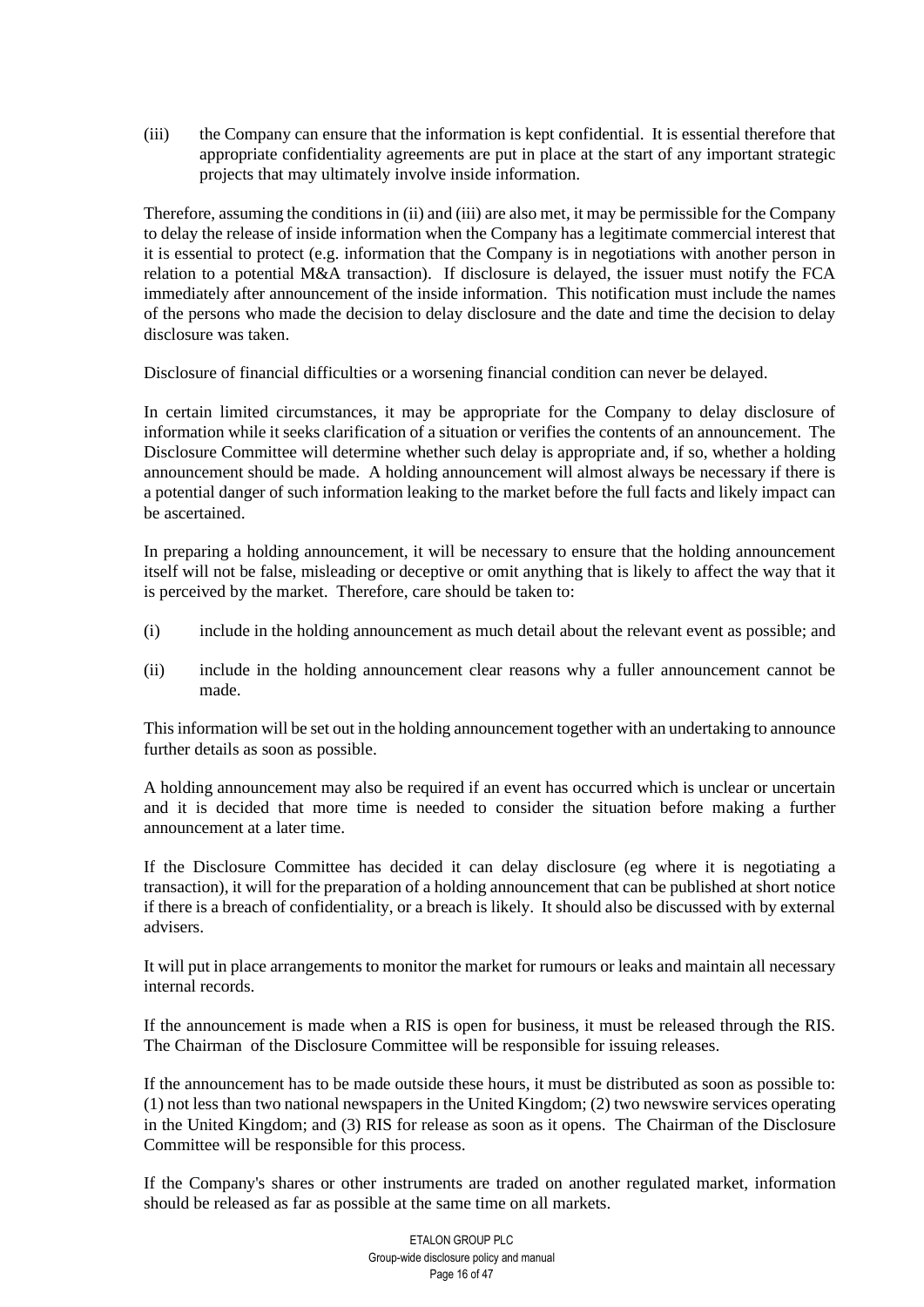The approved text will be posted on the Company's website (allowing access free of charge on a nondiscriminatory basis) no later than close of the business day following the day of release and will be retained for five years. The inside information must be kept in an easily identifiable section of the website, organised in chronological order with the date and time of disclosure clearly indicated.

#### **Timing of announcements**

Inside information must be published via a RIS as soon as possible.

#### **Other announcements**

During a closed period or at other times, the Company may be required to announce a significant development, such as a new contract or "preferred bidder" status on a transaction. If such an announcement is required during a closed period, brief comment on the Company's forthcoming results may be misleading and should normally be avoided.

In the event of a leak of inside information, an announcement should always be made immediately.

## *What to do when disclosure is delayed?*

The Disclosure Committee will determine whether such delay is appropriate and, if so, whether a holding announcement should be made until such time as the announcement is ready to be released.

#### *Obligation to FCA where disclosure is delayed and record-keeping requirements*

There is a requirement in UK MAR to notify the FCA of such a delay, immediately following public announcement of the information.

Where a decision to delay disclosure is made, the Company is required to keep a detailed record of this decision, including: (A) the dates and times: (i) when the inside information first existed within the Company; (ii) of the decision to delay disclosure; and (iii) that the Company is likely to disclose the inside information; (B) the identity of the members of the Disclosure Committee responsible for: (i) the decision regarding the commencement and likely end of the delay; (ii) monitoring the continued satisfaction of the above three criteria; (iii) making a decision on announcement of the inside information; and (iv) providing information about the delay and written explanation (if requested by the FCA); and (C) evidence of satisfaction of the three criteria listed above and of any changes during the delay period.

When the information is published, the Company must notify the FCA that there was a delay in disclosure and, if requested by the FCA, the Company must also provide a written explanation of how the relevant conditions allowing delay were satisfied, using the information set out in the Inside Information record keeping  $log - a$  suggested form for this is set out in Appendix 1.

## **(f) Permitted selective disclosure – making persons insiders**

Selective disclosure of inside information is permitted in limited circumstances to certain categories of third parties who need to know it. FCA guidance suggests that these categories of recipients may include (but are not limited to):

- the Company's advisers and advisers of any other persons involved in the matter in question;
- persons with whom the Company is negotiating, or intends to negotiate, any commercial, financial or investment transaction (including prospective underwriters or places of the financial instruments of the Company);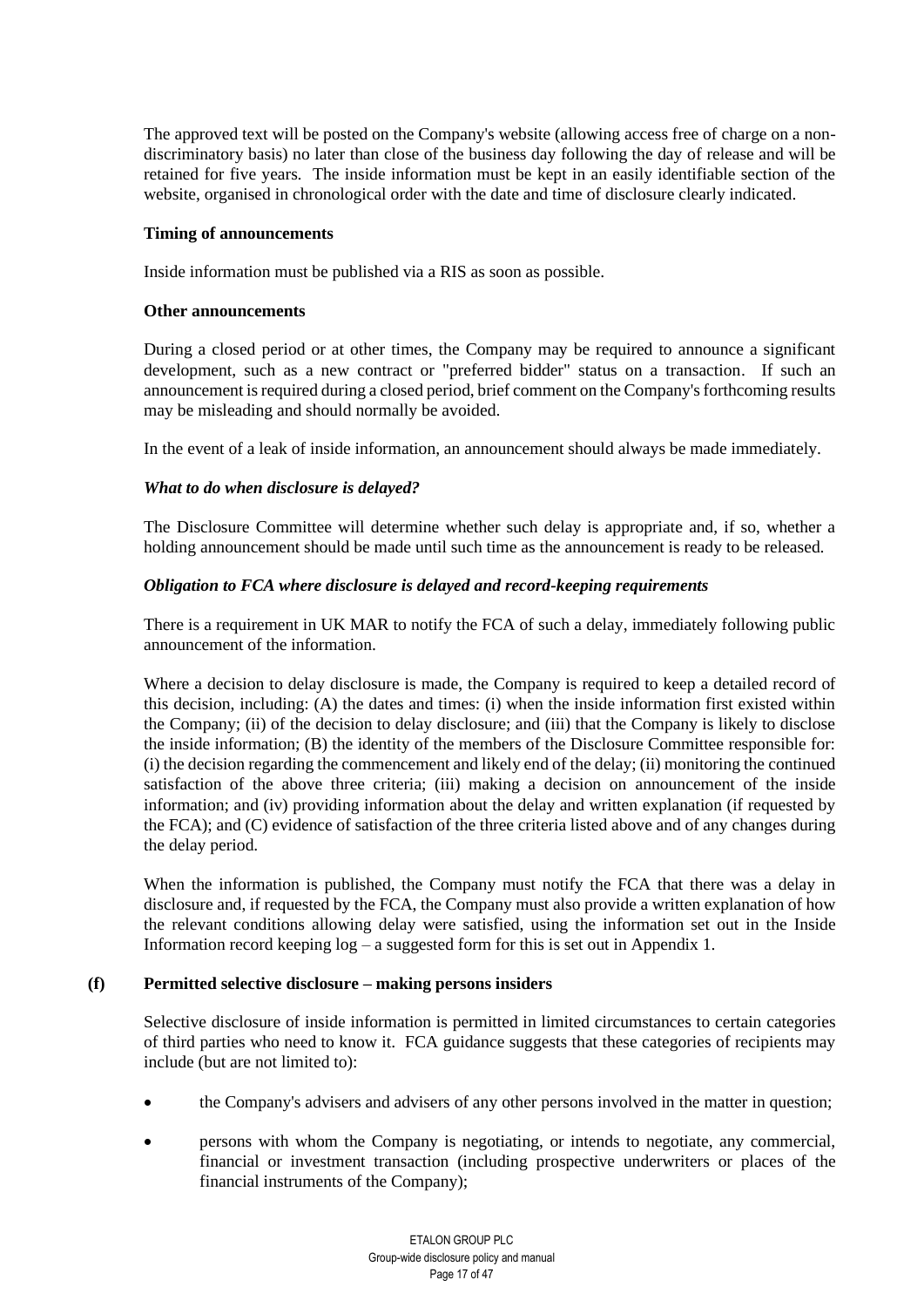- employee representatives or trade unions acting on their behalf;
- any government department, the Bank of England, the Competition Commission or any other statutory or regulatory body or authority;
- major shareholders of the Company;
- the Company's lenders; and
- credit-rating agencies.

Where the Company is entitled to delay disclosure of inside information, the Company may in certain circumstances selectively disclose inside information to certain third parties, provided that:

- (i) the recipient owes a duty of confidentiality to the Company; and
- (ii) the disclosure is made in the normal course of a person's employment, profession or duties.

You must consult any member of the Disclosure Committee before making any such selective disclosure.

If selective disclosure is made to a third party who is not subject to a confidentiality restriction, the issuer must announce the information simultaneously (if the disclosure is intentional) or promptly (in the case of a non-intentional disclosure).

The Company should not give inside information to journalists or others under an embargo, to prevent them using the information until it has been released to a RIS.

The Company should also bear in mind that the wider the group of recipients, the greater the risk of the information leaking out, which would in turn trigger an obligation to make the information public under the Rules.

## **(g) Inadvertent disclosures**

A member of the Disclosure Committee should be contacted immediately in the event that inside information has been, or is believed to have been, inadvertently disclosed or leaked (whether by someone in the Group or by someone else) so that the Disclosure Committee can consider what steps, if any, need to be taken in relation to such inside information. This will include following the due process for making an announcement to the market at once (or determining if disclosure can be delayed) and conducting an inquiry into the leak.

## **(h) Response to market rumours and speculation**

The Disclosure Committee has primary responsibility for monitoring market expectations about the performance of the Company and movements in the Company's share price (or other financial instruments), with the assistance of the Company's financial advisers and brokers. They will also monitor rumours about the group.

Where there is market rumour or press speculation concerning the Company, the Company will need to assess whether a disclosure obligation has arisen by carefully assessing whether the rumour and speculation includes or is based on inside information. The knowledge that rumour or speculation is false may not amount to inside information (whether or not it constitutes inside information will depend on whether there is underlying information in existence which is inside information). If there is doubt about whether a rumour is unfounded or comes from a leak, it should be notified to a member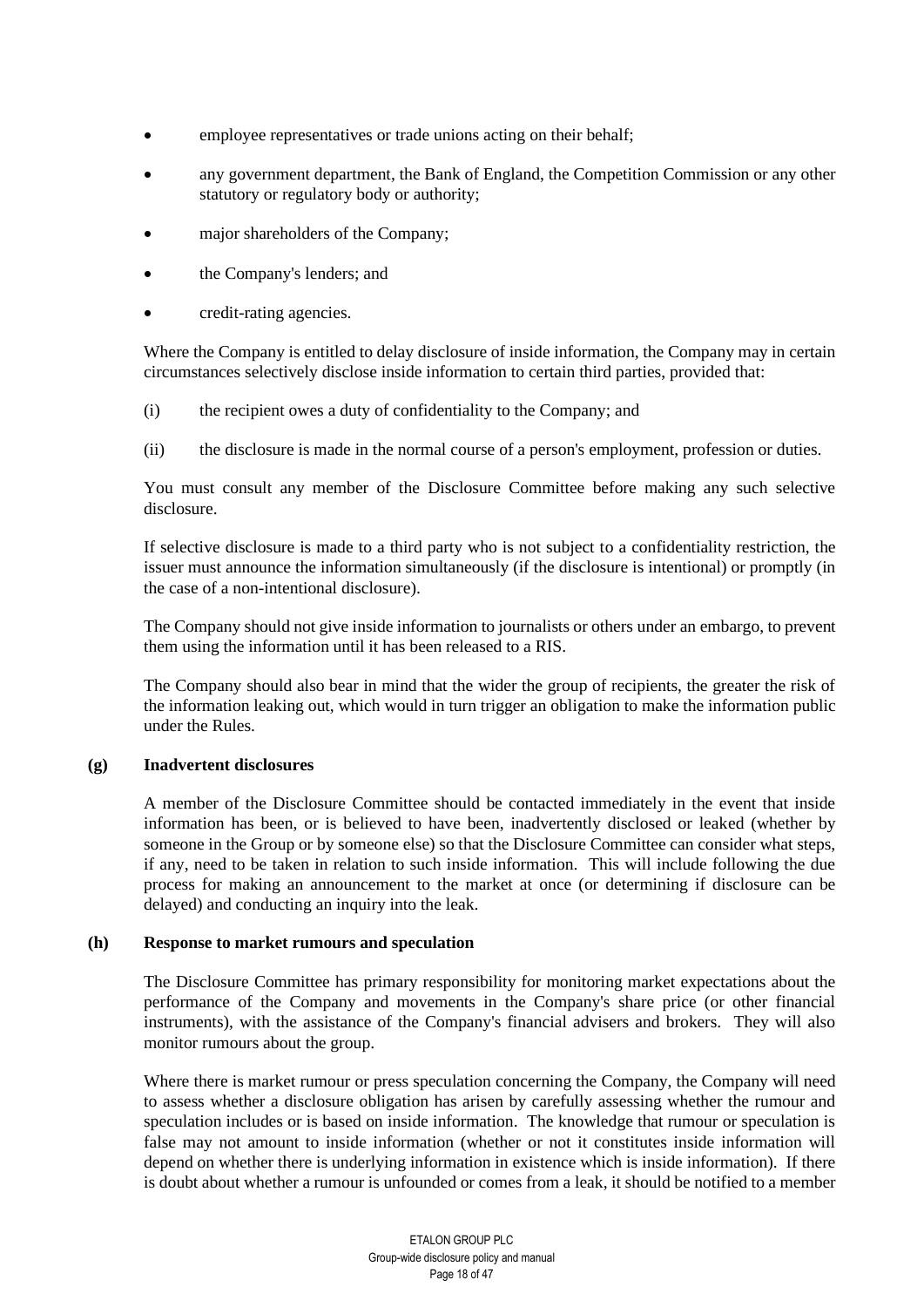of the Disclosure Committee as soon as possible. The Disclosure Committee will decide whether to make an announcement.

The Company will not normally comment on rumours or speculation which appear in the media. The knowledge that rumour or speculation is false may not amount to inside information. Where market rumours or speculation are unfounded or where there has been no response by the market to such rumours or speculation, the Company can, in general, issue a "no comment" response to any enquiries.

If the Company is concerned that reaction to a wholly unfounded rumour is resulting in a disorderly market, a negative statement via a RIS is likely to be required.

If it does amount to inside information, the Company will need to consider if an announcement should be made and if it can delay disclosure. Should a response to rumours or speculation be deemed necessary due to the reaction (or likely reaction) of the market or because the rumour is sufficiently accurate to indicate that the confidentiality of the information can no longer be maintained, a prompt announcement via a RIS will normally be needed. The members of the Disclosure Committee are the only persons permitted to communicate externally on behalf of the Company.

In addition, if there is a danger of inside information leaking before the facts and their impact can be confirmed, or wherever the confidentiality of inside information cannot be ensured, a holding announcement should be released immediately. The level of detail required will depend on the circumstances.

*Leaks:* If it appears that there has been a leak of inside information, the Disclosure Committee will decide whether to take the lead role in an enquiry into the leak and request all persons and firms working with it who had access to inside information before the leak to undertake a leak enquiry, monitor the progress of the leak enquiry and consider a report of findings.

#### **(i) Website and social media**

Announcements containing inside information must be posted on the Company's website and maintained there for a minimum of five years. Access to such information must be to an easily identifiable section of the Company's website. The date and time of disclosure must be clearly identified and announcements must be organised in chronological order.

It should be noted that:

- inside information must be notified to a RIS before, or simultaneously with, publication, on the Company's website and/or social media, of the inside information;
- inside information announced via a RIS must be published on the Company's website by the close of the business day after its official announcement; and
- inside information must not be published on the Company's website or via social media as an alternative to its disclosure via a RIS.

#### *Examples of events that might require announcement (assuming information is inside information)*

- **Unfounded rumour** no announcement may be necessary.
- **Largely accurate rumour/leak**  e.g. rumour of impending significant transaction or capital raising – either holding announcement or accelerated announcement if possible.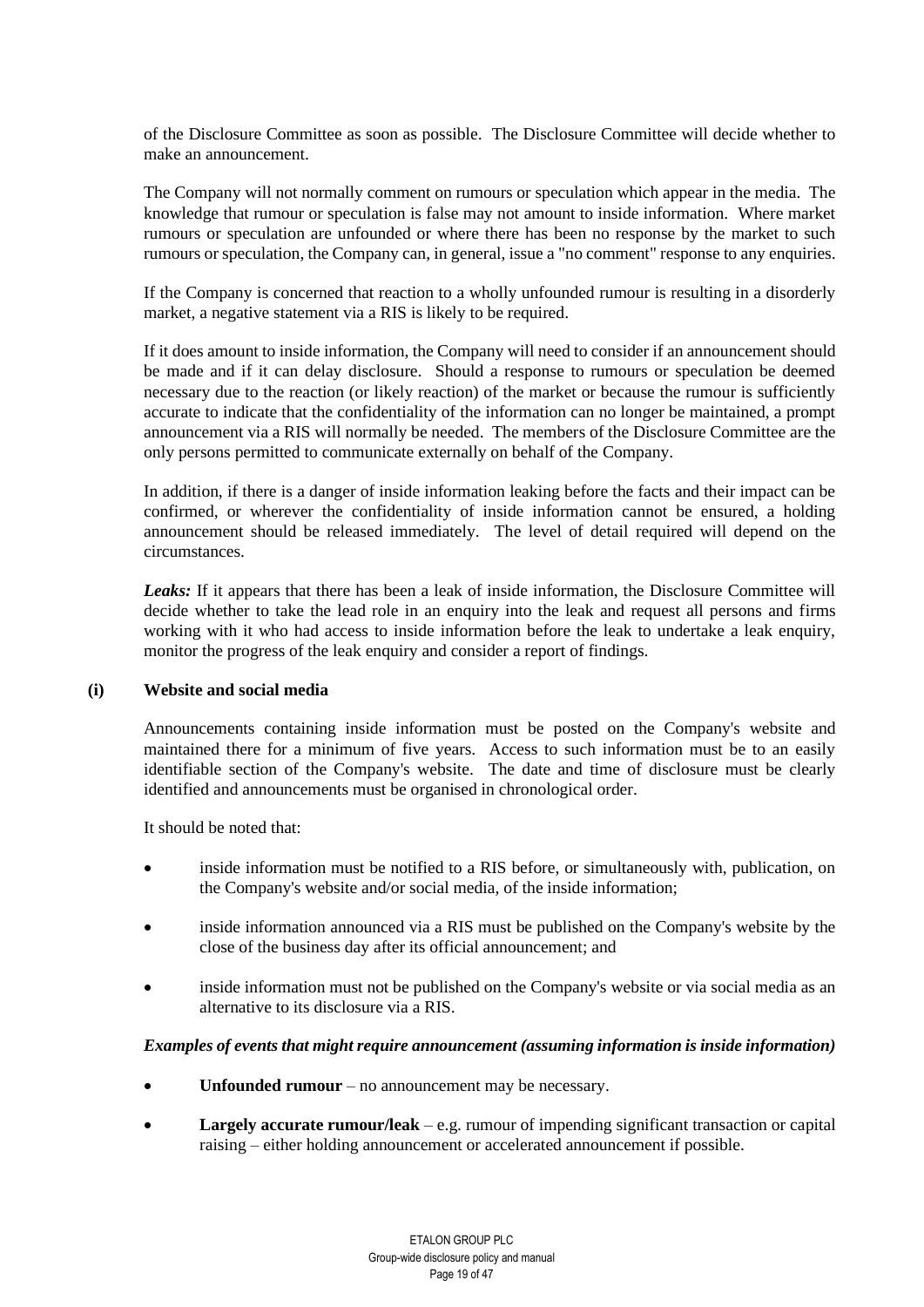- **Unforeseen circumstance**  $-$  e.g. major supplier or tenant becoming insolvent or a possible significant accounting error or fraud in major subsidiary identified or major legal proceedings threatened against any member of the Group:
	- if information is not 'precise' or would not have a significant effect on price  $-$  no announcement obligation but the situation should be kept under review; or
	- if the information is inside information, then an announcement should be made. The requirement to disclose 'as soon as possible' allows a short delay to assess the effect of the information on the share price. In these circumstances, a holding announcement should be prepared.

# **1.9 Communications with analysts and the media**

Any enquiry from the press or from any analyst or investor seeking disclosure of any information about the Company or the Group should be directed to the Chairman of the Disclosure Committee.

Insiders who confirm information put to them by a journalist may commit market abuse by disclosing inside information – even if the information was sourced from somewhere else first. If it seems that inside information has been leaked to a journalist (whether from the Group or elsewhere), any member of the Disclosure Committee should be informed immediately. The Company needs to be careful in dealing with enquiries in respect of market rumours. Although there may not be any regulatory obligation to deny a false rumour, if the Company wants to make a denial it should make an announcement via a RIS, not through any other route.

The Company can provide unpublished information to third parties only if it is not inside information. If the information is inside information, it can only be provided if this is permitted by the Rules (see "Permitted Selective Disclosure").

Members of staff must not be selectively pre-briefed about inside information, unless disclosure of such information to them is necessary for the performance of their duties (in which case such members of staff should be placed on the Insider List and must acknowledge their duties and responsibilities as persons in receipt of inside information).

Prior to its release to the market, inside information must not be released to employees (whether by means of an employee update, internal briefing or other means), save in the circumstances referred to above.

## **(a) Analysts' briefings**

Meetings with analysts will periodically be arranged by the Company in order to enable the Company to give presentations on the Group and engage with analysts in more in-depth discussions. To the extent inside information is to be disclosed to analysts in this forum, prior to the event, an announcement detailing the inside information will be made to the market via a RIS.

To the extent possible, at least two representatives of the Company (as notified to and authorised by the Disclosure Committee) will participate in meetings and conference calls with analysts, shareholders and the media, regardless of whether such meetings and calls are of an ongoing or discrete nature.

Following the meeting or call, the Company will make an announcement via a RIS setting out the information provided to analysts during the meeting or call, regardless of whether it is considered inside information or not.

When dealing with analysts, the Company: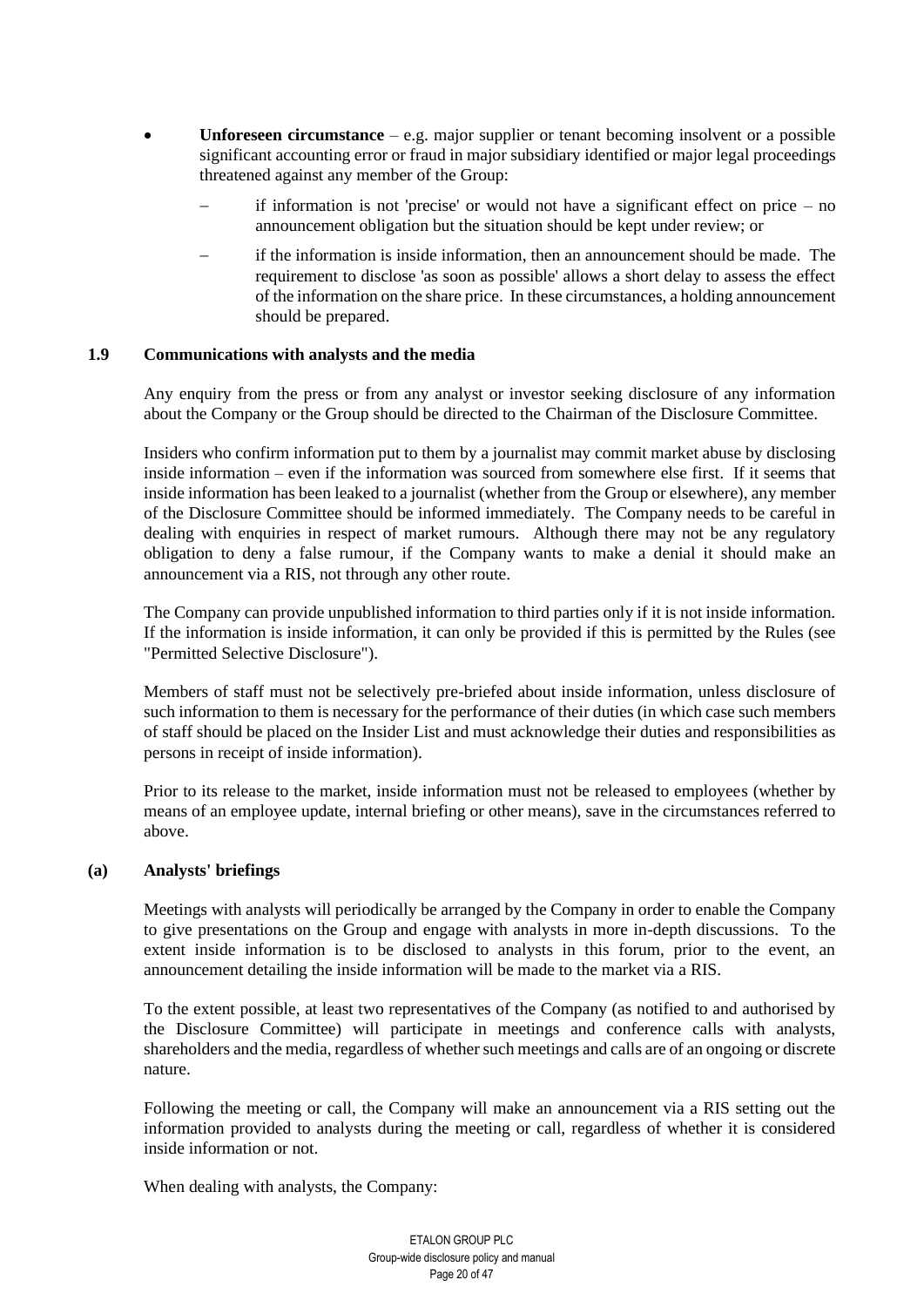- should be careful to avoid inadvertently divulging any inside information, including where cumulative disclosure could amount to inside information;
- may, in addition to providing non-public information that is not inside information, draw public information to analysts' attention, explain information that is in the public domain and discuss markets in which the Company operates, but should avoid correcting the analysts' conclusions;
- generally, need not correct errors in analysts' published reports, although if, as a result of serious and significant error, there is a widespread and serious misapprehension in the market, the Disclosure Committee should consider whether the Company should publish inside information to correct the error; and
- should keep a contemporaneous note of meetings with analysts and, as far as reasonably practicable, ensure that at least two Company representatives are present.

If inside information is inadvertently disclosed, any member of the Disclosure Committee should be informed immediately so that they can follow the due process for making an announcement to the market at once.

#### **(b) Analysts' research**

Should the Company receive requests from analysts (or other members of the investment community) for guidance in relation to their reports or models, the Company will not authorise or otherwise endorse analysts' commentary, earnings or other estimates (whether specific or otherwise) or conclusions.

To the extent draft reports or models are sent by analysts to officers or employees of the Company for review, such reports or models will be reviewed by the Disclosure Committee which will decide whether or not to provide a response. The Disclosure Committee is permitted to provide corrective information to analysts where factual errors are contained in their reports or models, but such corrective information may only be based solely on information which is already in the public domain or is not price sensitive.

## **(c) Communications with media**

Only the Chairman of the Disclosure Committee is authorised to have any communications with the press during any project or transaction involving inside information and must keep a contemporaneous note of any such communication, with details of the time, date and length of the communication, those involved and what was discussed. Copies of any relevant emails should also be kept. The Disclosure Committee may authorise other persons to communicate with the press, should the need arise.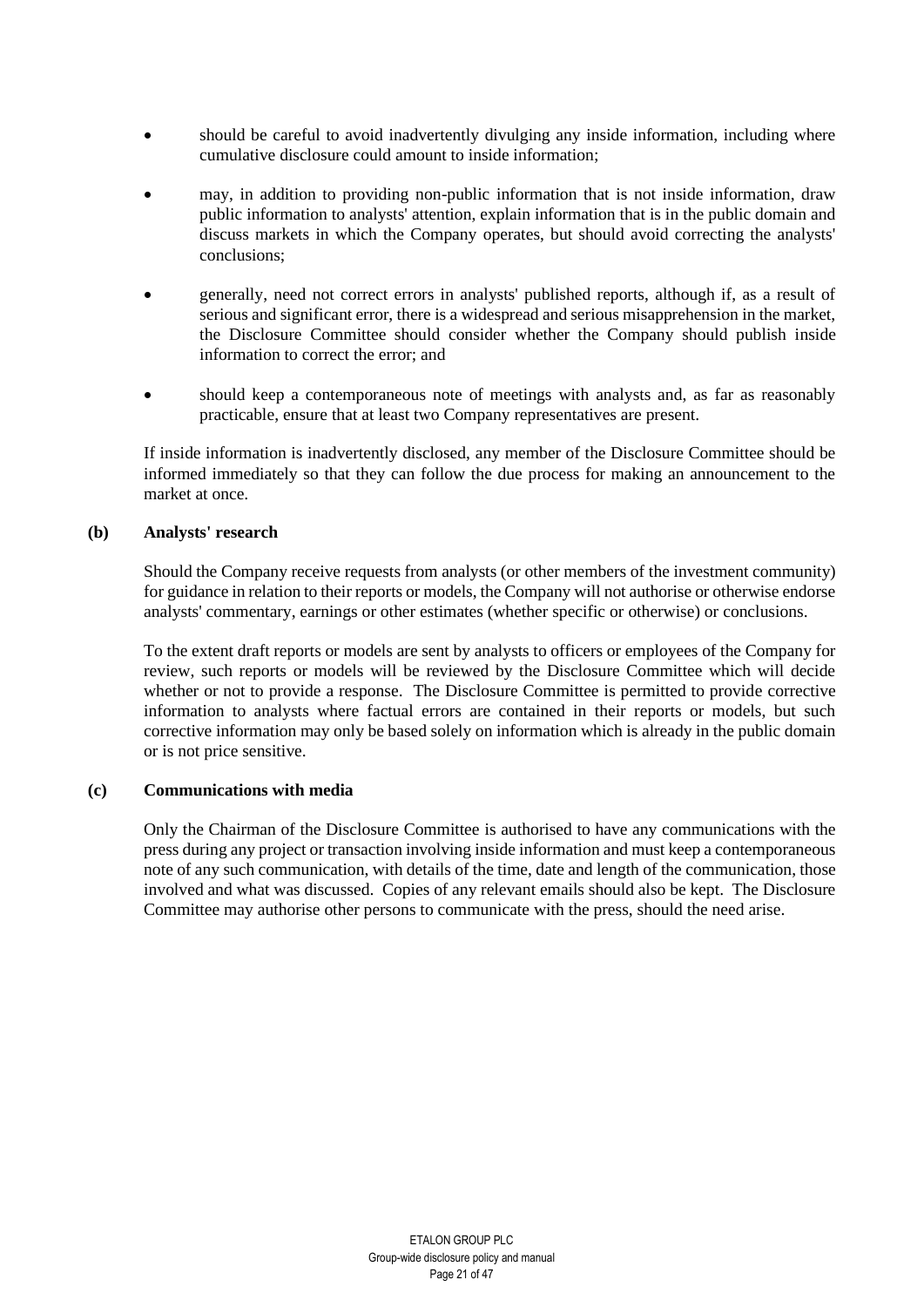# <span id="page-21-0"></span>**2. GUIDANCE ON INSIDE INFORMATION: WHAT IS IT AND THE CONSEQUENCES OF ITS MISUSE**

# **ETALON GROUP PLC**

As a listed company, Etalon Group plc (the **Company**) and its officers and employees must comply with the rules that: (a) require the disclosure by the Company of inside information to the market in certain circumstances; and (b) prohibit insider dealing and other behaviour which involves the unlawful disclosure of inside information.

Breach of these rules may be a criminal or civil offence (or both). The penalty, for the criminal offences, is imprisonment for up to a maximum of seven years or, for the civil offences, includes a fine. Therefore, any breach of the rules described in this guidance note will be taken seriously and may lead to disciplinary action being taken against the individual(s) concerned.

Please read this note carefully to ensure that you are aware of your responsibilities with regard to the treatment of the Company's information and the sanctions which apply to its misuse or unlawful disclosure. You should also familiarise yourself with the Disclosure Policy and the Dealing Code, which are available at etalongroup.com.

Non-exhaustive examples of circumstances in which you might receive inside information are as follows:

- (a) because of the nature of your work;
- (b) from being involved in a transaction;
- (c) from overhearing a conversation; or
- (d) from carrying out administrative tasks such as photocopying documentation containing inside information.

# **1.10 What is inside information?**

#### **(a) Overview**

Misuse of inside information could result in a number of criminal or civil offences being committed. The focus of this note is on inside information relating to the Company (or its shares or other financial instruments). The key to understanding these offences is to understand what inside information is.

Inside information is information which:

- (i) is precise;
- (ii) is not public;
- (iii) relates directly or indirectly to the Company, to its shares or other financial instruments; and
- (iv) would, if it were made public, be likely to have a significant effect on the price of the Company's shares, other financial instruments or related derivative financial instruments.

## **(b) Meaning of precise**

Information will be considered to be of a precise nature if it satisfies the following two limbs:

(i) it indicates circumstances that exist or may reasonably be expected to come into existence (or an event that has occurred or may reasonably be expected to occur); and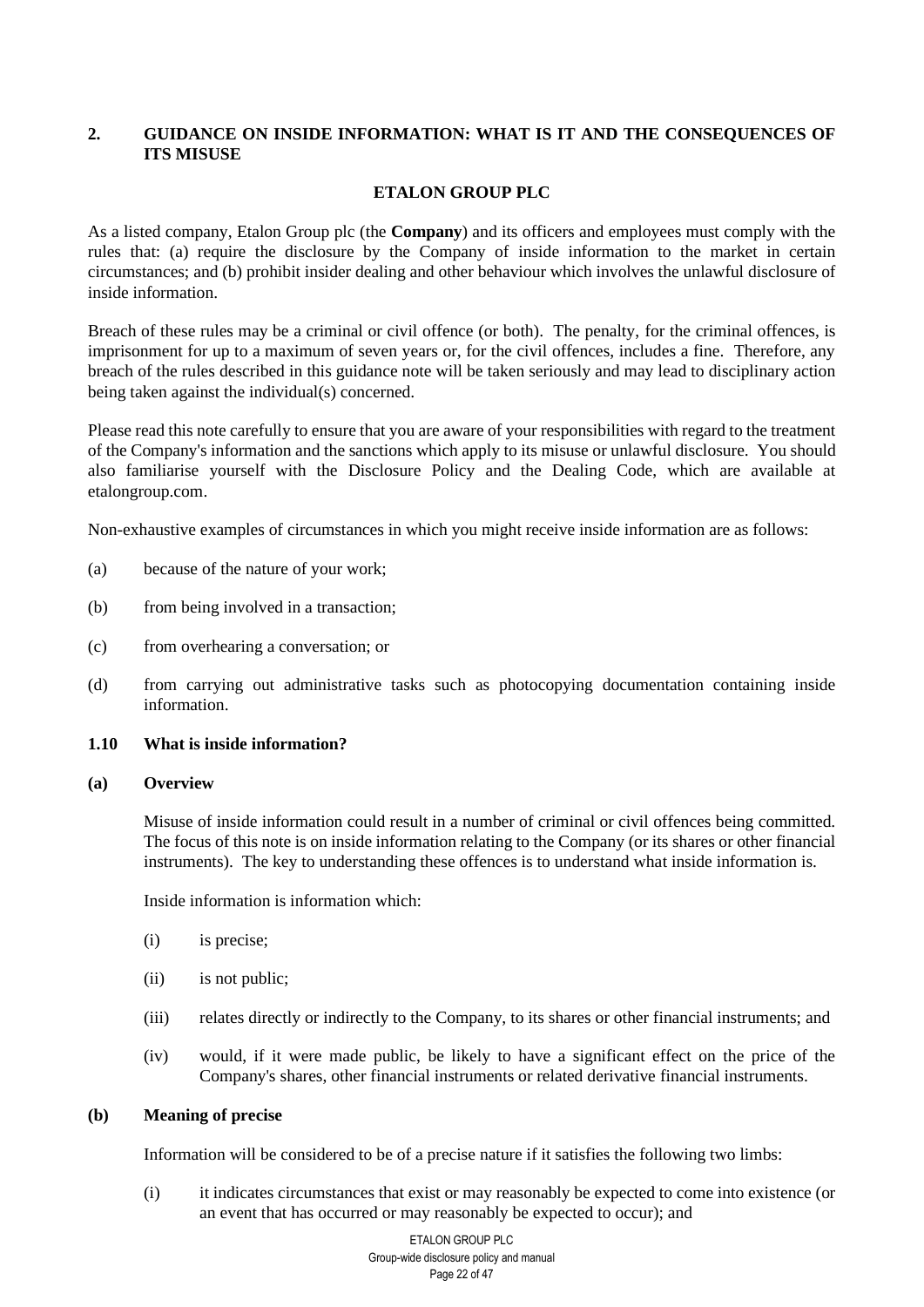(ii) it is specific enough to enable a conclusion to be drawn as to the possible effect of those circumstances or that event on the price of financial instruments or related derivative financial instruments.

In order to determine whether the first limb of the test has been met, you should assume that there must be a prospect that the event or circumstance will occur, but it does not need to be more likely than not that it will do so. The Company should not, therefore, wait for a likely future event to become highly probable or actually happen before announcing the information (unless delayed disclosure is permitted).

In terms of the second limb of the test, the more specific the information the more likely it is to be inside information. At an early stage, information may not be inside information because it is not sufficiently precise. Caution is needed because a company does not need to know all of the facts before having to make an announcement – information is capable of being sufficiently precise to be inside information if, despite the potential for inaccuracy in some of the detail, it nevertheless indicates that the relevant circumstances may exist, or may come into existence, or that an event has occurred or may reasonably be expected to occur.

Where an event occurs in stages, each stage of the process can itself amount to information of a precise nature and can therefore itself constitute inside information. For example, the fact that a company has received an approach about a possible takeover could be inside information, even though the takeover is not certain to happen (although a company is likely to be permitted to delay disclosure of such an event). The information needs to indicate the precise direction of movement in the price which would or might occur if the information were to be made public (but not the extent).

# **(c) Meaning of significant effect on price: the reasonable investor test**

Information would be deemed to be likely to have a significant effect on price if it is information which a reasonable investor would be likely to use as part of the basis of his or her investment decisions. However, a reasonable investor would not be expected to take into account information having no, or a trivial, effect on price.

Actual price movement (e.g. after the information is announced) is not the test to be applied.

# **1.11 The requirement to disclose inside information and the consequences of a breach**

The Company must publish inside information which directly concerns it as soon as possible (unless delayed disclosure is permitted) and ensure there is proper control of inside information.

Under Listing Principle 1, "a listed company must take reasonable steps to establish and maintain adequate procedures, systems and controls to enable it to comply with its obligations". The guidance to this principle states that, in particular, this means that a listed company should have adequate systems and controls in place to ensure that inside information is:

- (a) identified in a timely manner;
- (b) properly considered by the company in order to identify whether it should be disclosed; and
- (c) disclosed to the market, if necessary.

If a company does not comply with the requirements under UK MAR and the Listing Principles, the Financial Conduct Authority (the **FCA**) may:

(i) impose a financial penalty on a listed company and any director who was "knowingly involved";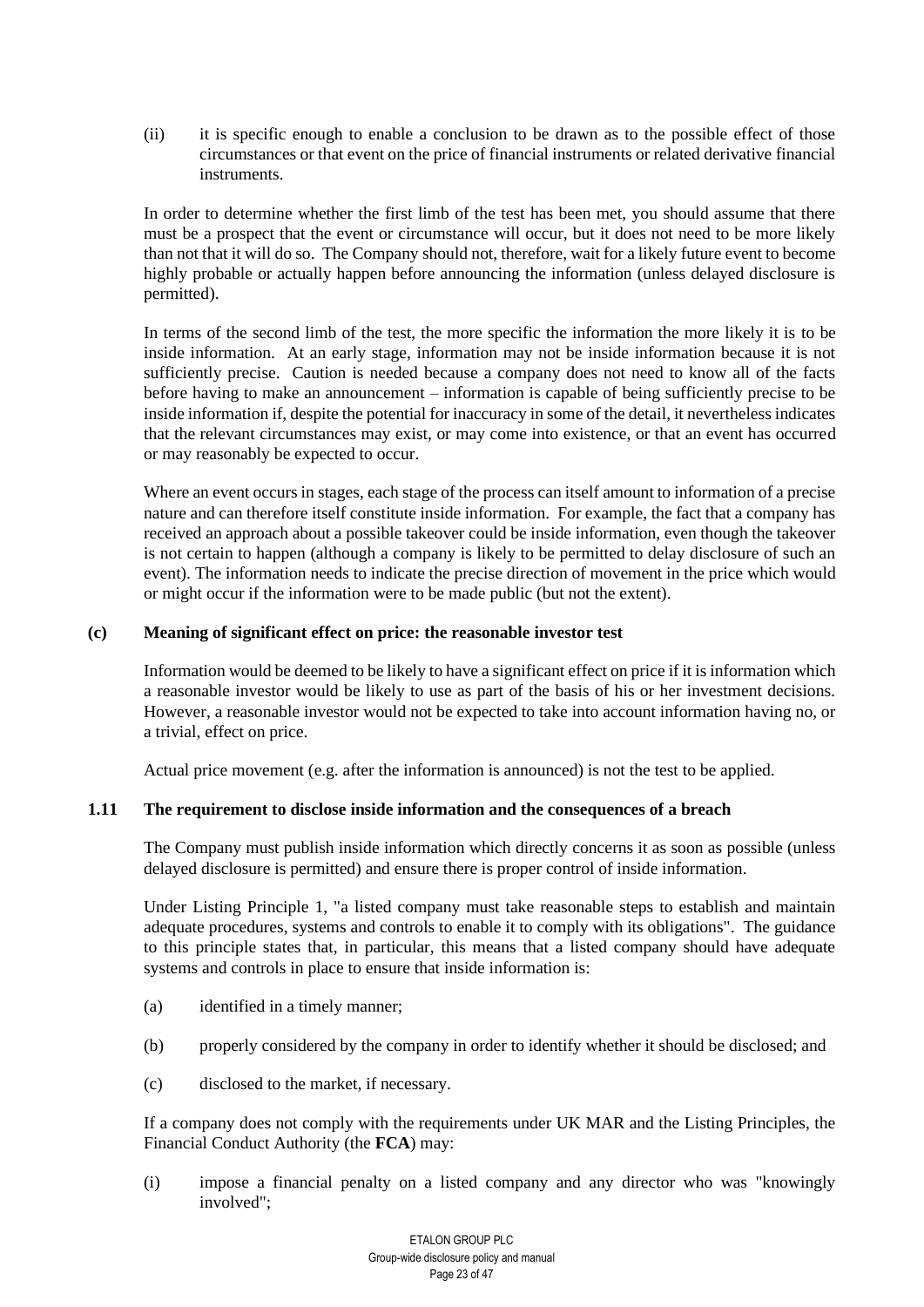- (ii) publicly censure the listed company or any such director; and
- (iii) suspend the Company's securities from listing.

# **1.12 The criminal offence of insider dealing**

## **(a) What is insider dealing?**

If you are aware of inside information relating to the Company or another company (e.g. one of the Company's customers), you may be found guilty of the criminal offence of insider dealing if you:

- (i) deal in the shares of the Company or any other company whose share price would be affected if the information were made public;
- (ii) encourage another person to deal in shares whose price would be affected if the information were made public, whether or not that other person knows that they are price-affected shares; or
- (iii) disclose the information, other than as required by the Disclosure Policy or in order to do your job.

The offence can be committed simply by disclosing the information to another person. It is not necessary for you, or anyone else, to buy or sell shares or for any encouragement to deal in shares to be found.

## **(b) Penalties**

The penalty for committing the criminal offence of insider dealing is imprisonment for up to a maximum of seven years or a fine (or both).

## **1.13 The civil offences of market abuse**

Market abuse is behaviour which involves the misuse of information or market manipulation.

The market abuse offences are not criminal ones, but civil ones. The regime is aimed at behaviour which undermines market integrity and investor confidence.

You will commit market abuse if you base any prohibited behaviour on, or unlawfully disclose, inside information (about the Company) which you receive in the course of your employment, profession or duties, or if you otherwise engage in market manipulation.

## **(a) What is market abuse?**

For an action to constitute market abuse it must:

- (i) occur in relation to shares or other financial instruments admitted to trading on, among others, a regulated market (e.g. the Main Market of the London Stock Exchange) or a multilateral trading facility (e.g. the Alternative Investment Market of the London Stock Exchange), which would include the Company's shares; and
- <span id="page-23-1"></span><span id="page-23-0"></span>(ii) involve one or more of the following types of behaviour:
	- (A) **insider dealing**: using inside information to acquire or dispose of financial instruments (such as options or other derivatives) to which that information relates;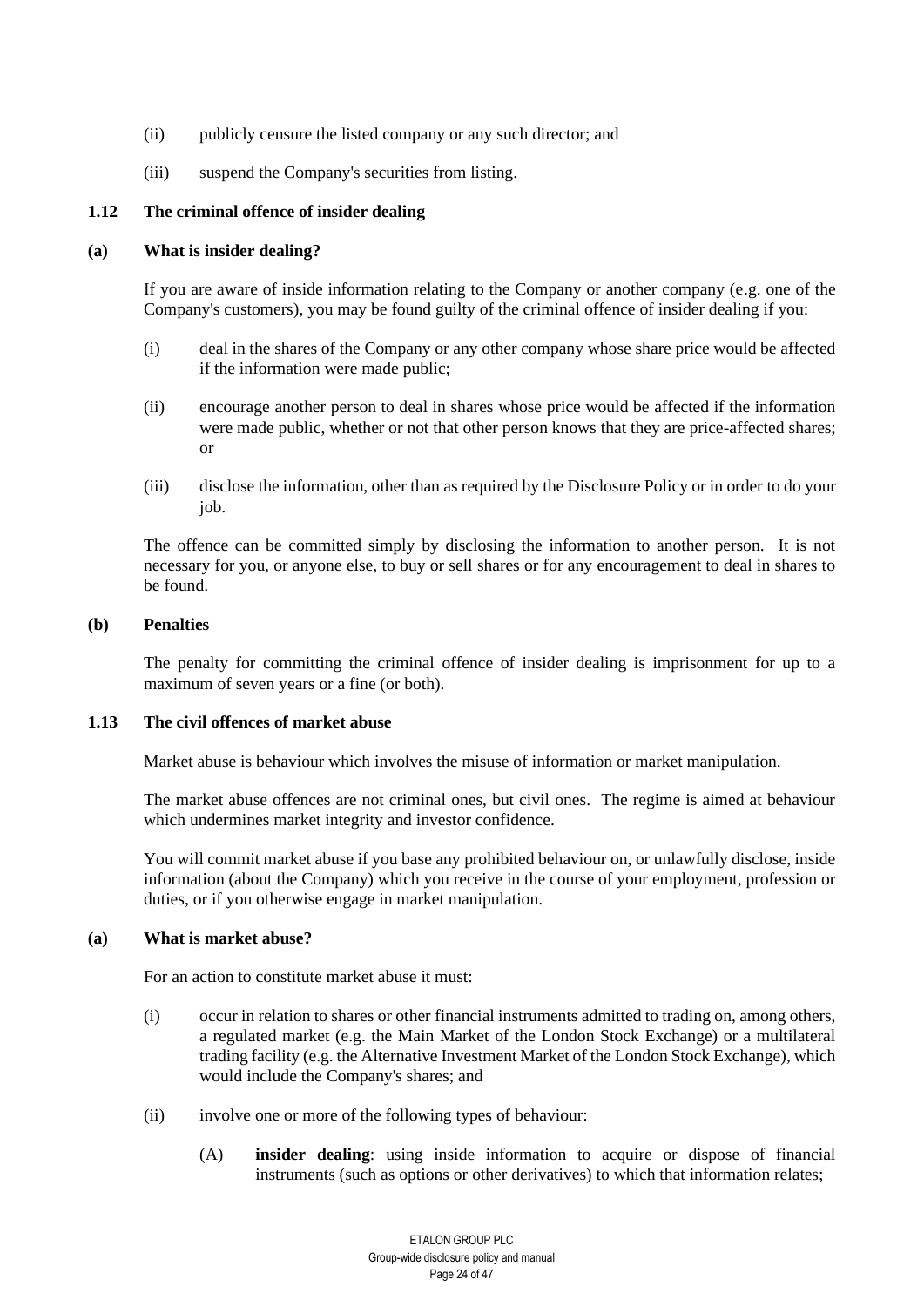- <span id="page-24-0"></span>(B) **unlawful disclosure**: disclosing inside information to another person otherwise than in the normal exercise of a person's employment, profession or duties; or
- (C) **market manipulation**: engaging in market manipulation. This includes misleading transactions, using fictitious devices, disseminating or creating a false or misleading impression as to the supply, demand, price or value of the shares or financial instrument and manipulating benchmarks.

The market abuse offences set out in paragraphs  $(ii)(A)$  $(ii)(A)$  and  $(B)$  are likely to be the most relevant for officers and employees of the Company.

#### **(b) Requiring or encouraging market abuse**

It is also an offence to:

- (i) attempt to engage in insider dealing;
- (ii) recommend that another person engage in insider dealing or induce another person to so engage; or
- (iii) attempt to manipulate the market.

# **(c) Penalties**

If the FCA finds that market abuse has taken place, it can impose a fine, issue a public censure, or seek an injunction or a restitution order. Penalties can be imposed on companies as well as individuals.

#### **1.14 Misleading statements and conduct**

## **(a) What are misleading statements and conduct?**

It is a criminal offence (under section 89 of the Financial Services Act 2012 (the **FS Act 2012**)) for a person to:

- (i) make a statement which he/she knows to be materially false or misleading;
- (ii) dishonestly conceal any material facts; or
- (iii) recklessly make (dishonestly or otherwise) a statement which is materially false or misleading,

for the purpose of inducing (or being reckless as to whether it may induce) a person to make an investment decision or exercise any rights relating to investments.

It is also a criminal offence (under section 90 of the FS Act 2012) if a person intends to create a false or misleading impression as to the market in, or price or value of, investments and:

- (A) induces another person to make an investment decision or exercise (or not exercise) any rights conferred by those investments; or
- (B) produce a gain, or create a loss or risk of loss to another, or is aware that creating the impression is likely to produce those results knowing that, or being reckless as to whether, the impression is false or misleading.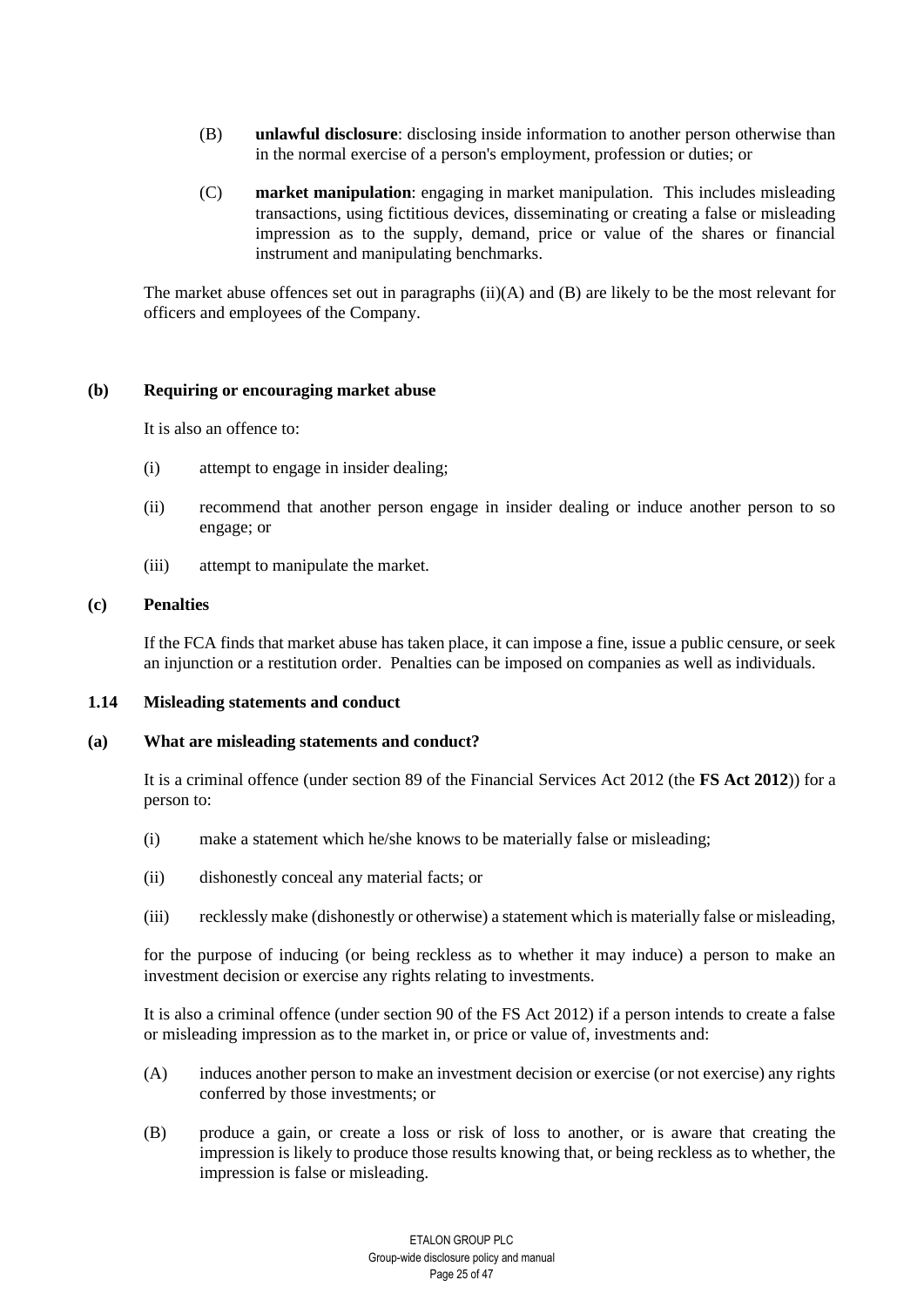These offences could be committed if directors of a listed company deliberately avoid disclosing inside information to the market pursuant to UK MAR, without any justification for delay, or if directors of an issuer deliberately release false information to the market via a Regulatory Information Service.

#### **(b) Penalties**

The offence is punishable by imprisonment for up to a maximum of seven years or an unlimited fine (or both). Companies can be convicted of the offence as well as individuals.

#### **1.15 Fraud**

#### **(a) False representations**

It is a criminal offence to make a false representation (express or implied) either knowing that the representation is false or misleading, or being aware that it might be. A false representation in an announcement could therefore lead to a criminal fraud charge if accompanied by the appropriate guilty intent. It is also a criminal offence to fail to disclose information where there is a legal duty to do so. Failure to make disclosures in breach of applicable disclosure requirements could therefore result in a risk of prosecution.

The offence may be committed by a company and by any director, manager, secretary or other similar officer of a company, if the company's offence is proved to have been committed with the consent or connivance of that individual.

#### **(b) Penalties**

The offence is punishable with imprisonment for up to a maximum of ten years or an unlimited fine (or both).

## **1.16 The Theft Act**

## **(a) Misleading, false or deceptive statements**

Section 19 of the Theft Act 1968 makes it an offence for an officer of a corporate body to publish, or concur in the publishing of, a written statement which he knows is or may be misleading, false or deceptive in a material particular if it is with intent to deceive the shareholders or creditors of a company about its affairs.

#### **(b) Penalties**

The offence is punishable with imprisonment for up to a maximum of seven years.

#### **1.17 Share Dealing Code**

The Company's Share Dealing Code (the **Dealing Code**) applies to directors of the Company and all other persons discharging managerial responsibilities (**PDMRs**).

The Dealing Code is intended to protect against allegations of insider dealing and market abuse. However, permission to deal in shares given in accordance with the Dealing Code will not, in itself, provide a defence to a claim of insider dealing under the relevant legislation if, for example, an individual is in possession of any inside information.

## **1.18 What should I do to avoid committing one of the offences?**

If an individual is in possession of inside information, he/she must not: (a) use it to deal in shares or other financial instruments of the Company; (b) recommend or induce another to engage in insider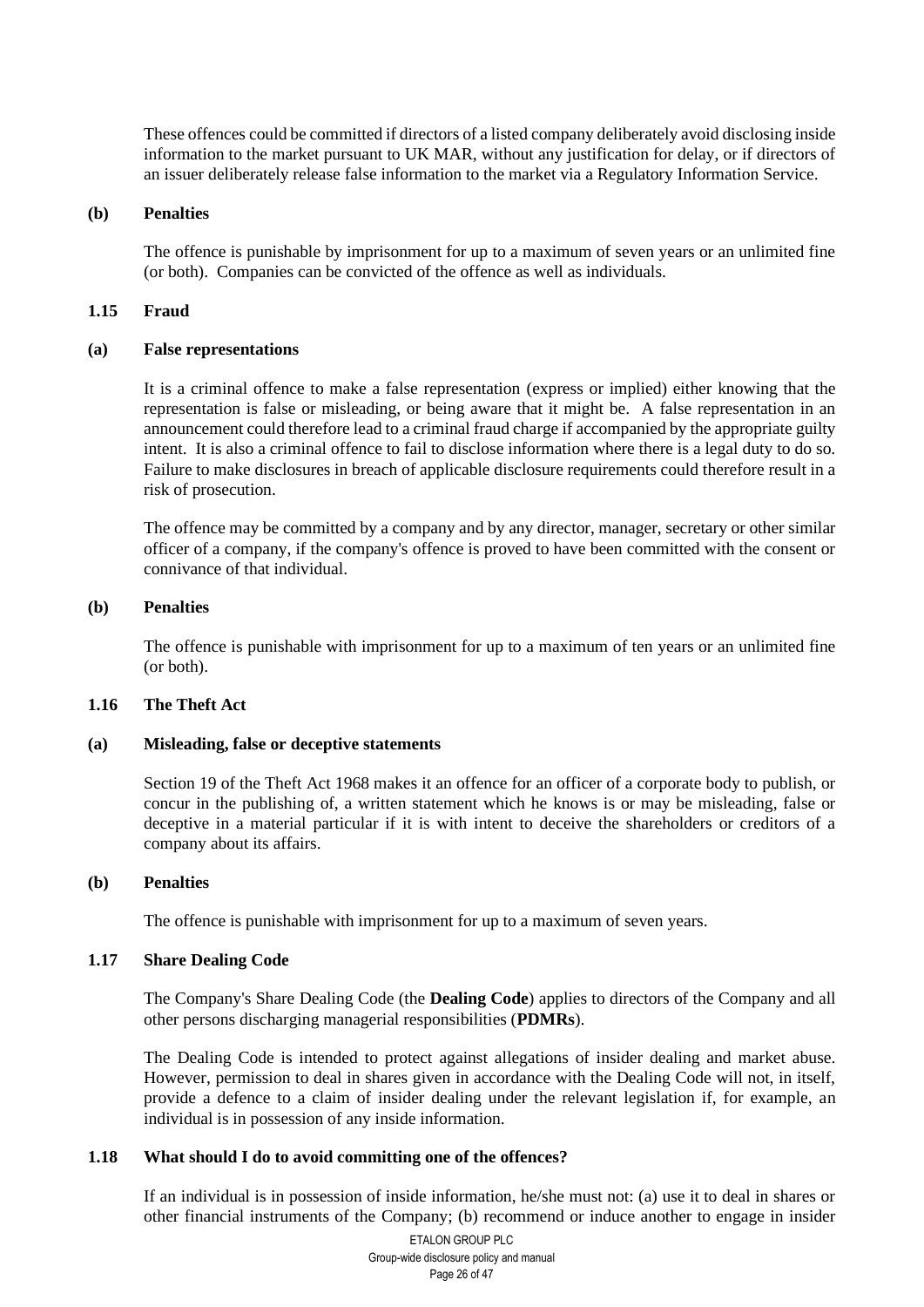dealing; or (c) unlawfully disclose the inside information. In addition, a person must not engage in or attempt to engage in behaviour that amounts to market manipulation or is likely to be so.

A non-exhaustive list of actions which will assist in avoiding the commission of an offence is as follows:

- (a) Comply with the Dealing Code when "dealing" in the Company's shares or other financial instruments.
- (b) Ensure that you notify all information which is not generally available and which may be price sensitive to a member of the Disclosure Committee as soon as possible. The following may assist in identifying what type of information to disclose:
	- (i) Would a reasonable investor be likely to take the information into account when deciding whether or not to buy or sell?
	- (ii) If it is unclear whether information is inside information, you should assume that it is until you have discussed the information with a member of the Disclosure Committee.
- (c) Do not deal in shares or securities in any other company if you may be in possession of inside information relating to that company.
- (d) Do not disclose non-public information to other employees unless the information is necessary for the proper performance of their functions, and only then with the consent of your line manager or any member of the Disclosure Committee. In any event, you must ensure that the person to whom any such information is disclosed fully understands the confidential nature of the information.
- (e) Do not disclose non-public information to persons outside the Company unless you have a legitimate purpose and the disclosure is made subject to confidentiality obligations (e.g. they are advisers or counter-parties to a transaction) and only then with the consent of your line manager or any member of the Disclosure Committee.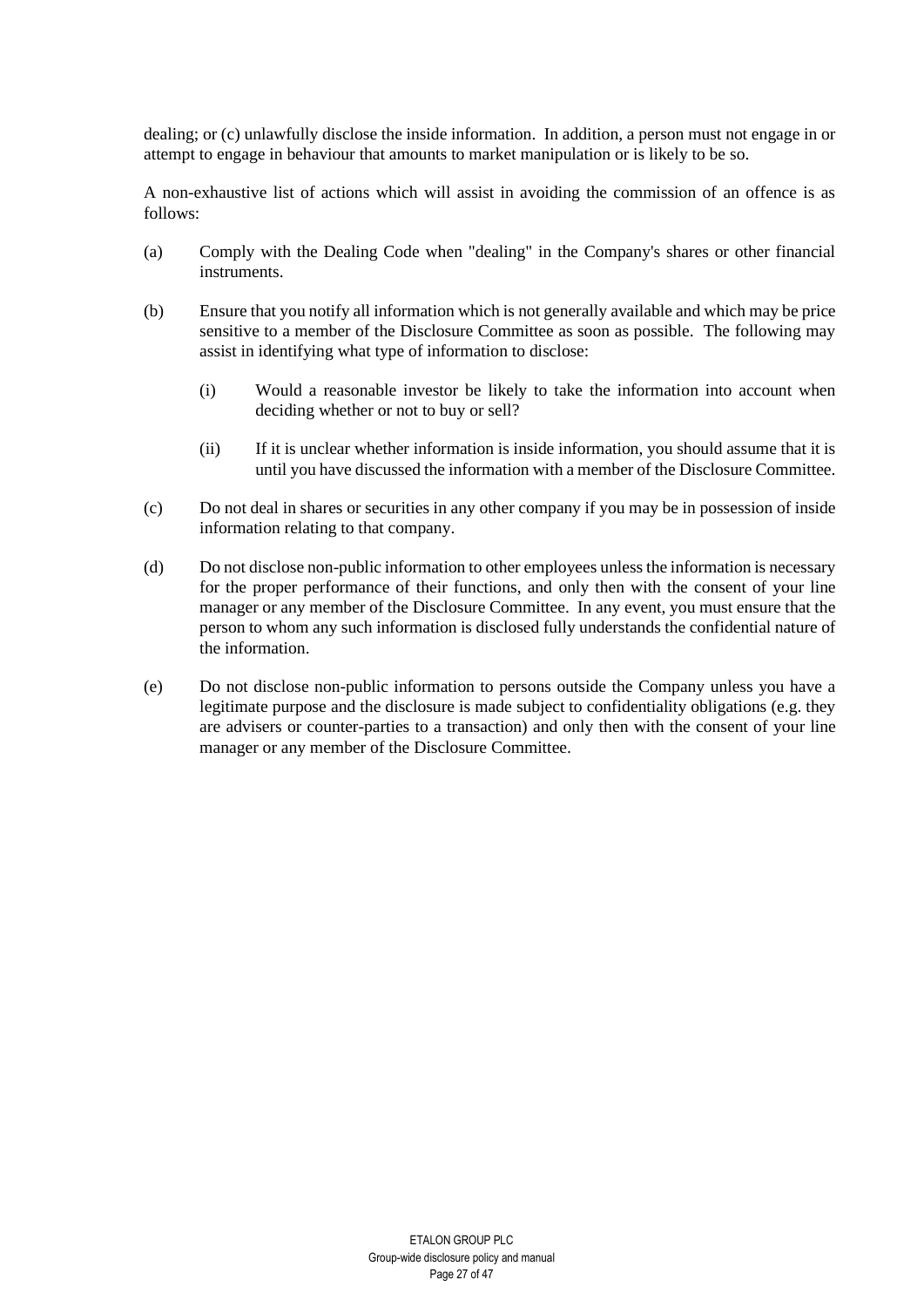# <span id="page-27-0"></span>**3. PRO FORMA LETTER/EMAIL TO MANAGERS IN THE REPORTING CHAIN**

## ETALON GROUP PLC

[*Title(s) of relevant (manager(s))*]

[*Office address*]

[*Date*]

Dear [*Name*],

# **Requirement to disclose inside information to the Disclosure Committee**

I am writing to you regarding procedures which we are required to have in place to ensure that Etalon Group plc (the **Company**) is in a position to a make public disclosure of "inside information" to the market under the Market Abuse Regulation (EU 596/2014) as it forms part of UK law by virtue of the European Union (Withdrawal) Act 2018 (UK MAR).

As you may be aware, under UK MAR, the Company is required to announce publicly any "inside information" which directly concerns it to a Regulatory Information Service in the UK (a **RIS**) as soon as possible.

Inside information concerning the Company is information which:

- (b) is of a precise nature;
- (c) has not been made public;
- (d) relates, directly or indirectly, to the Company or to its shares or other financial instruments; and
- (e) would, if it were made public, be likely to have a significant effect on the price of the Company's shares, other financial instruments or related derivative financial instruments.

Information is precise if it: (i) indicates circumstances that exist or may reasonably be expected to come into existence, or an event that has occurred or may reasonably be expected to occur; and (ii) is specific enough to enable a conclusion to be drawn as to the possible effect of those circumstances or that event on the price of the Company's financial instruments or related derivative financial instruments.

Information would be likely to have a significant effect on price if it is information of a kind which a reasonable investor would be likely to use as part of the basis of his or her investment decisions. There is no specific percentage price movement required for the information to amount to inside information.

Information which may be relevant for these purposes includes (but is not limited to) information which may affect:

- (i) the assets and liabilities of the Company and its subsidiary undertakings from time to time (the **Group**);
- (ii) the performance or the expectation of the performance of the Group's business;
- (iii) the financial condition of the Group;
- (iv) the course of the Group's business;
- (v) any major new developments in the Group's business; or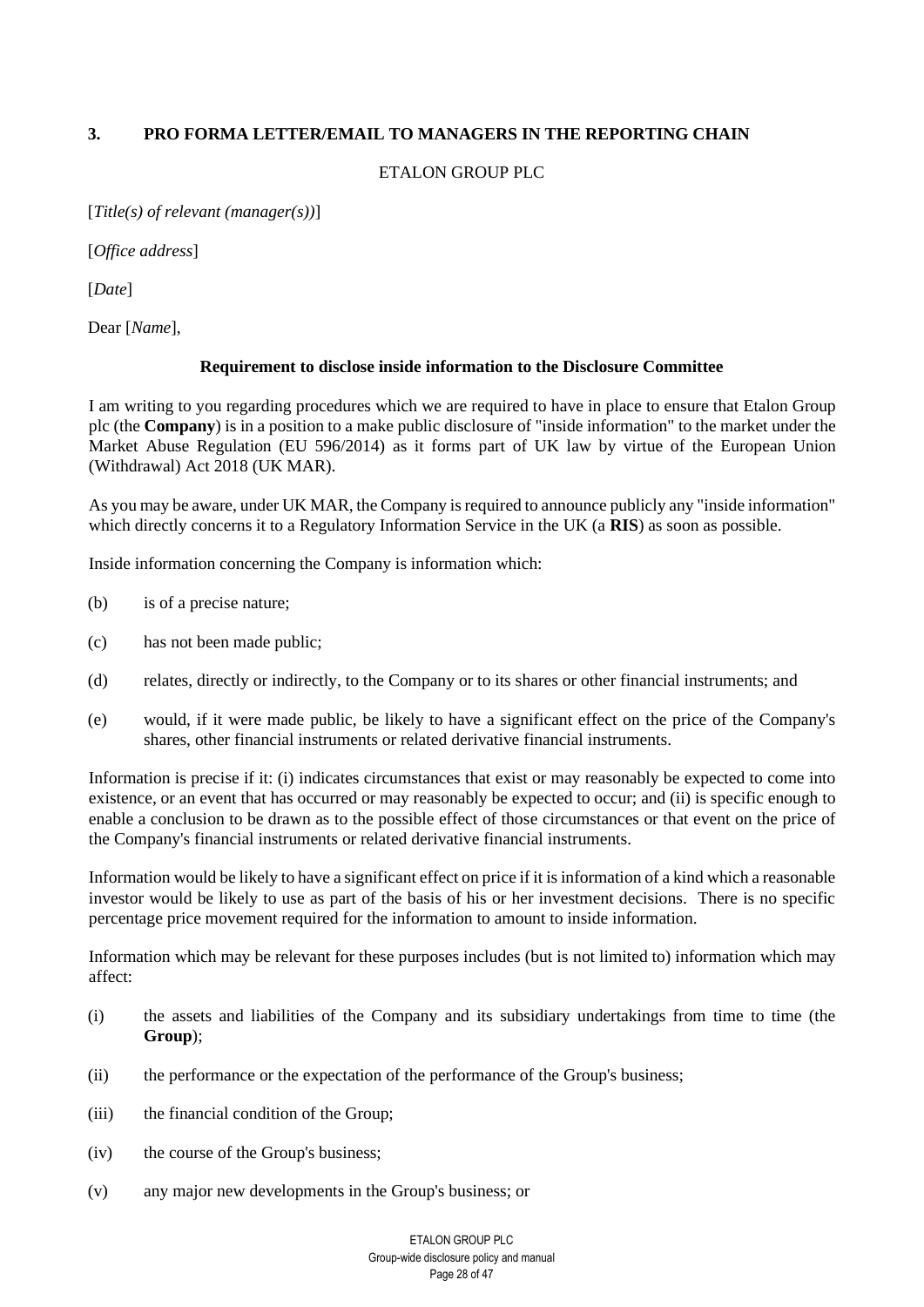(vi) the accuracy of information previously disclosed to the market.

Inside information may include, among other things, (A) a regulatory or government investigation which is not in the ordinary course of business and which could have a significant impact on the Group, (B) a potential or actual litigation claim which may have a significant effect on the Group, (C) financial performance which is materially below or above forecasts or (D) the entry into, or termination of, any significant contract.

Any information which you receive which you consider could be inside information in relation to the Company should immediately be disclosed, together with any relevant circumstances, to a member of the Disclosure Committee, who will then assess whether an announcement to a RIS is required.

Please ensure that all inside information to which you have access is treated as confidential and not conveyed by you to any third party (including any other employee of the Group) without the express consent of a member of the Disclosure Committee. In addition, you should not pass any inside information to any other employee of the Company other than those who require it for the proper exercise of their function and only once they fully understand the confidential nature of that information.

Should you have any queries, or if you have any doubts about whether information could be inside information, please contact disclosure@etalongroup.com

You should also familiarise yourself with the following documents:

- (a) the Company's Disclosure Policy; and
- (b) Guidance on inside information: What is it and consequences of its misuse,

each of which is available at etalongroup.com

Yours sincerely,

................................................................

For and on behalf of Etalon Group plc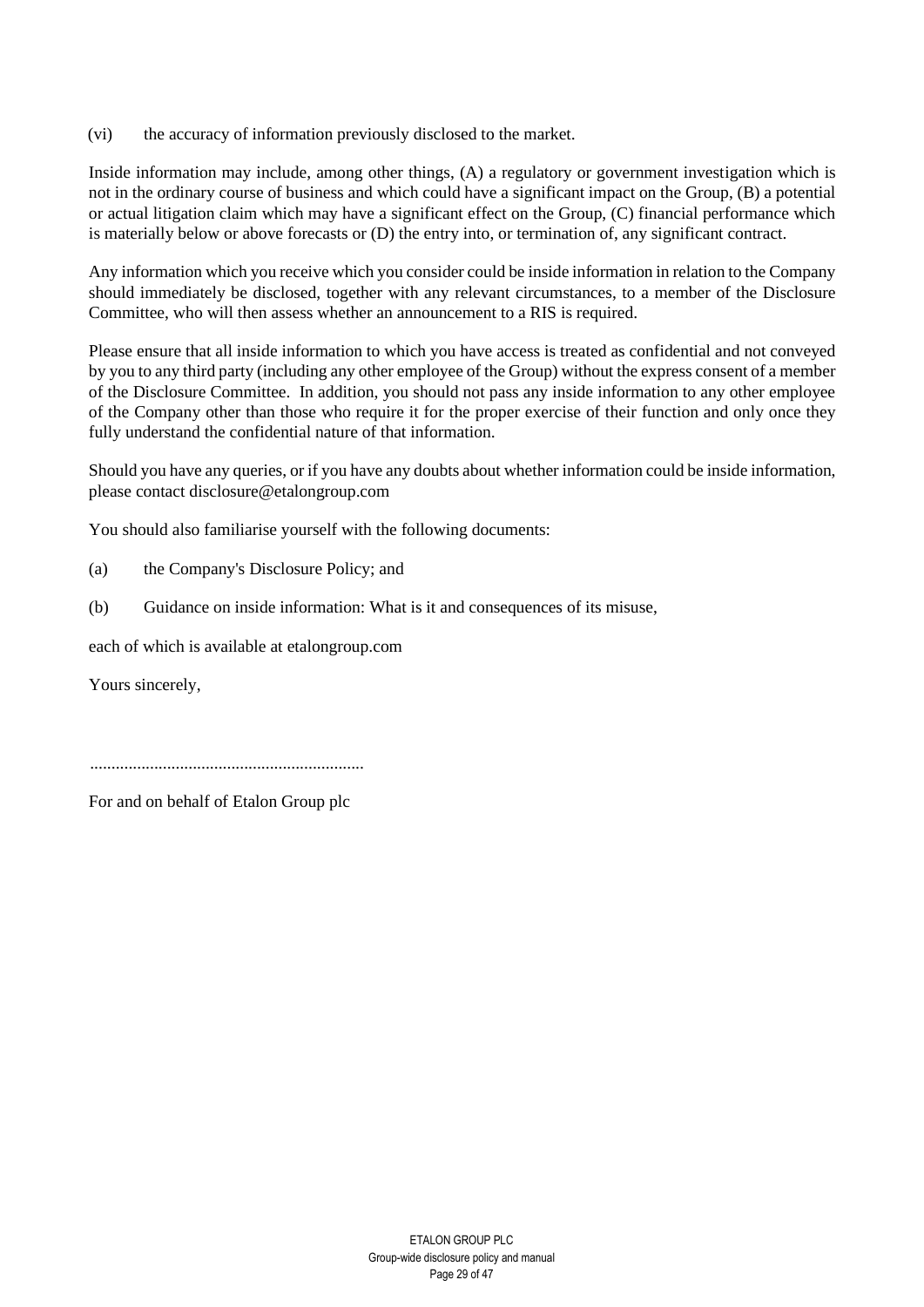# <span id="page-29-0"></span>**4. DECISION TREE FOR DISCLOSURE OF INSIDE INFORMATION**

## **ETALON GROUP PLC**

Decision tree for whether inside information may be disclosed selectively

Information will be considered to be of a precise nature if it:

- indicates circumstances that exist or may reasonably be expected to come into existence (or an event that has occurred or may reasonably be expected to occur); and
- is specific enough to enable a conclusion to be drawn as to the possible effect of those circumstances or that event on the price of financial instruments or related derivative financial instruments.

The more specific the information, the more likely it is to be inside information.

Future events can be sufficiently precise to amount to inside information: it does not have to be certain or highly probable that the circumstance or event will occur but there must be a prospect that it will.

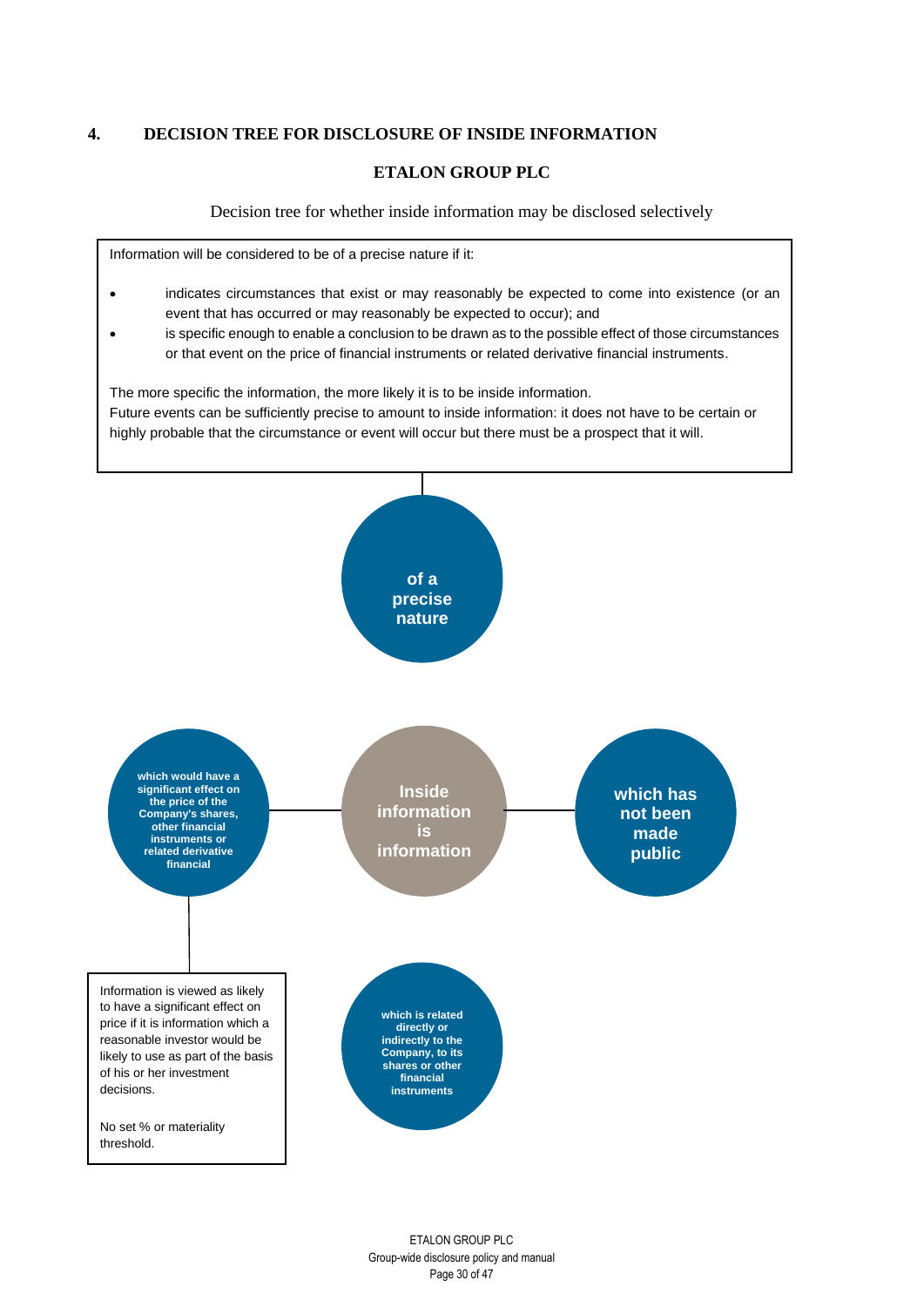

## **Decision tree for whether inside information may be disclosed selectively**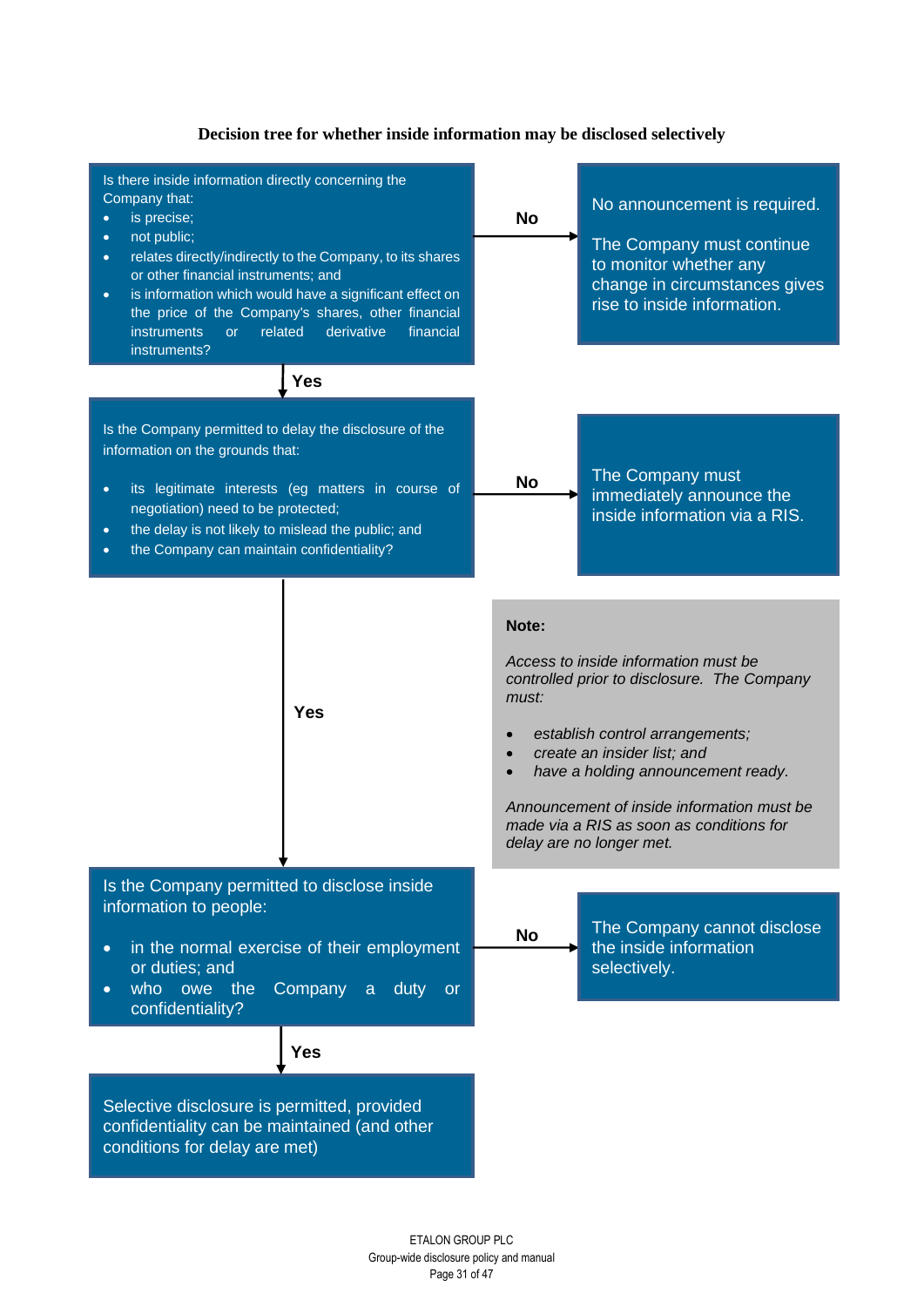# <span id="page-31-0"></span>**5. FCA PORTAL AND FORM FOR NOTIFICATION ADVISING OF DELAY IN DISCLOSURE OF INSIDE INFORMATION**

# **ETALON GROUP PLC**

If the Company is required to notify the FCA of its decision to delay disclosure of any inside information, there is an FCA-prescribed form on which such notification must be made. This form can be accessed via the following link:

[https://marketoversight.fca.org.uk/electronicsubmissionsystem/MaPo\\_DDII\\_Introduction](https://marketoversight.fca.org.uk/electronicsubmissionsystem/MaPo_DDII_Introduction) 

The FCA's website also includes a guide to submitting a notification of delayed disclosure. This guide can be accessed via the following link:

<https://www.fca.org.uk/static/documents/delayed-disclosure-form-guide.pdf>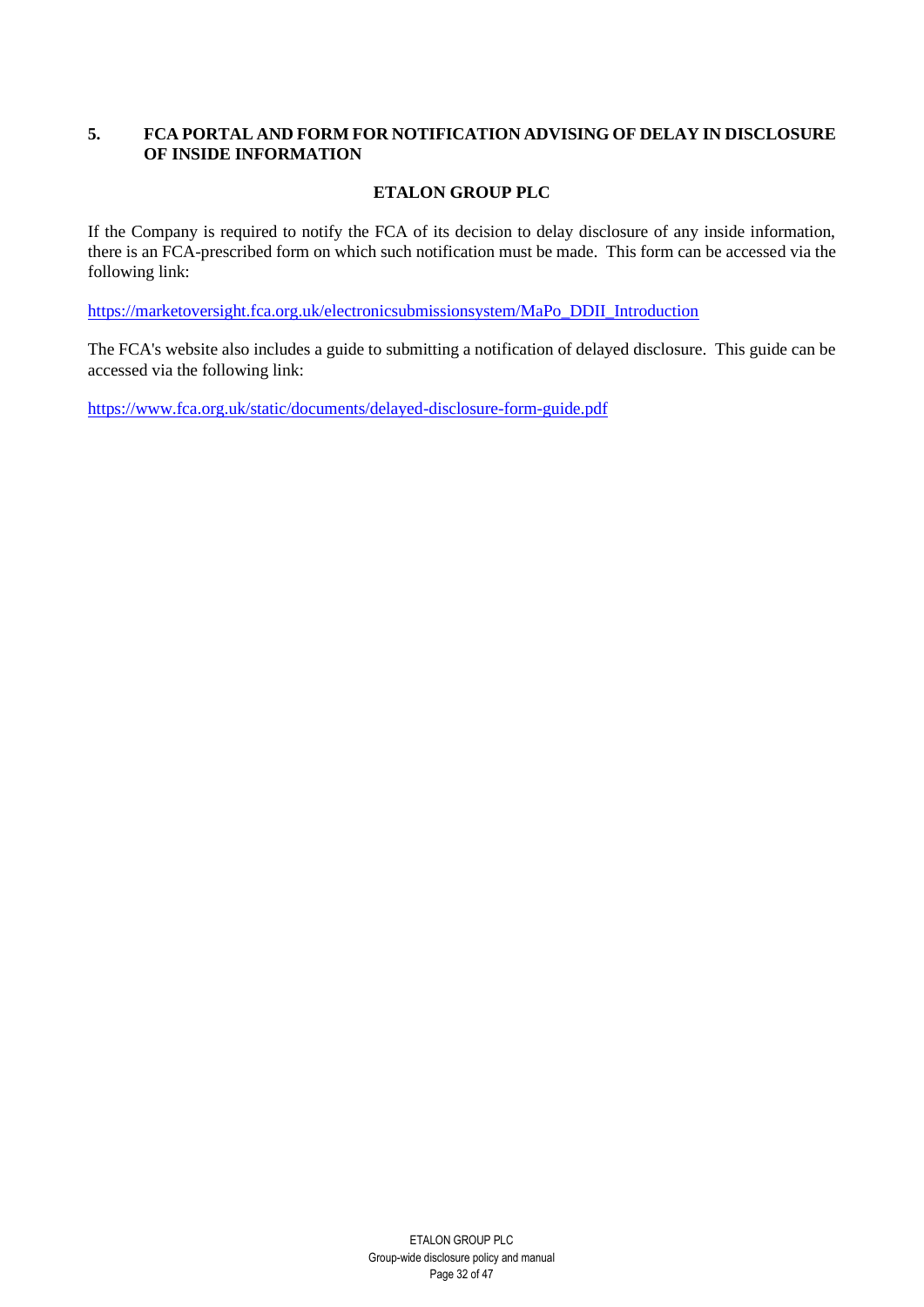# PART 2

#### **INSIDER LISTS PROCEDURES**

## **Insider Lists**

# <span id="page-32-1"></span><span id="page-32-0"></span>**SUMMARY**

- *(c) Under the EU Market Abuse Regulation (EU 596/2014) as it forms part of UK law by virtue of the European Union (Withdrawal) Act 2018 (UK MAR), Article 18, the Company must keep a list of anyone working for it, whether as an employee or otherwise, who has access to inside information relating (directly or indirectly) to the Company. This list is known as the insider list.*
- *(d) The insider list must contain the identity of each relevant person and the reason why the person is on the insider list.*
- *(e) The Company must also ensure that persons acting on its behalf or on its account (such as its advisers and agents) maintain insider lists recording which of their employees have access to inside information directly or indirectly relating to the Company.*
- *(f) The Company must take reasonable steps to ensure that each person on the insider list acknowledges, in writing, the legal and regulatory duties and sanctions that apply in relation to insider dealing and unlawful disclosure of inside information.*

This section contains the following documents:

#### **(a) Guidance on preparing and maintaining an insider list**

This note sets out how to identify who should be listed on the Company's insider list and the procedures required to ensure that the insider list is maintained in accordance with UK MAR and related rules.

#### **(b) Form of letter/email to individuals on a confidential information list**

The Company may maintain one or more "confidential information lists". These can be either:

- (i) a list of those working on a project even if information relating to that project does not amount to inside information; or
- (ii) a standing list of those "in-the-know" in respect of certain confidential information which does not amount to inside information. By maintaining confidential information lists, the Company can quickly turn the relevant confidential information list into a formal project insider list if the relevant information becomes inside information.

This section contains an example letter that can be sent to any person whose name is to be included on a confidential information list. The letter can, as an alternative, be sent as an email.

#### **(c) Pro forma project insider list**

This section contains a pro forma project insider list that can be used for creating and maintaining the (optional) permanent insider section of the Company's insider list and the project insider section.

#### **(d) Letter/email to advisers in relation to maintaining project insider lists**

This section contains a form of letter that can be sent to the Company's advisers asking them to maintain and comply with the other relevant requirements in relation to project insider lists. The letter can, as an alternative, be sent as an email.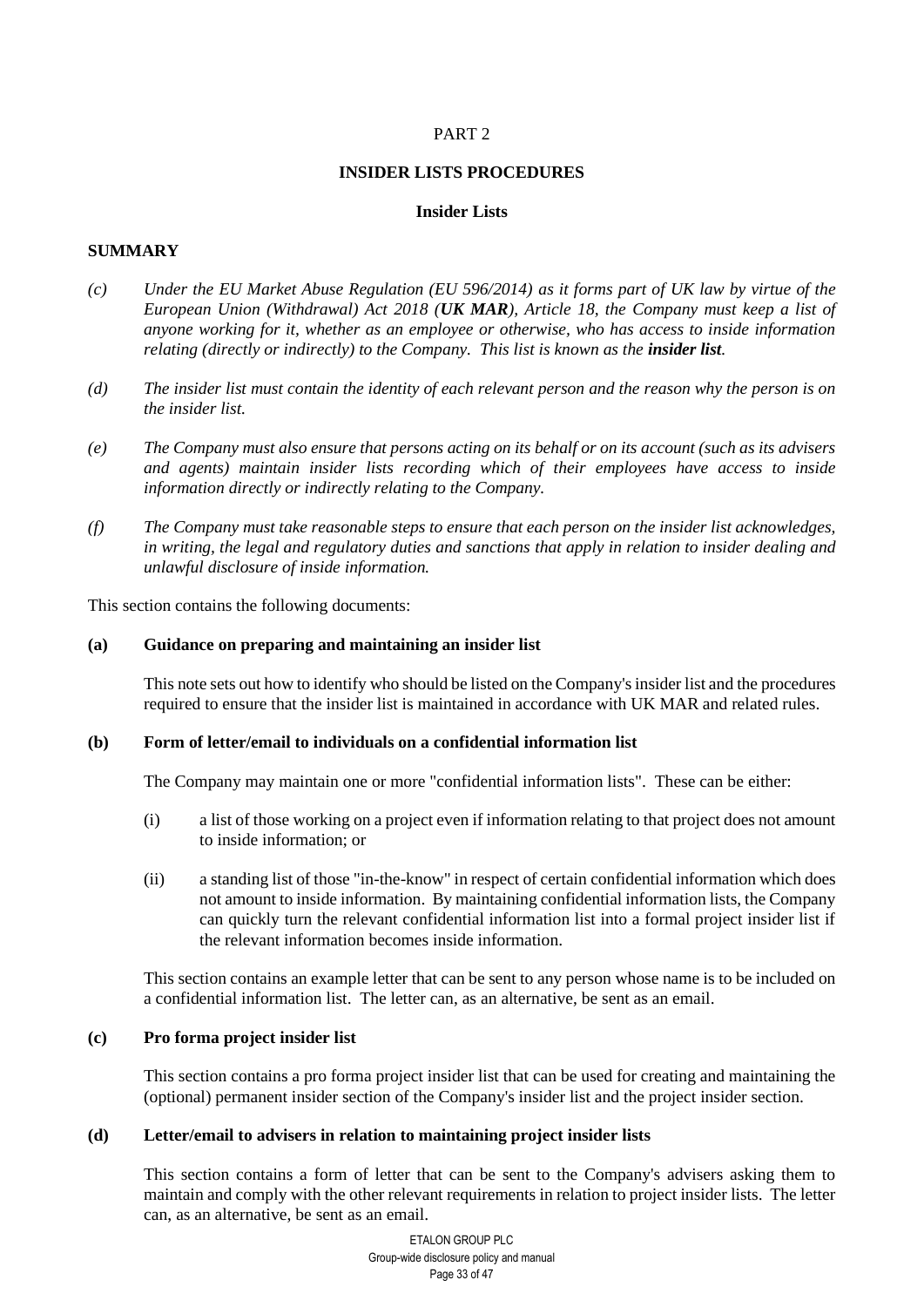## **(e) Letter/email to PDMRs regarding the restrictions on, and requirement to disclose, certain transactions**

This section contains a form of letter that can be sent to the PDMRs in relation to the restrictions on, and the requirement for them to disclose to the Company, certain transactions by them or for their account in respect of the Company's shares or other financial instruments. The letter can, as an alternative, be sent as an email.

This section also contains a form of letter that can be sent by PDMRs to their "persons closely associated" (**PCAs**) informing them of their obligations. The letter can, as an alternative, be sent as an email.

## **(f) FCA form of notification of dealing by persons discharging managerial responsibilities and their PCAs**

This section contains a link to that part of the FCA website which contains the form pursuant to which PDMRs and their PCAs should notify dealings in shares in the Company to the FCA.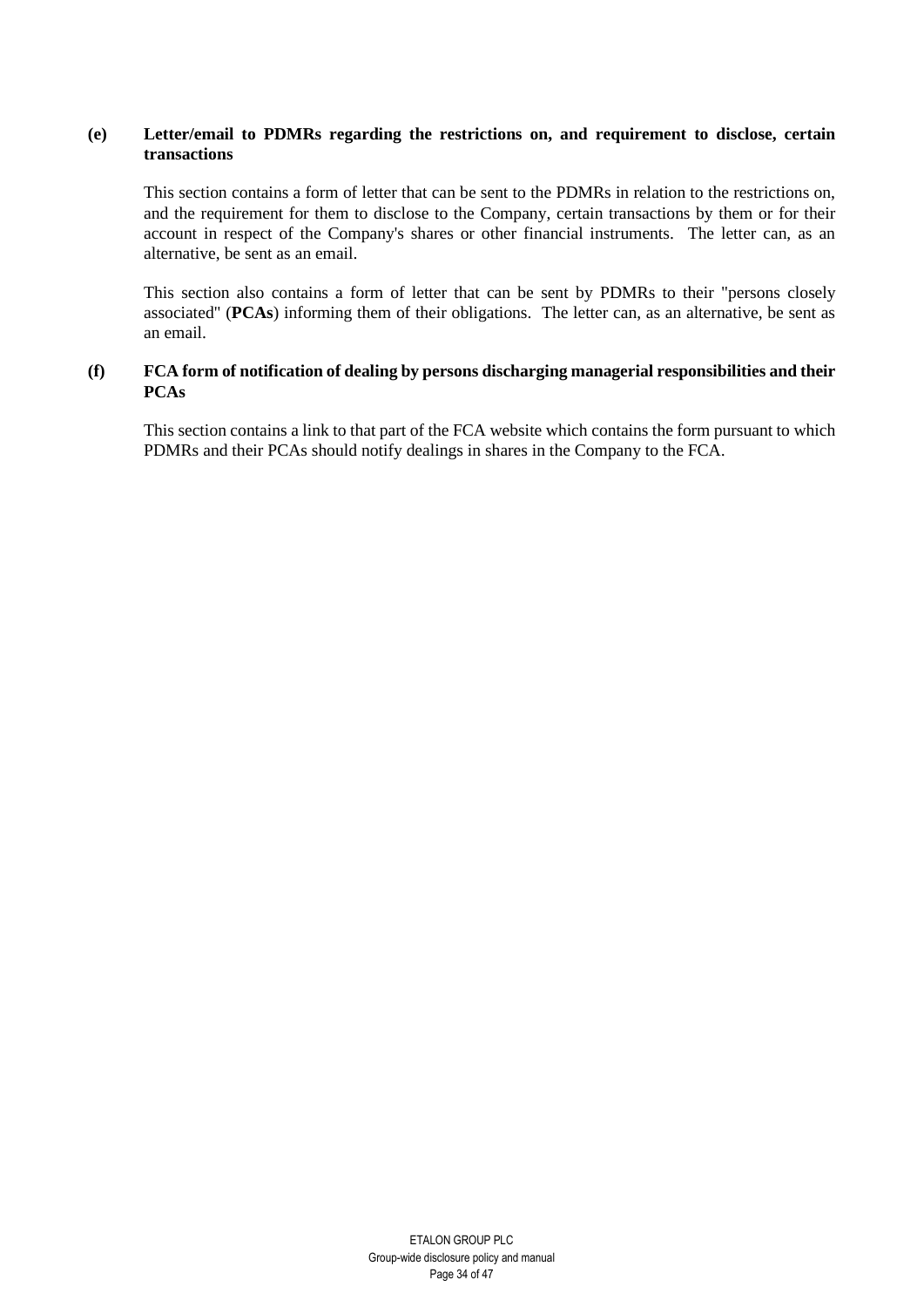# <span id="page-34-0"></span>**1. GUIDANCE ON PREPARING AND MAINTAINING INSIDER LISTS**

# **ETALON GROUP PLC**

# **INTRODUCTION**

The Market Abuse Regulation (EU 596/2014) as it forms part of UK law by virtue of the European Union (Withdrawal) Act 2018 (**UK MAR**) requires Etalon Group plc (the **Company**) and its agents and advisers to draw up a list of those persons working for it who have access to inside information relating directly or indirectly to the Company or its financial instruments (UK MAR Article 18) (the **Insider List**). The UK Financial Conduct Authority (**FCA**) may request to see a copy of the Insider List (including those lists maintained by the Company's agents and advisers) at any time and, where it does so, the Insider List must be provided as soon as possible. The Company must, therefore, keep the list up-to-date at all times.

The Company (or any person acting on its behalf) must ensure that the Insider List is divided into separate sections, each relating to a different project, deal or event (each a **Project Insider Section**). The Company may (but is not required to) include a section of the Insider List in which is listed those officers who, by the nature of their functions within the Company, have access to all inside information at all times (the **Permanent Insider Section**).

There can (and likely will) be more than one Project Insider Section at any one time. In common with many listed companies, the Company may wish to implement a practice of using confidential information lists to help it achieve compliance with its obligations to maintain insider lists under UK MAR. A confidential information list would be drawn up where there is a project, deal or event that may give rise to inside information but has not yet done so. The confidential information list would then become a Project Insider Section if and when it is determined that inside information exists in relation to that project, deal or event. Please see Schedule 3 to Section 2 of this manual for the form of notification by the Company to those named on this type of list.

Section 1 of this Manual contains a guidance note on inside information, which gives detailed guidance on what information constitutes inside information and the consequences of its misuse.

## **1.19 THE PERMANENT INSIDER SECTION (optional)**

Many companies will not maintain the voluntary Permanent Insider Section of an insider list. The Permanent Insider Section must only contain the names of officers or employees who, by virtue of their function, have access to all inside information of the Company at all times such information exists (and not just inside information which is specific to a particular project, deal or event), regardless of actual knowledge. This is because if it is likely that an individual will only have access to inside information on an occasional basis by reason of his or her involvement in a project, deal or event, it will be more appropriate for that person to be added to the Project Insider Section.

It is unlikely that most companies will consider it appropriate to maintain a Permanent Insider Section, on the basis that there will be times when there is no inside information in existence in relation to the relevant company. Therefore, our expectation is that most companies will elect to maintain appropriate Project Insider Sections only.

## **(a) When does the Permanent Insider Section need to be updated?**

If a permanent insider section is maintained, this should be updated each time there is a change in the reason why a person has access to inside information. This will usually occur when a person who is listed in the Permanent Insider Section changes role or leaves the employment of the Company. In addition, the Permanent Insider Section should be updated when any new person within the Company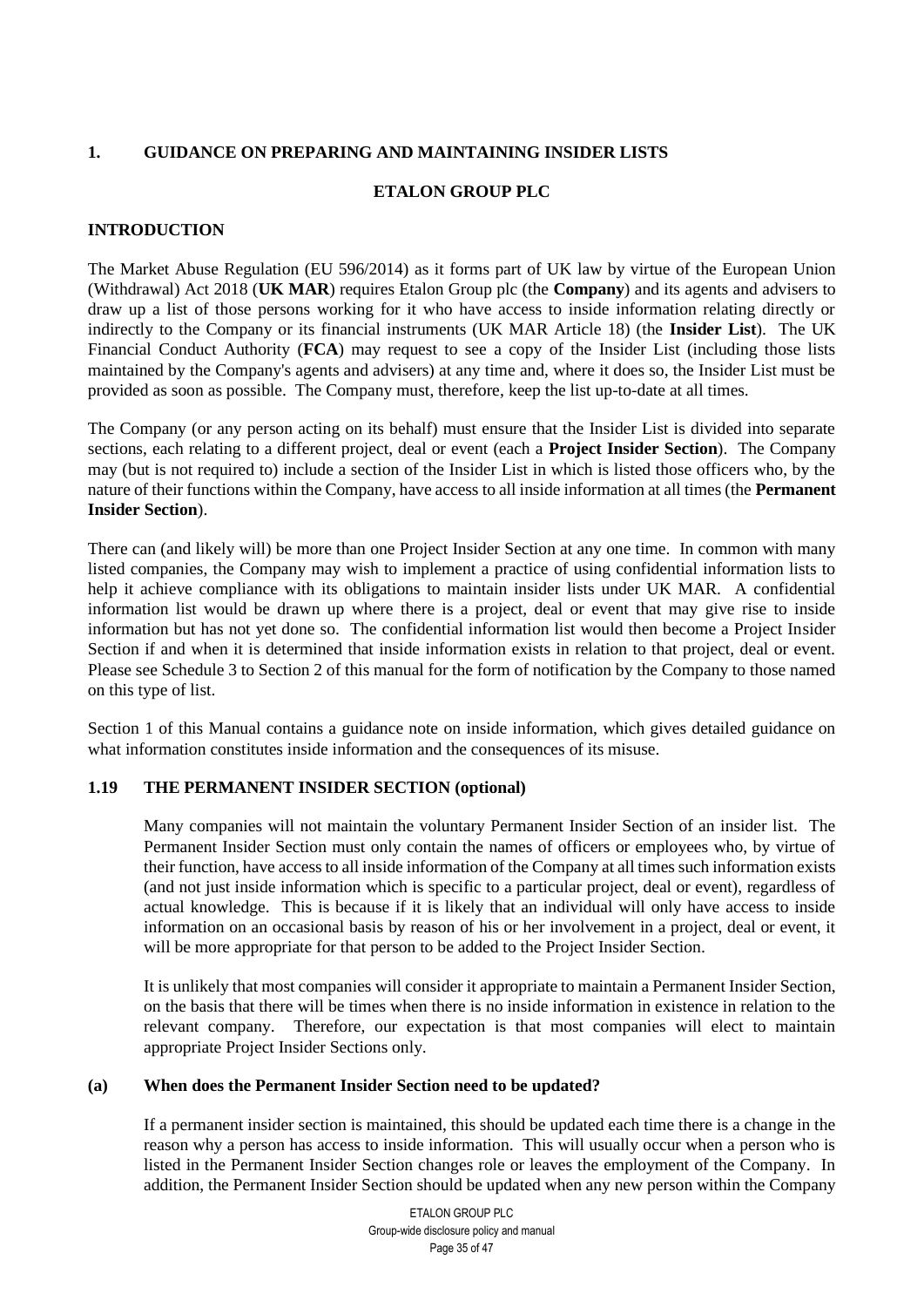becomes a permanent insider (e.g. on the appointment of a new senior director or on a change in the role of an individual which means that he or she is likely to have access to all inside information at all times from that time onwards).

The Permanent Insider Section should be kept for at least five years from the date on which it is drawn up or updated, whichever is the later. Consequently, the Corporate Secretary should create a new version of the Permanent Insider Section each time the list is updated and keep each version for at least five years.

#### **(b) Who keeps and maintains the Permanent Insider Section?**

This is kept and updated by the Corporate Secretary who may refer questions relating to the identity of the personnel to be included on that list to the Disclosure Committee. The individual listed on the Insider List is personally responsible for ensuring that he or she notifies the Corporate Secretary when he or she moves roles or leaves the Company so that his or her status can be reassessed.

#### **(c) Who needs to know who is on the Permanent Insider Section?**

The individuals who are listed on the Permanent Insider Section will need to be made aware that they are included on the list because their status as permanent insiders is likely to have implications for them under the Company's dealing code and because they should be reminded of their obligations in respect of any inside information which they have.

## **1.20 PROJECT INSIDER SECTION**

#### **(a) Who should be listed on a Project Insider Section?**

A Project Insider Section must contain the names of employees of the Company who (i) are working on a particular project or deal, or in relation to a particular event, which the Disclosure Committee has decided gives rise to inside information, or (ii) otherwise have access to financial or other information which constitutes inside information. The types of project, deal or event which may require a Project Insider Section include a regulatory or government investigation which is not in the ordinary course of business and which could have a significant impact on the Company or the Group, a potential or actual litigation claim which may have a significant effect on the Group, financial performance which is materially below or above forecasts, or the entry into or termination of any significant contract.

It should also contain the secretarial assistants (or equivalent) of those employees if they have access to the same information as part of their role. If an individual is already named in the Permanent Insider Section, they must not also be named in a Project Insider Section.

In respect of any project, a project leader should be identified and given responsibility for notifying the names of the principal contacts to the Chairman of the Disclosure Committee so that he or she may include them in a Project Insider Section. A notification should also be sent out by the project leader to agents and advisers requiring them to maintain an insider list. A form of such notification is included in Part 4 of this Section 2.

Each individual on the specific project or deal team or working on an event should obtain clearance from the project leader before appointing any agent or adviser to the project, deal or event if they will have access to inside information.

Employees who have passive access to inside information of the Company in relation to a particular project, deal or event, such as printers and IT staff, do not need to be listed on a Project Insider Section if they would only have access by way of exceeding their authority.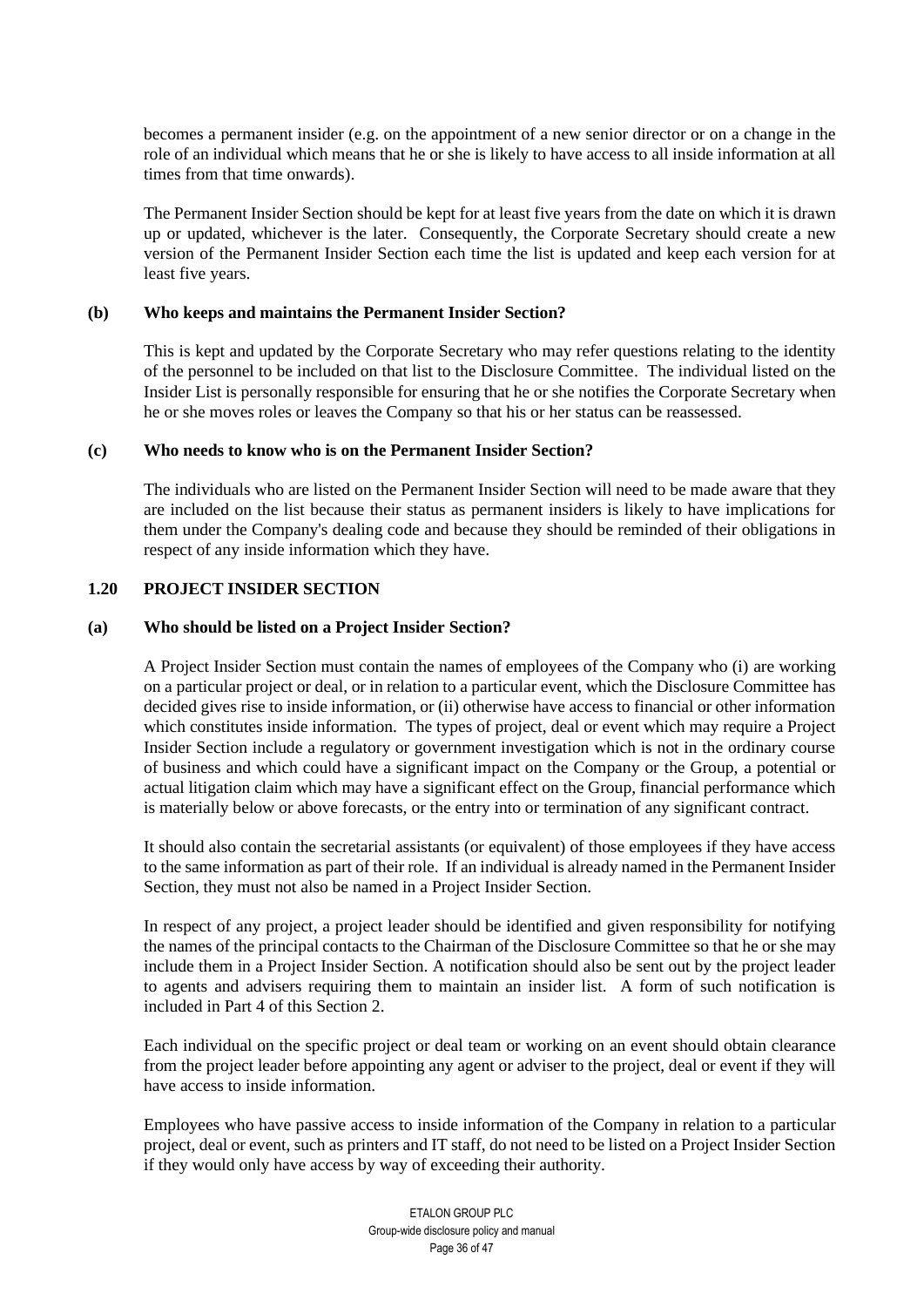## **(b) What details does a Project Insider Section need to contain?**

A Project Insider Section must contain the names of all persons who have access to inside information by virtue of their involvement in a particular project, deal or event, the reason why they are included and the date on which the Project Insider Section was created and updated to include each relevant person.

The reason why the person is included can be the fact that he or she has access to inside information by virtue of involvement in a particular project, deal or event, using code names to describe it. The particular type of inside information to which that person may potentially have access does not need to be stated.

#### **(c) When does a Project Insider Section need to be updated?**

A Project Insider Section should be updated each time there is a change in the reason why a person has access to inside information. For example, if a person moves roles within the Company but still has inside information about a project, deal or event, that should be noted.

A Project Insider Section should also be updated (and an acknowledgement sought in the form of the template attached) when any new person within the Company becomes a project insider (because they are brought onto the specific project or deal team or starting work on an event) and when an individual no longer has, or has access to, inside information in relation to that project, deal or event (eg because he or she has moved roles within the Company outside the relevant team, and no longer has access to inside information on that project, deal or event, or any inside information relating to the project, deal or event has been announced to the market and has therefore ceased to be inside information, or he or she has left the employment of the Company). In the case of a person leaving the Company's employment, the individual can be removed from a Project Insider Section immediately because he or she will no longer be working for the Company, although the person should of course not deal in the Company's shares or other financial instruments while he or she still has any inside information.

Each version of a Project Insider Section should be kept for at least five years from the date on which it is drawn up or updated, whichever is the later. The person with responsibility for maintaining the list should create a new version each time the list is updated.

## **(d) Who keeps and maintains a Project Insider Section?**

A Project Insider Section is kept and updated by the Chairman of the Disclosure Committee. However, it is the relevant project leader who is responsible for notifying the Chairman of the Disclosure Committee of the details required for creating and maintaining it. The relevant project leader should, therefore, inform the Chairman of the Disclosure Committee of all the requisite details and any changes needed to a Project Insider Section promptly (ie on the same day the individual becomes or ceases to be an insider). Responsibility should also be placed on each individual listed on a Project Insider Section to ensure that he or she notifies the relevant project leader (who will then notify the Chairman of the Disclosure Committee) when he or she moves roles or leaves the Company so that his or her status in the Project Insider Section can be reassessed. In addition, the identity of any individual or adviser who is brought onto the project or deal team or starts work on an event should be cleared in advance by the relevant project leader.

The relevant project leader should have access to the latest version of the Project Insider Section maintained by the Chairman of the Disclosure Committee for the particular project, deal or event so that the project leader can assess whether any updates are required to be notified to the Chairman of the Disclosure Committee.

#### **(e) Who needs to know who is on a Project Insider Section?**

ETALON GROUP PLC Group-wide disclosure policy and manual Page 37 of 47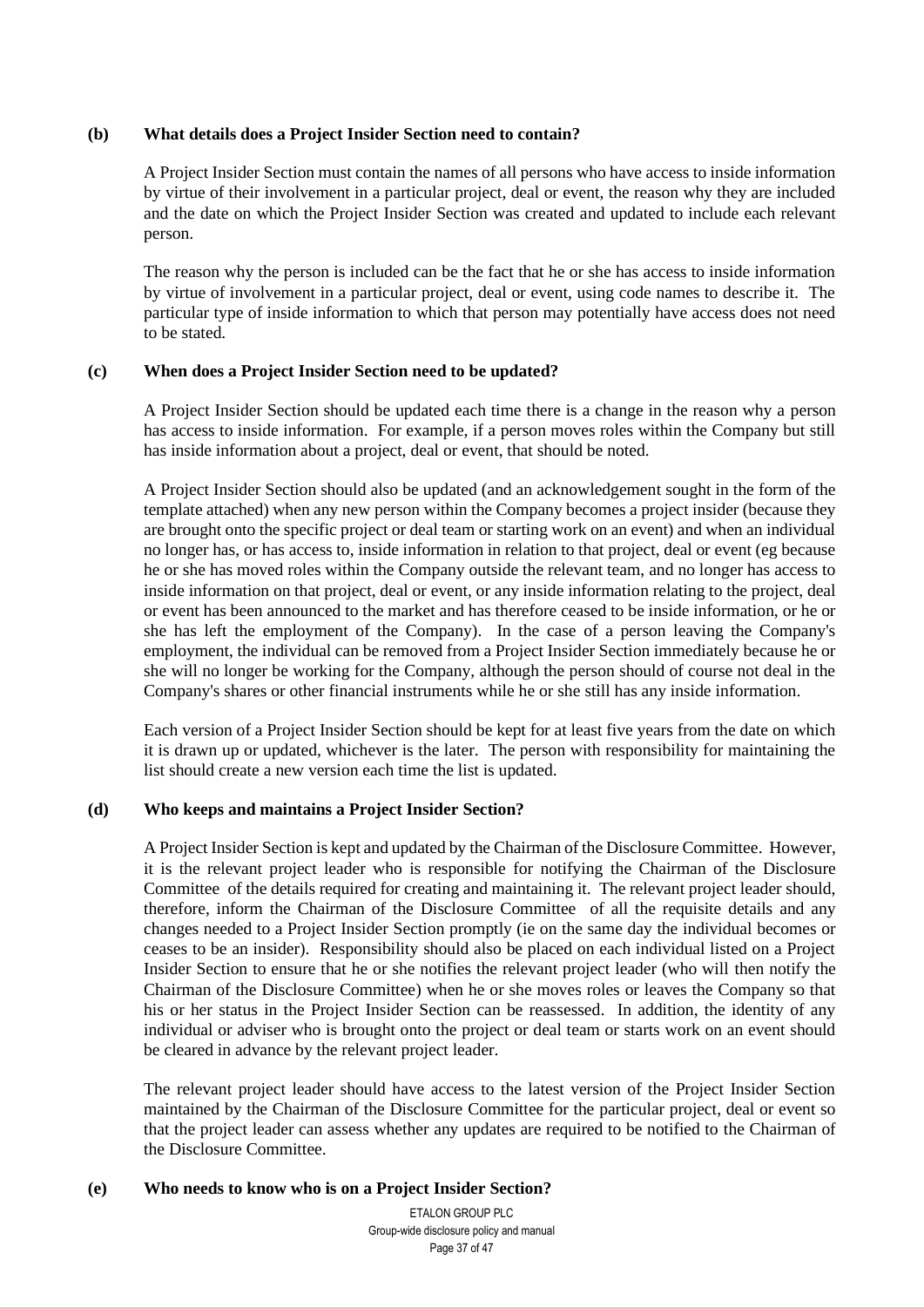The individuals who are listed on a Project Insider Section will need to be made aware that they are listed because their status as project insiders is likely to have implications for them under the Company's dealing code and because they should be reminded of their obligations in respect of any inside information which they have.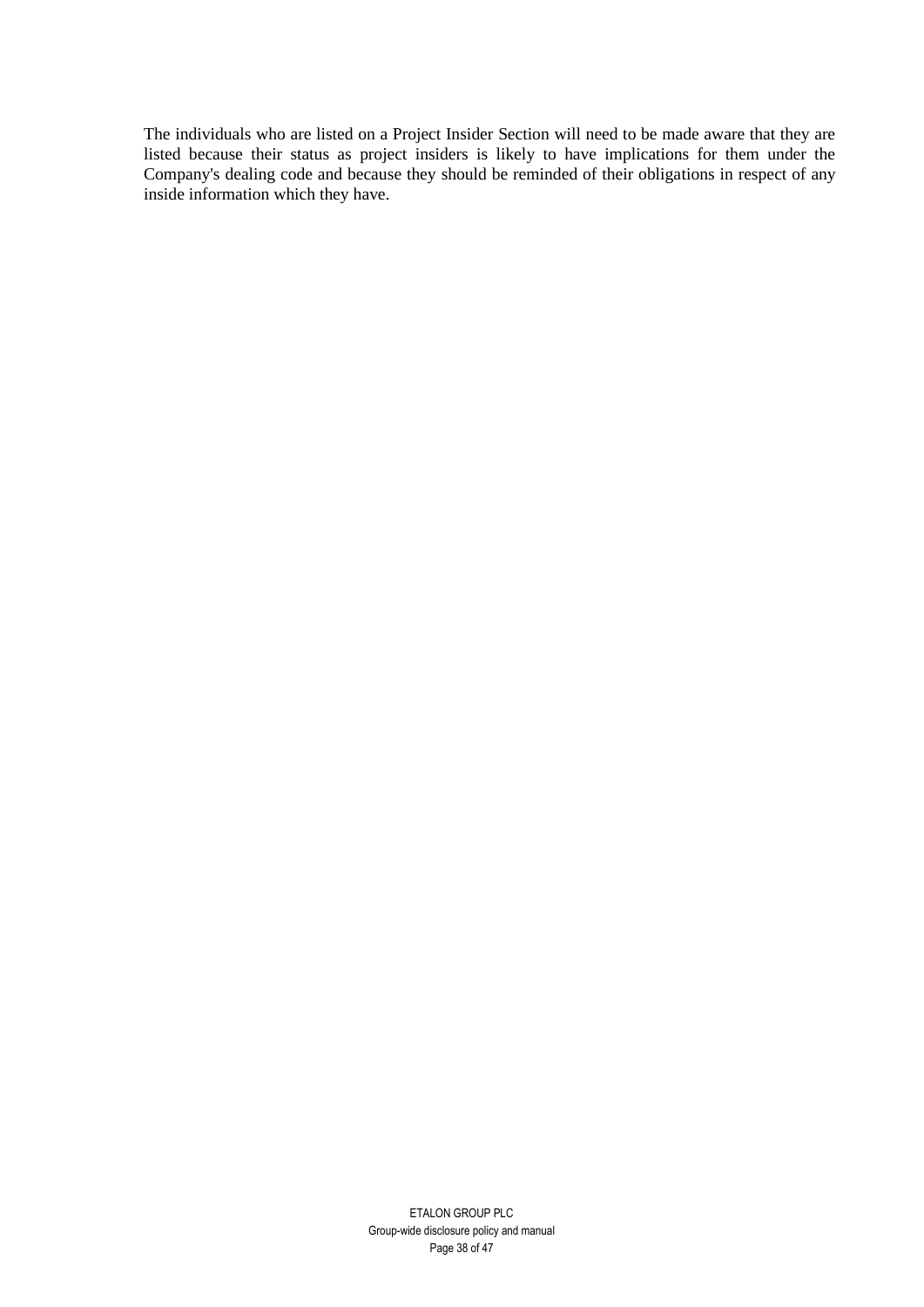## **2. PRO FORMA PROJECT INSIDER LIST**

## **ETALON GROUP PLC**

**The personal data contained in this insider list is confidential and should be used/processed only in connection with compliance with EU Market Abuse Regulation (EU 596/2014) as it forms part of UK law by virtue of the European Union (Withdrawal) Act 2018 and otherwise in accordance with all applicable data protection legislation.**

**Insider list: section related to [***Name of the deal-specific or event-based inside information***]** 

Date and time (of creation of this section of the insider list, ie when this inside information was identified): [yyyy-mm-dd, hh:mm UTC (Coordinated Universal Time)]

**Date and time (last update):** [yyyy-mm-dd, hh:mm UTC (Coordinated Universal Time)]

## **Date of transmission to the competent authority:** [yyyy-mm-dd]

<span id="page-38-0"></span>

| <b>First name(s)</b> of<br>the insider | <b>Surname(s)</b> of<br>the insider | Birth<br>surname(s) of<br>the insider (if<br>different) | Professional<br>telephone<br>number(s)<br>direct<br>(work<br>line<br>telephone<br>and work mobile<br>numbers)<br>[Numbers]<br>(no<br>space)] | Company name<br>address<br>and<br>[Address]<br><sub>of</sub><br>issuer/emission<br>allowance<br>market<br>participant/aucti<br>on/platform/auct<br>ioneer/auction<br>monitor or third<br>party of insider] | Function and<br>reason for being<br>insider<br>[Text<br>describing role,<br>function<br>and<br>reason for being<br>on this list] | <b>Obtained</b> (the<br>date and time at<br>which a person<br>obtained access<br>inside<br>to<br>information)<br>[yyyy-mm-dd,<br>hh:mm UTC] | <b>Ceased</b> (the date<br>and time at<br>which a person<br>ceased to have<br>access to inside<br>information)<br>[yyyy-mm-dd,<br>hh:mm UTC] | Date of birth<br>[yyyy-mm-dd] | National<br><b>Identification</b><br><b>Number</b><br>(if<br>applicable)<br>[Number and/or<br>text] | Personal<br>telephone<br>numbers (home<br>and personal<br>mobile<br>telephone<br>numbers)<br>[Numbers]<br>(no<br>space)] | Personal full<br>home address:<br>(street)<br>name;<br>number;<br>street<br>city;<br>post/zip<br>code; country) |
|----------------------------------------|-------------------------------------|---------------------------------------------------------|----------------------------------------------------------------------------------------------------------------------------------------------|------------------------------------------------------------------------------------------------------------------------------------------------------------------------------------------------------------|----------------------------------------------------------------------------------------------------------------------------------|---------------------------------------------------------------------------------------------------------------------------------------------|----------------------------------------------------------------------------------------------------------------------------------------------|-------------------------------|-----------------------------------------------------------------------------------------------------|--------------------------------------------------------------------------------------------------------------------------|-----------------------------------------------------------------------------------------------------------------|
|                                        |                                     |                                                         |                                                                                                                                              |                                                                                                                                                                                                            |                                                                                                                                  |                                                                                                                                             |                                                                                                                                              |                               |                                                                                                     |                                                                                                                          |                                                                                                                 |
|                                        |                                     |                                                         |                                                                                                                                              |                                                                                                                                                                                                            |                                                                                                                                  |                                                                                                                                             |                                                                                                                                              |                               |                                                                                                     |                                                                                                                          |                                                                                                                 |
|                                        |                                     |                                                         |                                                                                                                                              |                                                                                                                                                                                                            |                                                                                                                                  |                                                                                                                                             |                                                                                                                                              |                               |                                                                                                     |                                                                                                                          |                                                                                                                 |
|                                        |                                     |                                                         |                                                                                                                                              |                                                                                                                                                                                                            |                                                                                                                                  |                                                                                                                                             |                                                                                                                                              |                               |                                                                                                     |                                                                                                                          |                                                                                                                 |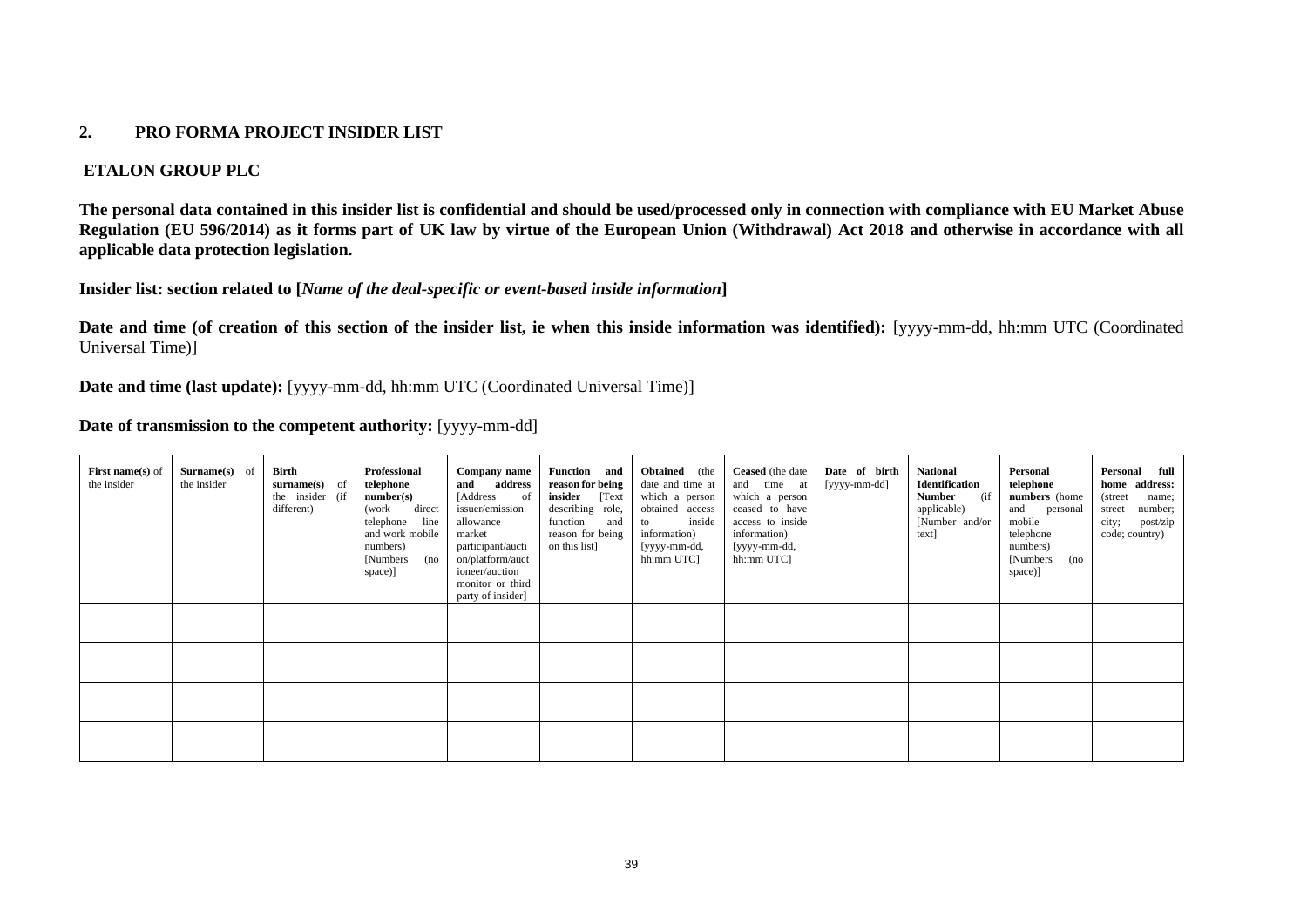# <span id="page-39-0"></span>**3. PRO FORMA LETTER/EMAIL TO ADVISERS IN RELATION TO MAINTAINING INSIDER LISTS**

# **ETALON GROUP PLC**

# TO: [*Name of adviser or other agent*]

[*Address*]

Dear Sir or Madam

# **Requirement to maintain insider lists pursuant to the EU Market Abuse Regulation (EU 596/2014) as it forms part of UK law under the European Union (Withdrawal) Act 2018 (UK MAR)**

We refer to UK MAR, which is directly applicable in the United Kingdom and imposes obligations on issuers whose financial instruments are admitted to trading on, among others, the Main Market or the Alternative Investment Market of the London Stock Exchange to maintain, and to require persons acting on their behalf to maintain, insider lists.

UK MAR applies to Etalon Group plc (the **Company**). As one of our [firms of advisers] which may have access to inside information of the Company, we are required to ensure that you will maintain an insider list, when required to do so by UK MAR. Consequently, please would you confirm that you will:

- if so requested by us, draw up a list of those persons working for you, under a contract of employment or otherwise, who are acting on behalf of the Company and have access to inside information relating directly or indirectly to the Company;
- if so requested, provide to the Company as soon as possible[, on the same day as the request is made,] a copy of your insider list. The list should be provided to the Corporate Secretary at [*email address*] in Excel format and should follow precisely the structure of the template for the project insider list set out in UK Binding Technical Standards for the precise format and updating of insider lists;
- include on your insider list the identity of each person who has access to inside information, the date and time on which each such person was added to the list and the other personal data as shown on the template for the project insider list set out in;
- promptly update your insider list, when there is a change in the reason why a person is on the list, when any person who is not already on the list is provided with access to inside information and to indicate the date and time on which a person already on the list no longer has access to inside information;
- ensure that the insider list is kept for at least five years from the date on which it is drawn up or updated, whichever is the latest, in a durable medium and held in electronic format:
- ensure that the insider list is maintained and appropriate fair processing information is provided such that the insider list can be provided to the Company (and in turn to the FCA) in accordance with all applicable data protection legislation; and
- take the measures necessary to ensure that every person whose name is on your insider list acknowledges the legal and regulatory duties entailed and is aware of the sanctions attaching to the misuse or unlawful disclosure of such information.

[We will use our reasonable endeavours to inform any of your representatives with whom we have regular dealings when we have disclosed to you information which we reasonably consider to be inside information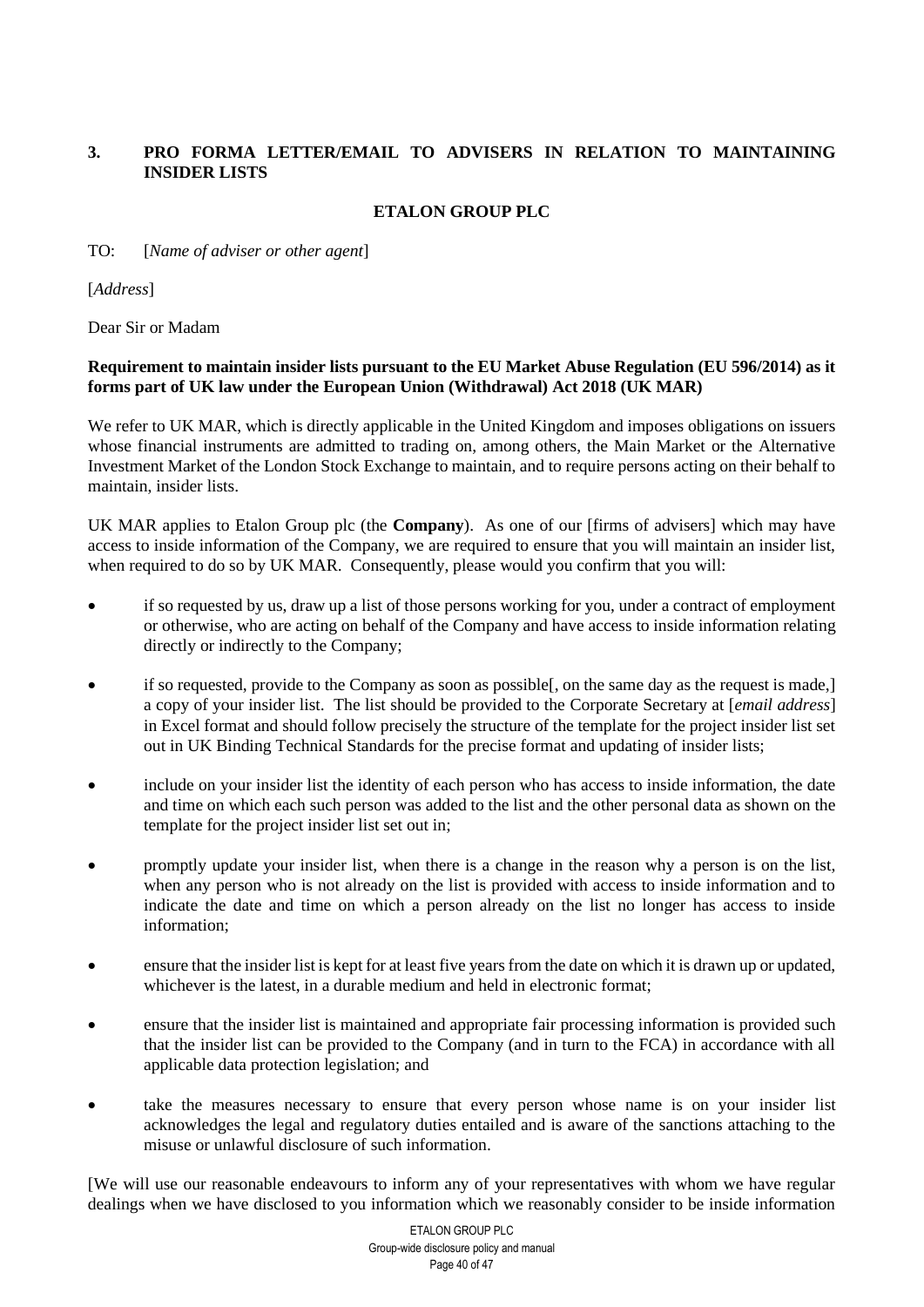for the purposes of UK MAR and when that information ceases to be inside information.] [*Consider whether listed company is prepared to give this undertaking in respect of each adviser*.] When doing so, we will advise you of the time and date at which we consider the information became inside information and you undertake to include that time and date in your insider list and to observe it for all other purposes during the course of your advice to us.

Please would you [counter-sign this letter and return it as soon as possible][*other form of acknowledgement, eg if by email*] as evidence of your agreement to create and maintain an insider list and comply with the requirements outlined above. This [letter] is intended to amend the terms of your engagement with the Company and to be legally binding on both of us. To the extent that the terms of this [letter] conflict with any other terms of your engagement with us, the terms of this [letter] will prevail.

Yours faithfully

................................................................ For and on behalf of Etalon Group plc

Counter-signed by

................................................................ For and on behalf of [*Name of agent or adviser*]

[*Date*]

[As part of the pack provided to each insider, append a PDF setting out an extract of MAR, the relevant final *civil or criminal rules and CJA.*]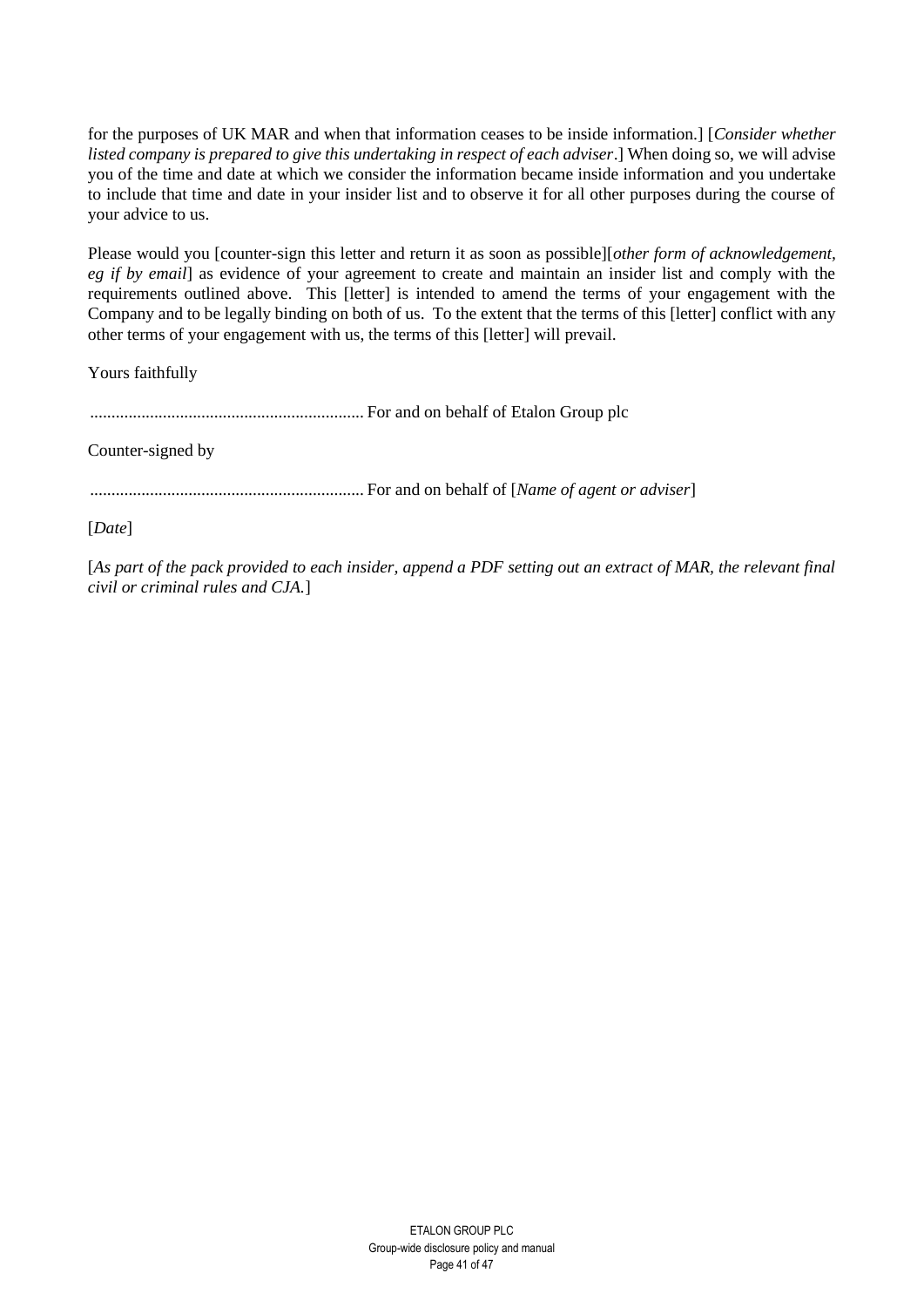## APPENDIX 1

# **PRO FORMA MINUTES AND RECORD OF DECISION TO DELAY THE DISCLOSURE OF INSIDE INFORMATION**

#### **Etalon Group plc (**the **Company)**

**Minutes of a meeting of the Disclosure Committee of the Company** (the **Committee**) held at [*insert address*] on [*insert date*] at [*insert time*] a.m./p.m.

|  | <b>Present:</b> [ ] (Chairman of the meeting)                                               |
|--|---------------------------------------------------------------------------------------------|
|  | $\lceil$   $\lceil$   $\lceil$   $\lceil$ (present by [video conference] [teleconference])] |

\_\_\_\_\_\_\_\_\_\_\_\_\_\_\_\_\_\_\_\_\_\_\_\_\_\_\_\_\_\_\_\_\_\_\_\_\_\_\_\_\_\_\_\_\_\_\_\_\_\_\_\_\_\_\_\_\_\_\_\_\_\_\_\_\_\_\_\_\_\_\_\_\_\_

\_\_\_\_\_\_\_\_\_\_\_\_\_\_\_\_\_\_\_\_\_\_\_\_\_\_\_\_\_\_\_\_\_\_\_\_\_\_\_\_\_\_\_\_\_\_\_\_\_\_\_\_\_\_\_\_\_\_\_\_\_\_\_\_\_\_\_\_\_\_\_\_\_\_

In attendance: [*insert name of any non-committee members present at the meeting*]

#### 1. **Chairman and quorum**

It was noted that \_\_\_\_\_\_\_\_\_\_\_\_\_\_\_\_\_\_\_ be appointed Chairman of the meeting.

The Chairman noted that the meeting had been duly convened and that a quorum was present.

#### 2. **Principal business**

The Chairman explained that the principal business of the meeting was to consider the information [provided by [*insert name, title*]] relating to [*describe the relevant event/issue*] and to consider whether this information constitutes or could constitute inside information.

[*Provide background/relevant details of the event/issue to be considered.*]

[*Note whether external advice has been sought, from whom and what the conclusion/ recommendation has been received by the Company.*]

Following the discussion of the event/issue described above [and taking into account external advice], the Committee has determined that this information [does not constitute inside information] [*see option 1 below*] / [may potentially constitute inside information [at this time] / [in the future]] [*see option 2 below*] / [constitutes inside information] [*see option 3 below*].

**Option 1**: [*Record decision with rationale.*] [There being no further business, the meeting closed.]

**Option 2:** [The Committee then considered the status of the information and whether inside information existed.] [*Record decision and rationale.*]

**Option 3**: [The Committee then considered whether it was possible to delay the announcement. In particular, the conditions for delaying disclosure of inside information were discussed in detail.] [*Record decision with rationale by reference to conditions for delay.*]

The Chairman noted that:

- (i) immediate disclosure is likely to prejudice the legitimate interests of the Company;
- ETALON GROUP PLC Group-wide disclosure policy and manual Page 42 of 47 (ii) delay of disclosure is not likely to mislead the public; and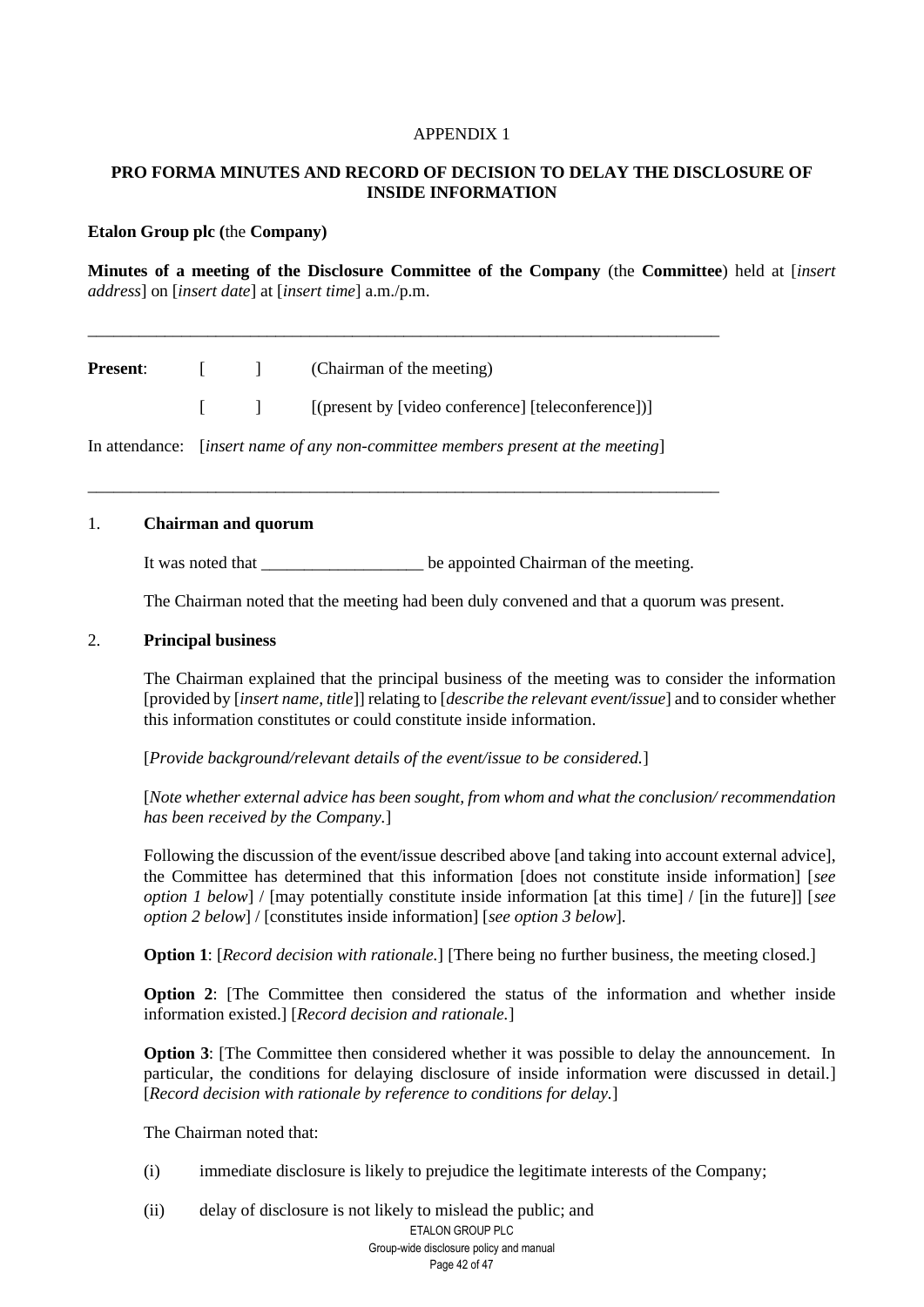(iii) the Company is able to ensure the confidentiality of that information.

Each of these matters were considered in detail and it was noted that the conditions for delay were satisfied as follows:

- (i) [*record the decision on whether there Company has a legitimate interest and whether and how this is likely to be prejudiced by immediate disclosure (see subparagraph 1.8 of the Company's Disclosure Policy (located at Part 1 of Section 1 of the UK MAR Procedures Manual)*];
- (ii) [*record the rationale for the conclusion that the delay of disclosure is not likely to mislead the public (see subparagraph 1.9 of the Company's Disclosure Policy (located at Part 1 of Section 1 of the UK MAR Procedures Manual)*]; and
- (iii) [*record how the Company will ensure the confidentiality of the inside information*].

## 3. **Next steps / actions [for options 2 and 3**]

[*Select from the following list of actions, as appropriate.*]

[*For projects or events which are at the stage where there is inside information, that there is a realistic prospect they may come about*]. The Committee instructed the Company Secretary to request that  $\lceil \bullet \rceil$ starts an insider list and/or initiates all other relevant confidentiality arrangements and prepares a leak announcement.] [Prohibited period for dealing purposes to commence [⚫].]

[The Committee shall monitor the project/issue/developments and meet periodically [the next meeting being scheduled for [*insert date/time*], and ad hoc, as required, to consider whether a change in circumstances/any developments and/or whether the Company may continue to delay the disclosure of inside information.]

[The Committee will recommend that the Board seek external advice on the issue.]

[The Company/Committee Secretary] has been instructed to prepare a draft Record of Decision to Delay for review by the Committee at [*insert date/time*], in the form set out at the foot of these pro forma minutes.

[The Committee instructed the Company Secretary to update the Record of Decision to Delay to reflect the developments discussed and the decisions made during the meeting.]

[The Committee instructed the [Company/Company Secretary] to prepare a draft holding announcement.]

[The Committee instructed the [Company/Company Secretary] to prepare a draft Notification of Delay.]

[The Company Secretary] has been instructed to prepare a draft announcement as soon as possible for review by the Committee at [*insert date/time*].]

[The Chairman instructed [the Company Secretary] to:

(A) [arrange for the approved announcement to be published [*insert date/time*] and for a copy of it to be included in the relevant section of the Company's website by no later than [*insert date/time*];]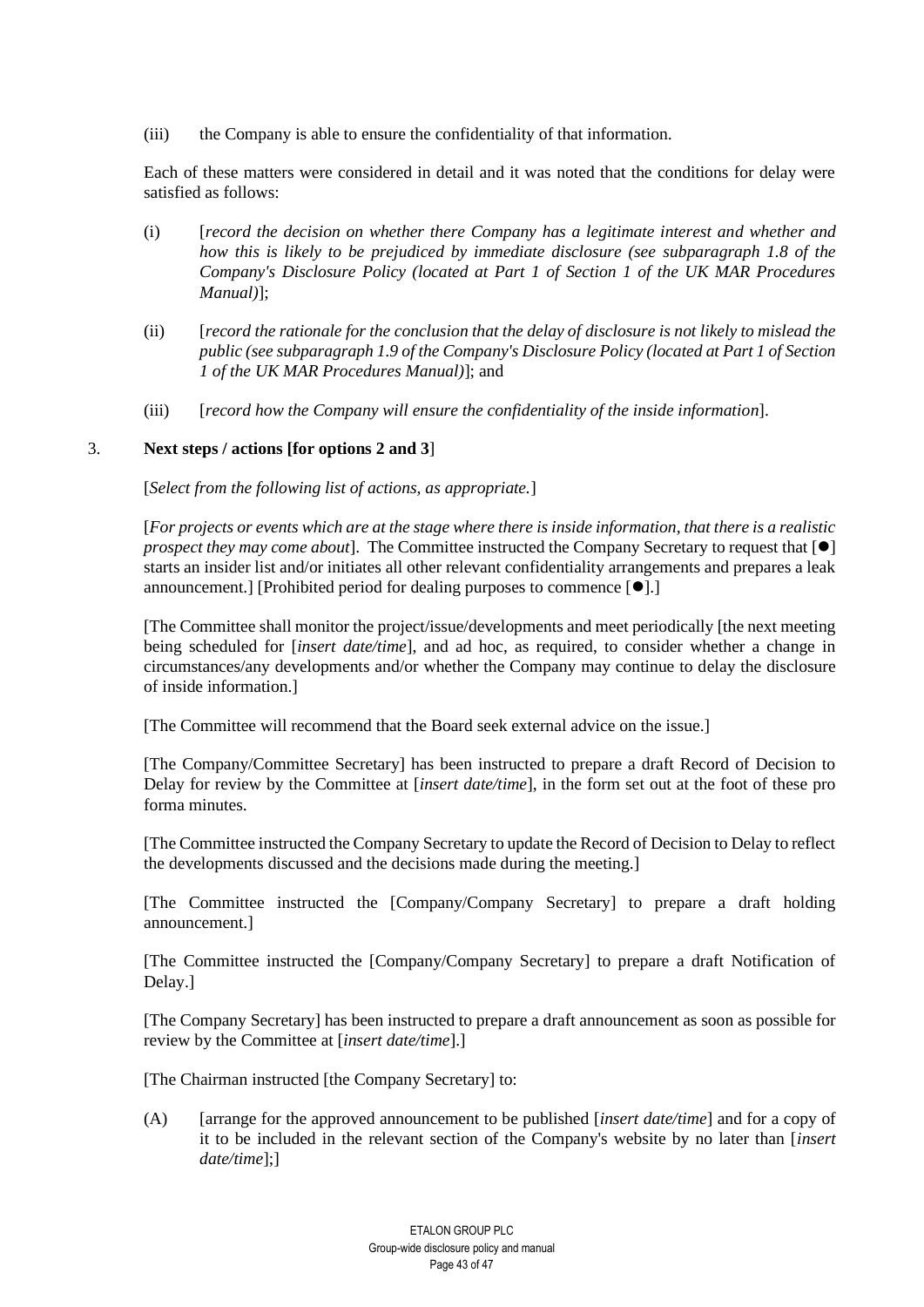- (B) [arrange for the approved Notification of Delay to be filed with the FCA at the same time/ shortly after the announcement is published;]
- (C) [arrange for the final, approved version of the Record of Decision to Delay (and all related records/documents to be filed in the Company's records and kept for the minimum of [five] years; and]
- (D) [arrange for the approved version of the Record of Decision to Delay to be filed with the FCA by [*insert date/time*]].]

[*Add any further actions agreed at the meeting.*]

There being no further business, the meeting closed.

.............................................

Chairman of the meeting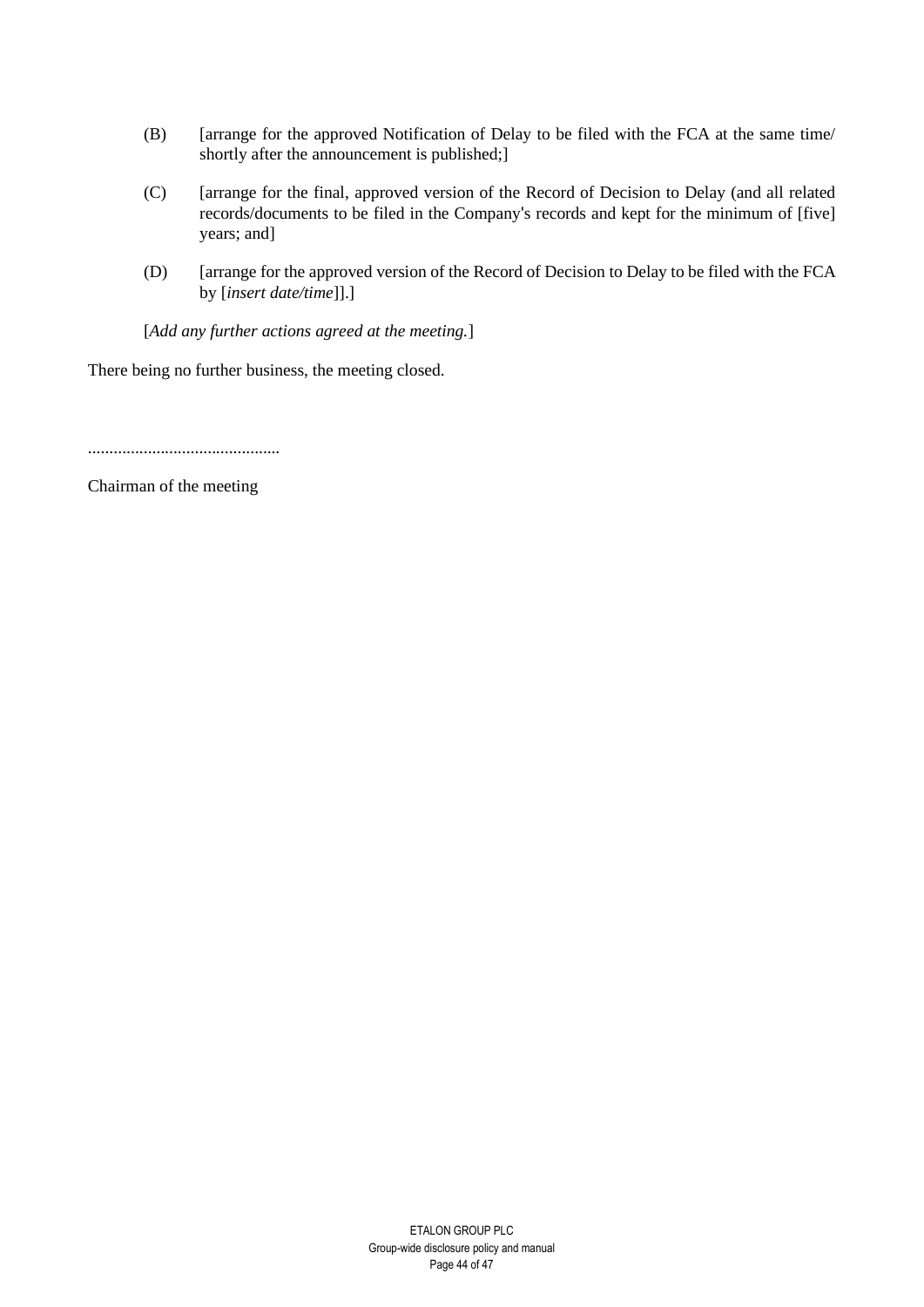# **RECORD OF DECISION TO DELAY THE DISCLOSURE OF INSIDE INFORMATION**

[*The form below is intended to be a living document. The Disclosure Committee will need to ensure that this form is populated at or shortly after the initial meeting relating to any delay of public disclosure at which the Disclosure Committee considers the Company's ability to delay disclosure. The form will then need to be updated to reflect any changes in circumstances and landmarks. The final version of the form will need to be signed off by the Disclosure Committee for submission to the FCA (if requested).*]

[All records of the delay procedure, including copies of the relevant minutes and all versions of the Record of Decision to Delay shall be kept by the Company for a minimum of [five] years from the date of the announcement of the relevant inside information.]

# **Etalon Group plc**

#### **(**the **Company)**

## **RECORD OF DECISION TO DELAY THE DISCLOSURE OF INSIDE INFORMATION**

- 4. Details of the person(s) responsible for the decision that inside information exists:
	- (a) Name(s): [*Include first name(s) and last name(s)*]
	- (b) Position/status: [*Job title (i.e. Chief Executive Officer)*]
- 5. Details of the person(s) responsible for the decision to delay the public disclosure of the inside information and the likely end of the delay:
	- (a) Name(s): [*Include first name(s) and last name(s)*]
	- (b) Position/status: [*Job title (i.e. Chief Executive Officer)*]
- 6. Details of the person(s) responsible for the ongoing monitoring of the conditions of delay during the delay period:
	- (a) Name(s): [*Include first name(s) and last name(s)*]
	- (b) Position/status: [*Job title (i.e. Company Secretary)*]
- 7. Details of the inside information
	- (a) Description of the inside information to which this record relates.
	- (b) Date and time when the inside information first existed within the Company: [*Please insert date in the following format for purposes of each entry in this record: DD/MM/YYYY*]

[*Please indicate the relevant time zone*]

[*Note: this should be the date and time when information was or may have been inside information.*]

(c) Whether specialist broker advice was sought when determining the existence of inside information: [Yes/No]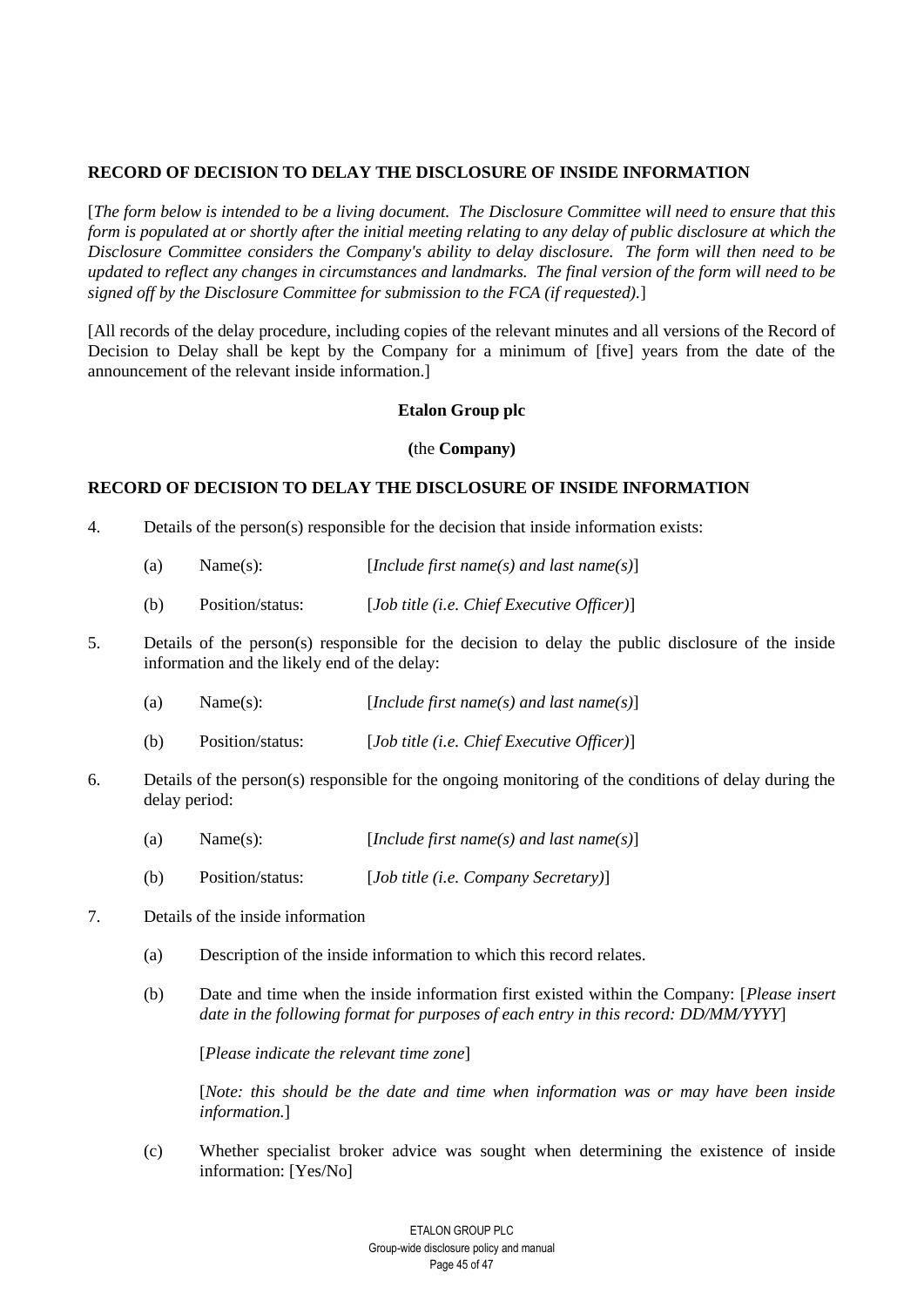- (d) Please confirm that instructions were given to create an insider list to reflect the existence of the inside information: [Yes/No]
- 8. Details of the decision taken to delay the inside information
	- (a) Date and time when the decision to delay the public disclosure of the inside information was made: [*Date in the following format: DD/MM/YYYY*]

[*Please indicate the relevant time zone*]

[*Note: this is likely to be the same as the date and time when the inside information first existed within the Company*.]

- (b) Explanation of how immediate disclosure of the inside information is likely to prejudice the legitimate interests of the Company: [*Please provide evidence of the initial fulfilment of this condition and details of any subsequent changes to this fulfilment during the delay period*]
- (c) Explanation of how delay of disclosure is not likely to mislead the public: [*Please provide evidence of the initial fulfilment of this condition and details of any subsequent changes to this fulfilment during the delay period.*]
- (d) Explanation of how the Company is able to ensure the confidentiality of the information: [*Please provide evidence of the initial fulfilment of this condition and details of any subsequent changes to arrangements during the delay period.*]

[*To include: (i) information about the information barriers which have been put in place (a) internally to prevent access to inside information other than to those who require it for the normal exercise of their employment, profession or duties within [the Company] and (b) with regard to third parties; and (ii) the arrangements put in place in cases where confidentiality is no longer ensured (e.g. drafting a holding announcement to deal with rumours/leaks).*]

(e) Date and time when the Company is likely to disclose the inside information:

[*Please indicate the relevant time zone*]

[*Note: if the date and time is not certain, a best estimate should be provided*]

[*The form should capture the date initially estimated for disclosure at the point in time when the decision to delay disclosure was first made. If this date was subsequently revised, then revised dates and a brief explanation of changes should be provided in addition to the initial estimate*.]

9. Details of the person(s) responsible for deciding the public disclosure of the inside information:

| (a) | Name(s): | [Include first name(s) and last name(s)] |  |
|-----|----------|------------------------------------------|--|
|-----|----------|------------------------------------------|--|

- (b) Position/status: [*Job title (i.e. Company Secretary)*]
- (c) Contact details: [*Include professional email address and telephone number*]
- 10. Details of person(s) responsible for providing the notification of delay and (if requested by the FCA) written explanation of the delay to the FCA:

[*Note: this is the person submitting the records to the FCA*]

(a) Name(s): [*Include first name(s) and last name(s)*]

ETALON GROUP PLC Group-wide disclosure policy and manual Page 46 of 47